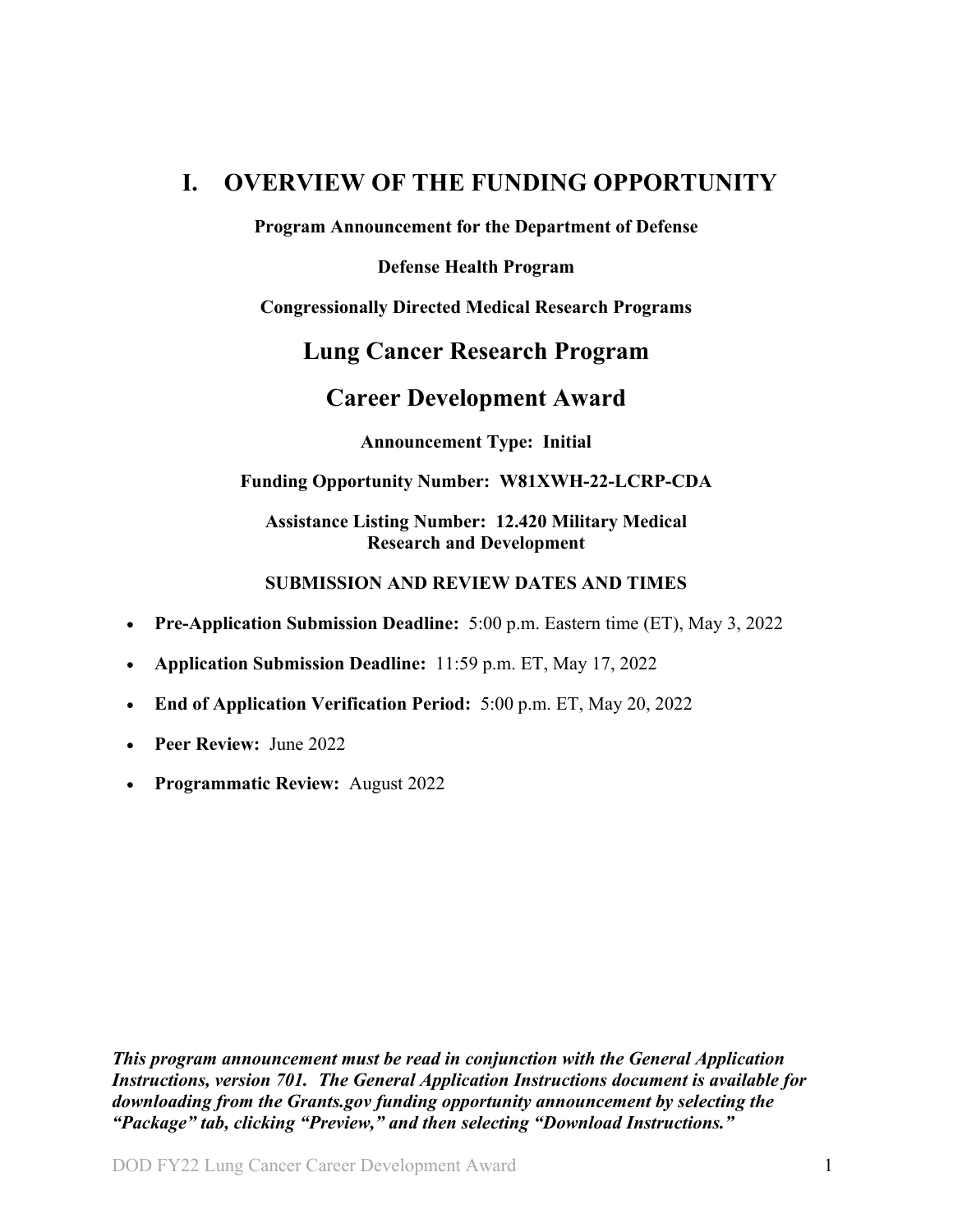### **TABLE OF CONTENTS**

| I.  |                                                                                  |  |
|-----|----------------------------------------------------------------------------------|--|
| II. | <b>DETAILED INFORMATION ABOUT THE FUNDING OPPORTUNITY  3</b>                     |  |
|     |                                                                                  |  |
|     |                                                                                  |  |
|     |                                                                                  |  |
|     |                                                                                  |  |
|     |                                                                                  |  |
|     |                                                                                  |  |
|     |                                                                                  |  |
|     |                                                                                  |  |
|     |                                                                                  |  |
|     |                                                                                  |  |
|     |                                                                                  |  |
|     | II.D.3. Unique Entity Identifier (UEI) and System for Award Management (SAM)  24 |  |
|     |                                                                                  |  |
|     |                                                                                  |  |
|     |                                                                                  |  |
|     |                                                                                  |  |
|     |                                                                                  |  |
|     |                                                                                  |  |
|     |                                                                                  |  |
|     |                                                                                  |  |
|     |                                                                                  |  |
|     |                                                                                  |  |
|     |                                                                                  |  |
|     |                                                                                  |  |
|     |                                                                                  |  |
|     |                                                                                  |  |
|     |                                                                                  |  |
|     |                                                                                  |  |
|     | II.H.1. Program Announcement and General Application Instructions Versions 33    |  |
|     |                                                                                  |  |
|     |                                                                                  |  |
|     |                                                                                  |  |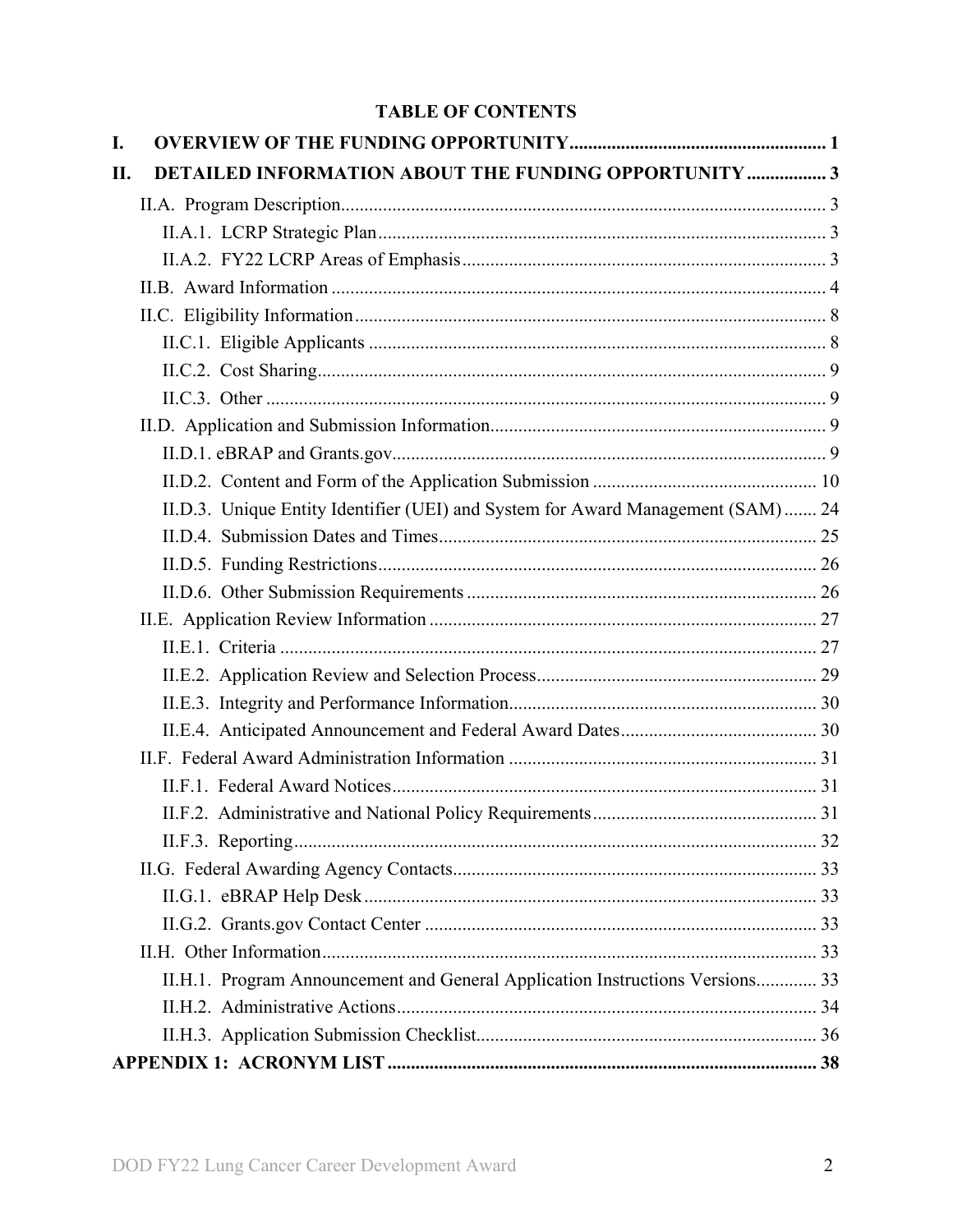# <span id="page-2-0"></span>**II. DETAILED INFORMATION ABOUT THE FUNDING OPPORTUNITY**

## <span id="page-2-1"></span>**II.A. Program Description**

Applications to the Fiscal Year 2022 (FY22) Lung Cancer Research Program (LCRP) are being solicited by the U.S. Army Medical Research Acquisition Activity (USAMRAA) using delegated authority provided by United States Code, Title 10, Section 2358 (10 USC 2358). The execution management agent for this program announcement is the Congressionally Directed Medical Research Programs (CDMRP) at the U.S. Army Medical Research and Development Command (USAMRDC). The LCRP was initiated in FY09 to promote innovative and competitive research focused on the development of integrated disciplines to identify, treat, and manage early curable lung cancer (excluding mesothelioma). Appropriations for the LCRP from FY09 through FY21 totaled \$175.5 million (M). The FY22 appropriation is \$20.0M.

The vision of the FY22 LCRP is to eradicate deaths and suffering from lung cancer to better the health and welfare of Service Members, Veterans, and the general public. As such, the LCRP will support and integrate research from multiple disciplines for risk assessment, prevention, early detection, diagnosis, management, and treatment for the control and cure of lung cancer.

#### <span id="page-2-2"></span>**II.A.1. LCRP Strategic Plan**

The LCRP has prepared a brief synopsis, the *LCRP Strategic Plan*, which provides the background and an overview of the LCRP, describes the research and funding environment, and sets forth the strategic direction for the program. Applicants are strongly urged to read and consider the *LCRP Strategic Plan* before preparing their applications. The *LCRP Strategic Plan* may be found at [https://cdmrp.army.mil/lcrp/pdfs/LCRP\\_StrategicPlan\\_30Aug21\\_FINAL.pdf.](https://cdmrp.army.mil/lcrp/pdfs/LCRP_StrategicPlan_30Aug21_FINAL.pdf)

#### <span id="page-2-3"></span>**II.A.2. FY22 LCRP Areas of Emphasis**

To be considered for funding, applications for the FY22 LCRP Career Development Award must address at least one of the Areas of Emphasis listed below:

- Identify innovative strategies for prevention of the occurrence of lung cancer.
- Identify innovative strategies for the screening and early detection of lung cancer.
- Understand the molecular mechanisms of initiation and progression to lung cancer.
- Understand contributors to lung cancer development other than tobacco.
- Identify innovative strategies for the treatment of lung cancer.
- Identify innovative strategies for the prevention of recurrence of or metastases from lung cancer.
- Develop or optimize biomarkers to assist with therapeutic decision-making.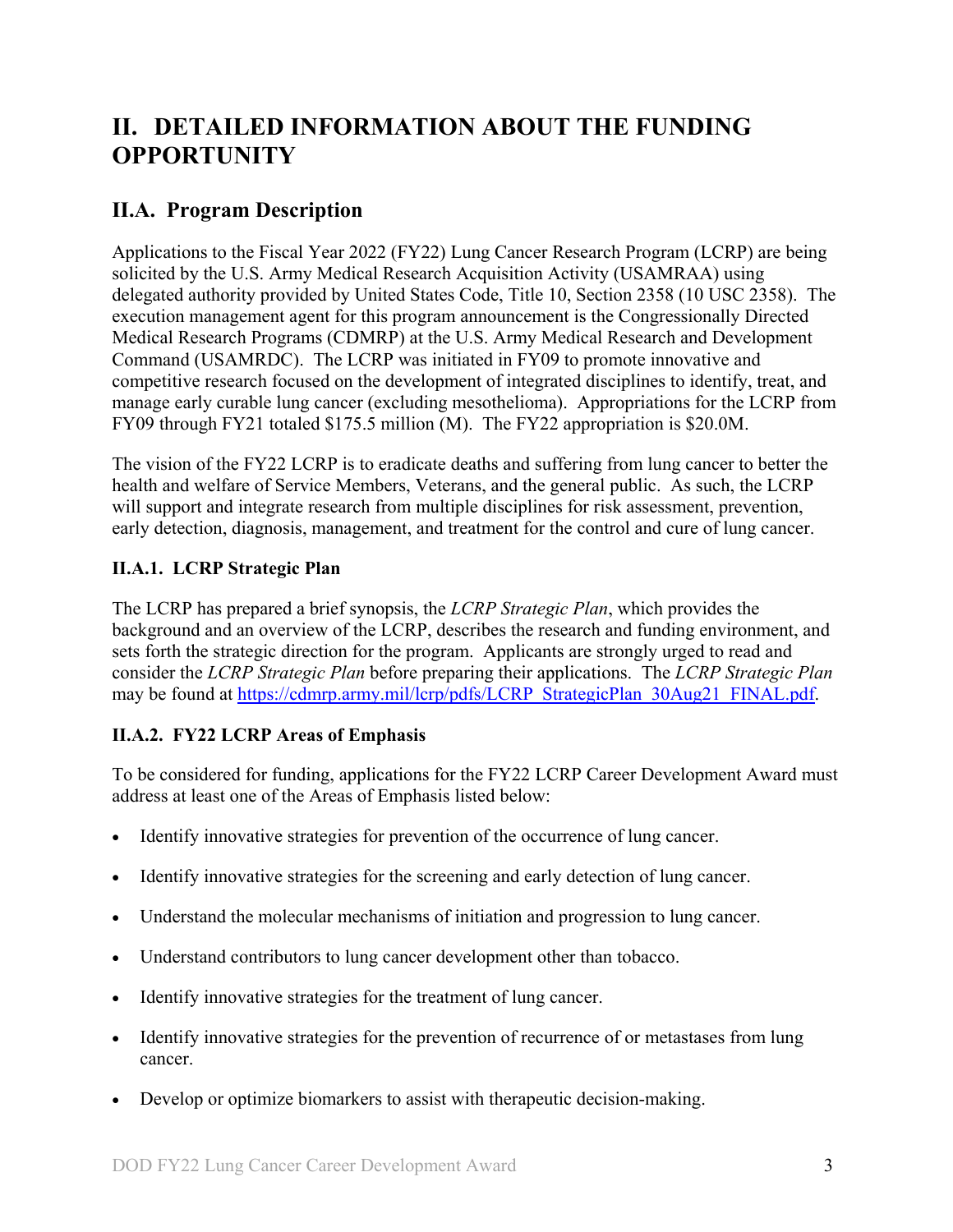- Understand mechanisms of resistance to treatment (primary and secondary).
- Identify innovative strategies for comprehensive lung cancer care (clinical management/ surveillance/symptom management/palliative care).
- Understand factors and/or develop implementation strategies to address health disparities in lung cancer.

## <span id="page-3-0"></span>**II.B. Award Information**

The FY22 LCRP Career Development Award supports early-career, independent investigators to conduct impactful research under the mentorship of an experienced lung cancer researcher as an opportunity to obtain the funding, mentoring, and experience necessary for productive, independent careers at the forefront of lung cancer research. *Research applications only in the area of mesothelioma will not be accepted.* This award is intended to support impactful research projects with an emphasis on discovery.

#### *Preliminary data are not required. However, logical reasoning and a sound scientific rationale for the proposed research must be demonstrated.*

Key elements of this award are as follows:

- **Principal Investigator (PI):** PIs must be research- or physician-scientists at an early stage of their independent research careers. PIs must be within 5 years of their first faculty appointment (or equivalent) and exhibit a strong desire to pursue a career in lung cancer research.
- **Mentorship:** The Mentor must be an experienced lung cancer researcher as demonstrated by a strong record of funding and publications in lung cancer research. In addition, the Mentor must demonstrate a commitment to developing the PI's career in lung cancer research.
- **Career Development:** A Career Development Plan is required and should be prepared with appropriate guidance from the Mentor. A clearly articulated strategy for acquiring the necessary skills, competence, and expertise to have a career at the forefront of lung cancer research should be included. The plan should outline how the PI will gain experience in lung cancer research. Because career development is the focus of this award, the PI's institution must demonstrate a commitment to the PI through a minimum of 40% protected time for lung cancer research, though more protected time is highly desirable.
- **Impact:** Research that has high potential impact may lead to major advancements and significantly accelerate progress toward eradicating deaths and suffering from lung cancer.
- **Relevance to Military Health System (MHS) Beneficiaries:** The application should clearly articulate how the proposed research is relevant to Service Members, Veterans, and their families.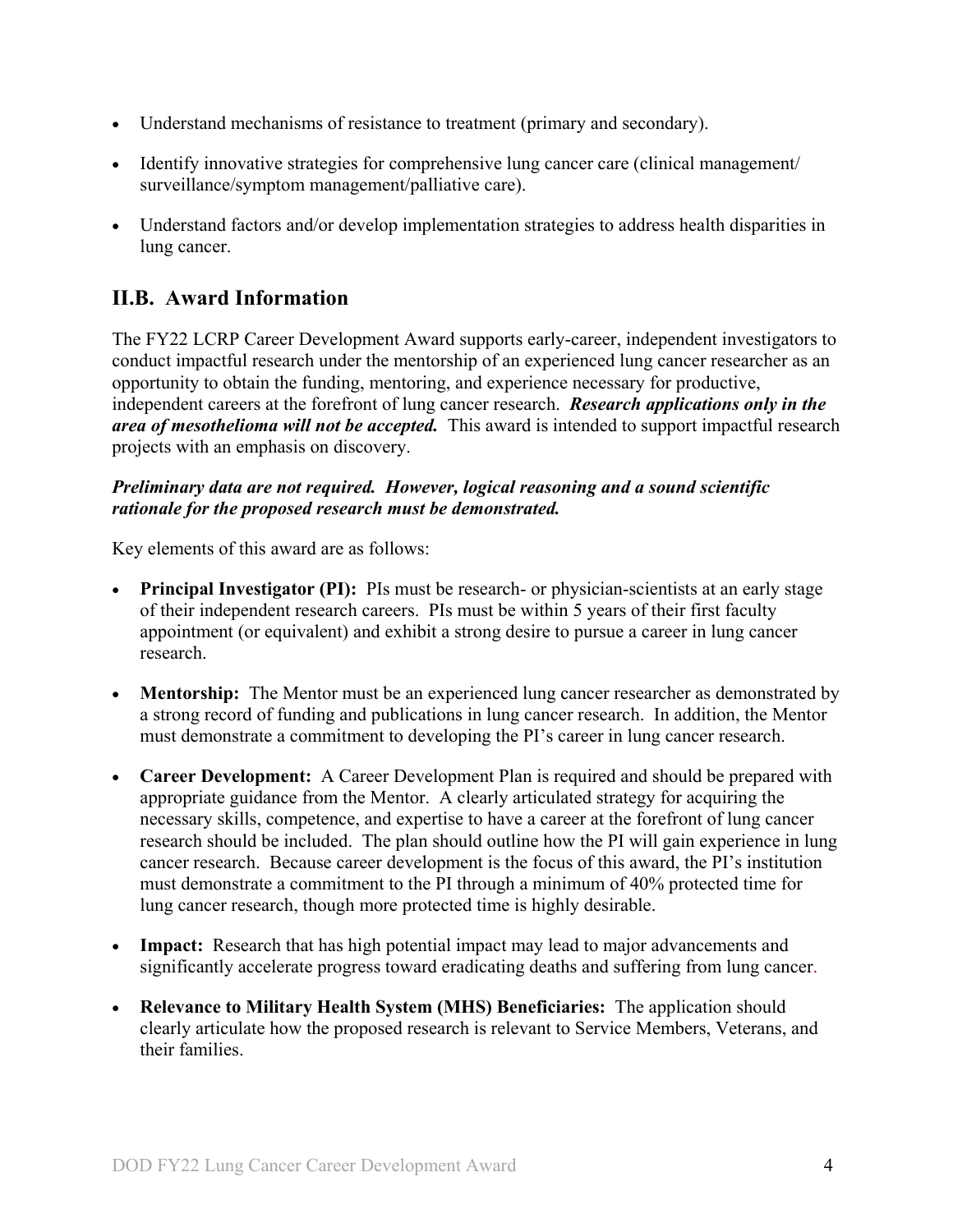**Relevance to Military Health:** The LCRP seeks to support research that is relevant to the healthcare needs of military Service Members, Veterans, and their families. *Relevance to military health will be considered in determining relevance to the mission of the DHP and FY22 LCRP during programmatic review.* Investigators are *strongly encouraged* to consider the following characteristics as examples of how a project may demonstrate relevance to military health:

- Use of military or Veteran populations, biospecimens, data/databases, or programs in the proposed research.
- Collaboration with Department of Defense (DOD) or Department of Veterans Affairs (VA) investigators.
- Explanation of how the project addresses an aspect of lung cancer that has relevance or is unique to the military, Veterans, other MHS beneficiaries, or family readiness of Service Members, including environmental exposures other than tobacco.

*Research involving human subjects and human anatomical substances is permitted; however, clinical trials are not allowed under this funding opportunity.* Investigators wishing to apply for funding to support a clinical trial should consider submitting an application to the FY22 LCRP Clinical Translational Research Partnership Award mechanism (Funding Opportunity Number W81XWH-22-LCRP-CTRPA).

A congressionally mandated Metastatic Cancer Task Force was formed with the purpose of identifying ways to help accelerate clinical and translational research aimed at extending the lives of advanced state and recurrent patients. As a member of the Metastatic Cancer Task Force, the CDMRP encourages applicants to review the recommendations [\(https://health.mil/Reference-Center/Congressional-Testimonies/2018/05/03/Metastatic-Cancer-](https://www.health.mil/Reference-Center/Congressional-Testimonies?refVector=00100000000000&refSrc=130)[Research\)](https://www.health.mil/Reference-Center/Congressional-Testimonies?refVector=00100000000000&refSrc=130) and submit research ideas to address these recommendations provided they are within the limitations of this funding opportunity and fit within the FY22 LCRP Areas of Emphasis.

*The proposed research must be relevant to active-duty Service Members, Veterans, military beneficiaries, and/or the American public.* Collaborations between researchers at military or Veteran institutions and non-military institutions are strongly encouraged. These relationships can leverage knowledge, infrastructure, and access to unique clinical populations that the partners bring to the research effort, ultimately advancing cancer research that is of significance to the Warfighter, military families, and/or the American public.

The types of awards made under the program announcement will be assistance agreements. An assistance agreement is appropriate when the federal government transfers a "thing of value" to a "state, local government," or "other recipient" to carry out a public purpose of support or stimulation authorized by a law of the United States instead of acquiring property or service for the direct benefit and use of the U.S. government. An assistance agreement can take the form of a grant or cooperative agreement. The level of involvement on the part of the DOD during project performance is the key factor in determining whether to award a grant or cooperative agreement. If "no substantial involvement" on the part of the funding agency is anticipated, a grant award will be made (31 USC 6304). Conversely, if substantial involvement on the part of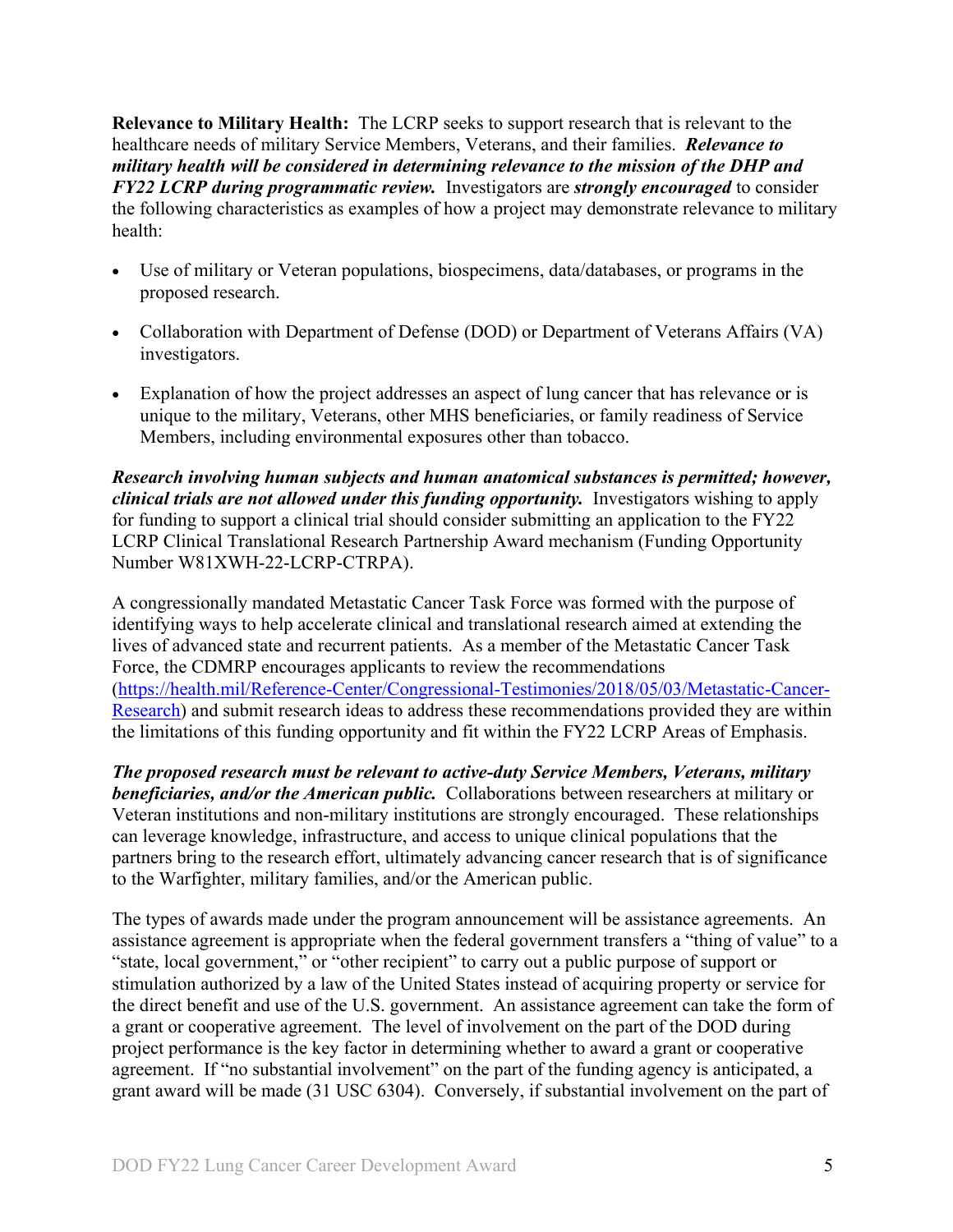the funding agency is anticipated, a cooperative agreement will be made (31 USC 6305), and the award will identify the specific substantial involvement. Substantial involvement may include, but is not limited to, collaboration, participation, or intervention in the research to be performed under the award. The award type, along with the start date, will be determined during the negotiation process.

The anticipated direct costs budgeted for the entire period of performance for an FY22 LCRP Career Development Award will not exceed **\$250,000**. Refer to Section [II.D.5, Funding](#page-25-0)  [Restrictions,](#page-25-0) for detailed funding information.

Awards will be made no later than September 30, 2023. For additional information refer to [Section II.F.1, Federal Award Notices.](#page-30-1)

*The CDMRP expects to allot approximately \$1.2M to fund approximately three Career Development Award applications. Funding of applications received is contingent upon the availability of federal funds for this program as well as the number of applications received, the quality and merit of the applications as evaluated by scientific and programmatic review, and the requirements of the government. Funds to be obligated on any award resulting from this funding opportunity will be available for use for a limited time period based on the fiscal year of the funds. It is anticipated that awards made from this FY22 funding opportunity will be funded with FY22 funds, which will expire for use on September 30, 2028.*

#### **Research Involving Human Anatomical Substances, Human Subjects, or Human**

**Cadavers:** All DOD-funded research involving new and ongoing research with human anatomical substances, human subjects, or human cadavers must be reviewed and approved by the USAMRDC Office of Research Protections (ORP), Human Research Protection Office (HRPO), prior to research implementation. This administrative review requirement is in addition to the local Institutional Review Board (IRB) or Ethics Committee (EC) review. Local IRB/EC approval at the time of submission is *not* required. Allow up to 3 months to complete the HRPO regulatory review and approval process following submission of *all required and complete* documents to the HRPO. Refer to the General Application Instructions, Appendix 1, and the Human Research Protections Office Resources and Overview document available on the electronic Biomedical Research Application Portal (eBRAP) "Funding Opportunities & Forms" web page [\(https://ebrap.org/eBRAP/public/Program.htm\)](https://ebrap.org/eBRAP/public/Program.htm) for additional information.

If the proposed research involves more than one institution, a written plan for single IRB review arrangements must be provided at the time of application submission or award negotiation. The lead institution responsible for developing the master protocol and master consent form should be identified and should be the single point of contact for regulatory submissions and requirements.

*Clinical research is defined* as: (1) Patient-oriented research. Research conducted with human subjects (or on material of human origin such as tissues, specimens, and cognitive phenomena) for which an investigator (or colleague) directly interacts with human subjects. Excluded from this definition are in vitro studies that utilize human tissues that cannot be linked to a living individual. Patient-oriented research includes: (a) mechanisms of human disease, (b) therapeutic interventions, (c) clinical trials, and (d) development of new technologies. (2) Epidemiologic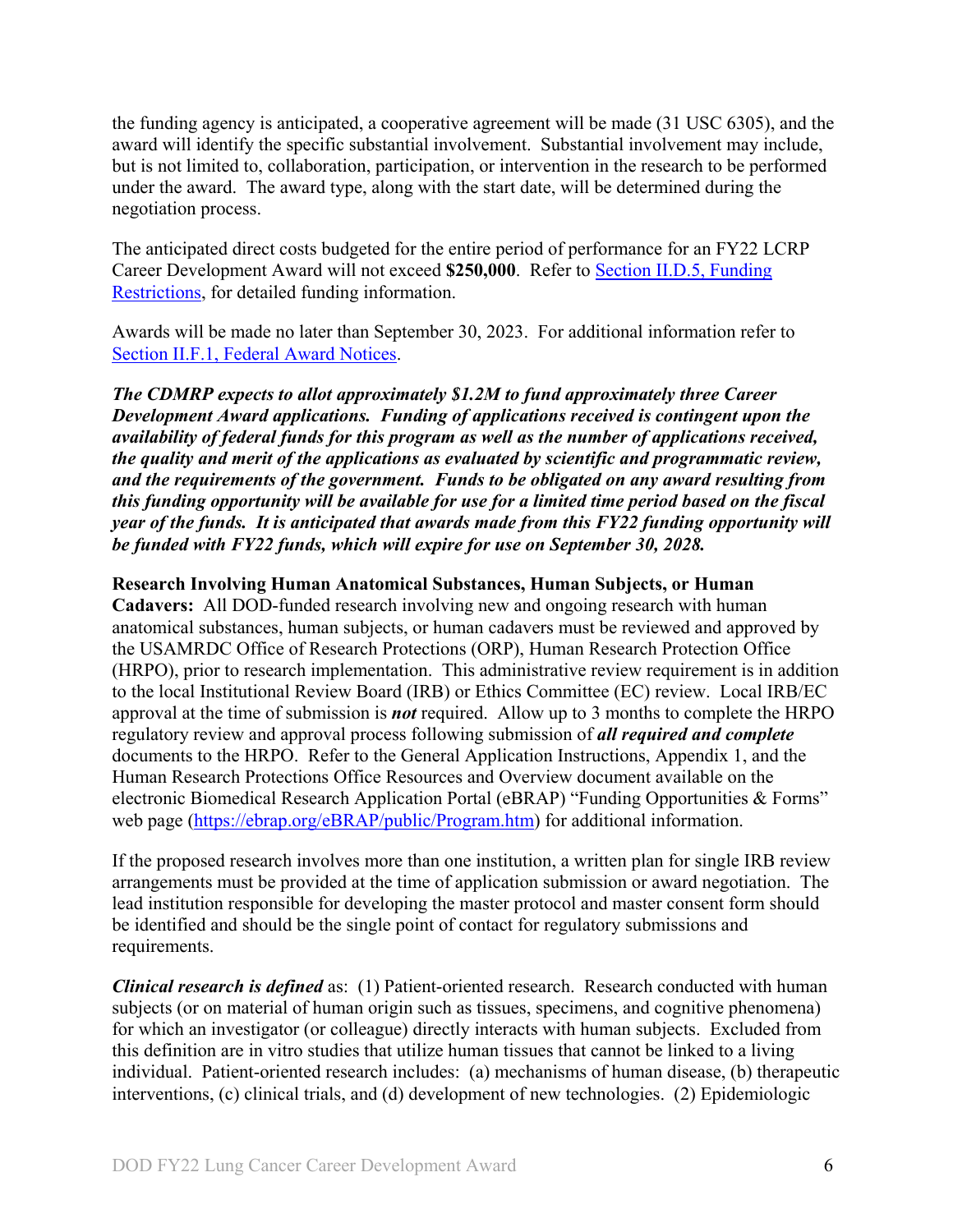and behavioral studies. (3) Outcomes research and health services research. *Note:* Studies that meet the requirements for IRB Exemption 4 are not considered CDMRP-defined clinical research. IRB Exemption 4 refers to research involving the collection or study of existing deidentified specimens or data, if these sources are publicly available.

*Clinical trials are not allowed:* A clinical trial is defined as a research study in which one or more human subjects are prospectively assigned to one or more interventions (which may include placebo or other control) to evaluate the effects of the interventions on biomedical or behavioral health-related outcomes.

**Use of DOD or VA Resources:** If the proposed research involves access to active-duty military patient populations and/or DOD or VA resources or databases, the application must describe the access at the time of submission and include a plan for maintaining access as needed throughout the proposed research. Refer to Section [II.D.2.b.ii, Full Application Submission Components,](#page-14-0) for detailed information. Refer to the General Application Instructions, Appendix 1, for additional information.

**Guidelines for Animal Research:** All projects should adhere to a core set of standards for rigorous study design and reporting to maximize the reproducibility and translational potential of preclinical research. The standards are described in Landis, S.C., et al. A call for transparent reporting to optimize the predictive value of preclinical research, *Nature* 2012, 490:187-191 [\(www.nature.com/nature/journal/v490/n7419/full/nature11556.html\)](http://www.nature.com/nature/journal/v490/n7419/full/nature11556.html). While these standards are written for preclinical studies, the basic principles of randomization, blinding, sample-size estimation, and data handling derive from well-established best practices in clinical studies. Applicants should consult the ARRIVE (Animal Research: Reporting In Vivo Experiments) guidelines to ensure relevant aspects of rigorous animal research are adequately planned for and, ultimately, reported. The ARRIVE guidelines can be found at [https://arriveguidelines.org/arrive](https://arriveguidelines.org/arrive-guidelines)[guidelines.](https://arriveguidelines.org/arrive-guidelines)

**Research Involving Animals:** All research funded by the FY22 LCRP Career Development Award involving new and ongoing research with animals must be reviewed and approved by the USAMRDC ORP Animal Care and Use Review Office (ACURO), in addition to the local Institutional Animal Care and Use Committee (IACUC) of record. IACUC approval at the time of submission is *not* required. *Allow at least 3 to 4 months for ACURO regulatory review and approval processes for animal studies.* Refer to the General Application Instructions, Appendix 1, for additional information.

All investigators applying to FY22 LCRP funding opportunities are encouraged to consider leveraging resources from the LCRP-funded Lung Cancer Biospecimen Resource Network (LCBRN) if retrospectively collected human anatomical substances and correlated clinical data are relevant to the proposed studies. Samples from the LCBRN are currently available through the Cooperative Human Tissue Network (CHTN). To request LCBRN samples contact the Division Coordinator for the [CHTN Mid-Atlantic division](https://www.chtn.org/about/divisions.html) (email: [CHTN-](mailto:CHTN-MidAtl@hscmail.mcc.virginia.edu)[MidAtl@hscmail.mcc.virginia.edu\)](mailto:CHTN-MidAtl@hscmail.mcc.virginia.edu) located at the University of Virginia.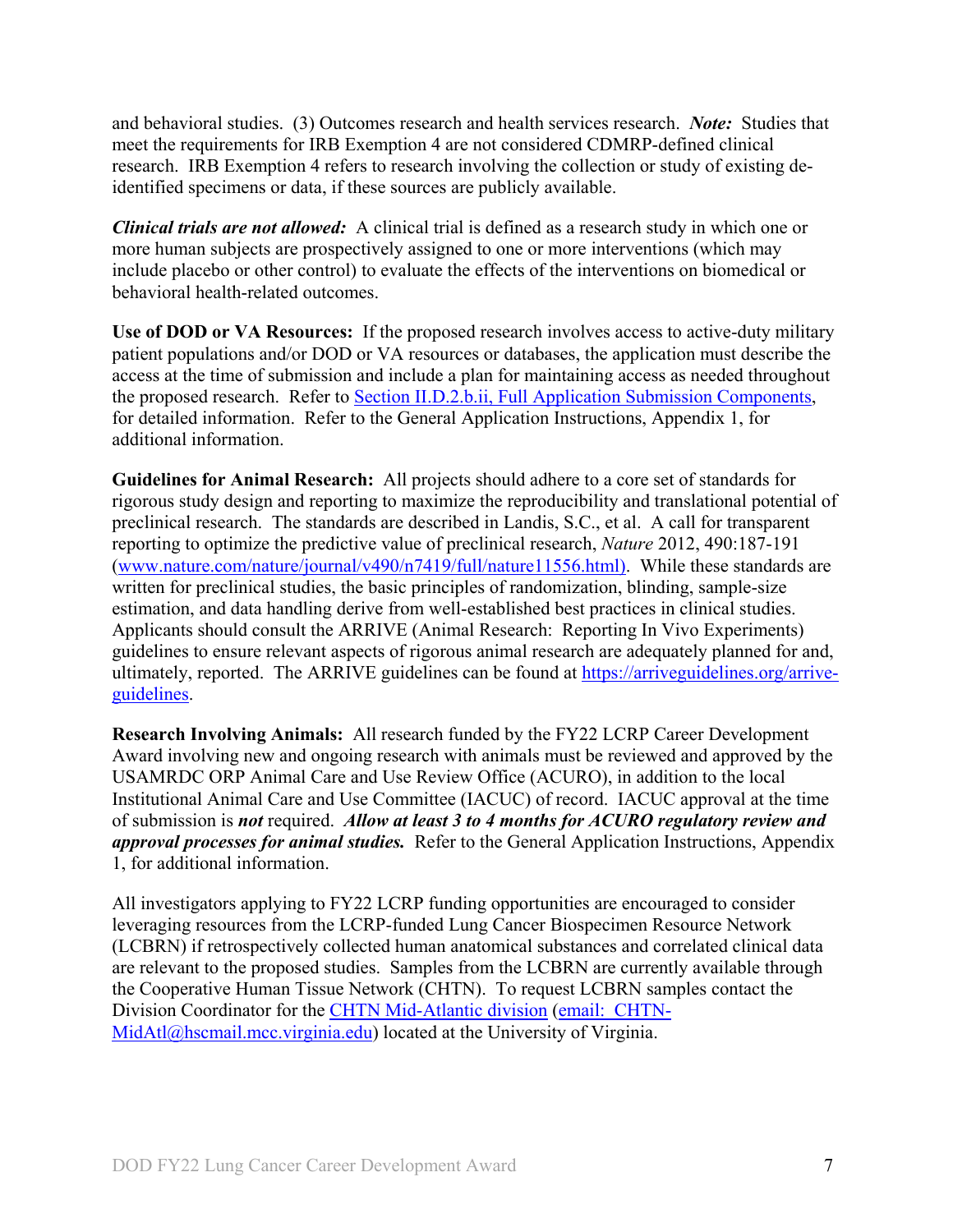### <span id="page-7-0"></span>**II.C. Eligibility Information**

#### <span id="page-7-1"></span>**II.C.1. Eligible Applicants**

**II.C.1.a. Organization: All organizations, including foreign organizations, foreign public entities, and international organizations, are eligible to apply.** 

**Government Agencies Within the United States:** Local, state, and federal government agencies are eligible to the extent that applications do not overlap with their fully funded internal programs. Such agencies are required to explain how their applications do not overlap with their internal programs.

As applications for this program announcement may be submitted by extramural and intramural organizations, these terms are defined below.

**Extramural Organization:** An eligible non-DOD organization. Examples of extramural organizations include academic institutions, biotechnology companies, foundations, federal government organizations other than the DOD, and research institutes.

**Intramural DOD Organization:** A DOD laboratory, DOD military treatment facility, and/or DOD activity embedded within a civilian medical center. *Intramural Submission:* **An**  *application submitted by a DOD organization for an intramural investigator working within a DOD laboratory or military treatment facility or in a DOD activity embedded within a civilian medical center.*

**The USAMRAA makes awards to eligible organizations, not to individuals.**

#### **II.C.1.b. Principal Investigator and Mentor**

#### • **Principal Investigator**

- The PI must be an independent investigator at the level of Assistant Professor, Instructor, or equivalent and be within 5 years of their first faculty appointment (or equivalent) by the time of the application submission deadline. Lapses in research time or appointments as denoted in the biographical sketch may be articulated in the application.
- The PI must not have received a Career Development Award (or equivalent) previously from any program within the CDMRP.
- $\circ$  The PI must not have received more than \$300,000 in total direct costs for previous or concurrent lung cancer research as a PI of one or more federally or privately funded, nonmentored, peer-reviewed grants.
- The PI's institution must demonstrate a commitment to the PI through confirmation of laboratory space and at least 40% protected time for lung cancer research.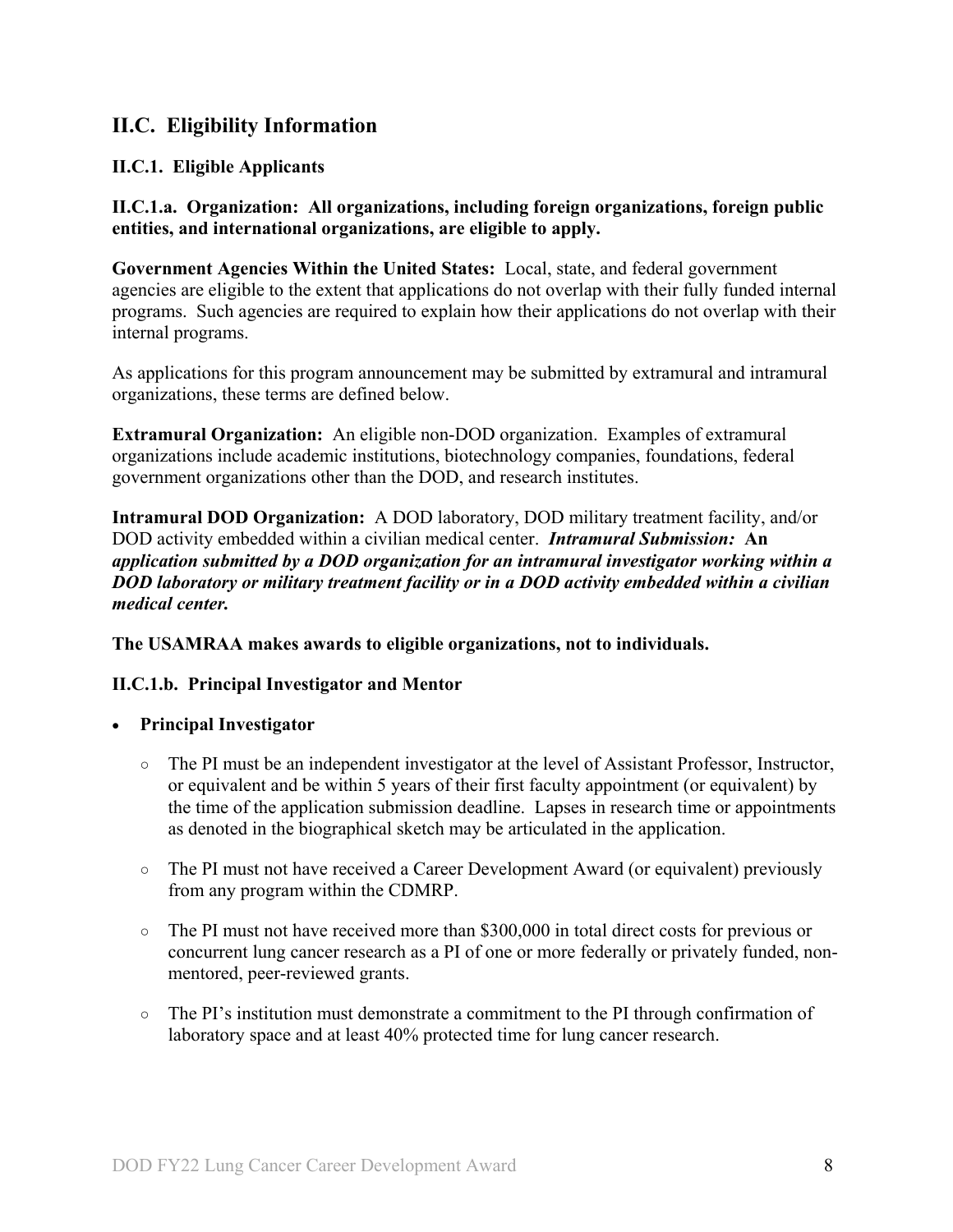#### • **Mentor**

- The Mentor must hold a position at or above the level of an Associate Professor (or equivalent).
- The Mentor must have a proven publication and funding record in lung cancer research.

It is *not* required that the PI and the Mentor be located at the same institution.

An eligible PI, regardless of ethnicity, nationality, or citizenship status, must be employed by, or affiliated with, an eligible organization.

The CDMRP strongly encourages all PIs to participate in a digital identifier initiative through Open Researcher and Contributor ID, Inc. (ORCID). Registration for a unique ORCID identifier can be done online at [https://orcid.org/.](https://orcid.org/)

#### <span id="page-8-0"></span>**II.C.2. Cost Sharing**

Cost sharing/matching is not an eligibility requirement.

#### <span id="page-8-1"></span>**II.C.3. Other**

Organizations must be able to access **.gov** and **.mil** websites in order to fulfill the financial and technical deliverable requirements of the award and submit invoices for payment.

For general information on required qualifications for award recipients, refer to the General Application Instructions, Appendix 3.

Refer to [Section II.H.2, Administrative Actions,](#page-33-0) for a list of administrative actions that may be taken if a pre-application or application does not meet the administrative, eligibility, or ethical requirements defined in this program announcement.

#### <span id="page-8-2"></span>**II.D. Application and Submission Information**

*Submission of applications that are essentially identical or propose essentially the same research project to different funding opportunities within the same program and fiscal year is prohibited and will result in administrative withdrawal of the duplicative application(s).*

#### <span id="page-8-3"></span>**II.D.1. eBRAP and Grants.gov**

**eBRAP** [\(https://ebrap.org\)](https://ebrap.org/) is a secure web-based system that allows PIs to submit their preapplications, view and verify extramural full applications submitted to Grants.gov [\(https://grants.gov\)](https://grants.gov/), receive communications from the CDMRP, and submit documentation during award negotiations and throughout the period of performance. eBRAP also allows intramural organizations to submit full applications following pre-application submission.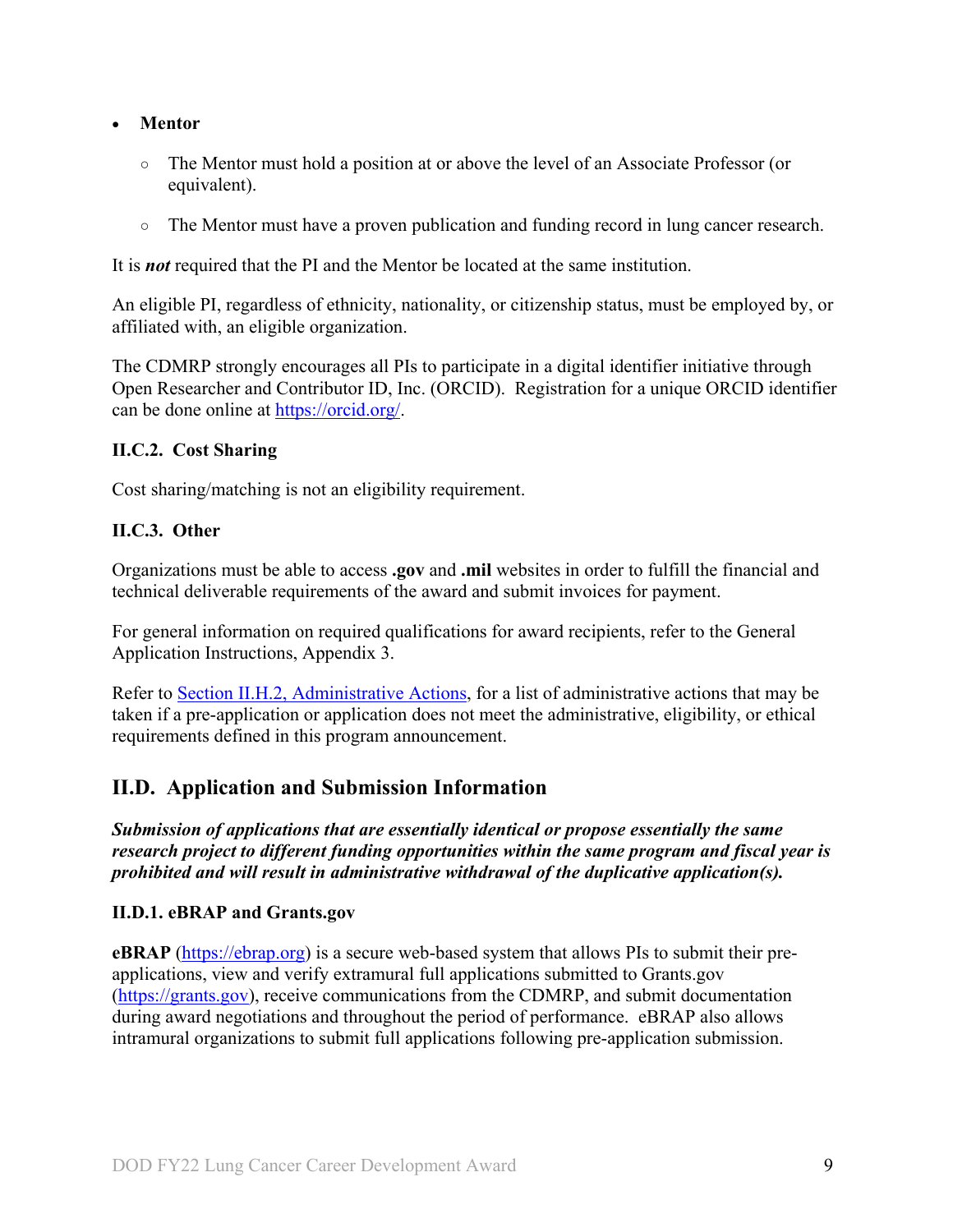**Grants.gov** is a federal system required to be utilized by agencies to receive and process extramural grant applications. Full applications may only be submitted to Grants.gov after submission of a pre-application through eBRAP.

Contact information for the eBRAP Help Desk and the Grants.gov Contact Center can be found in [Section II.G, Federal Awarding Agency Contacts.](#page-32-0)

#### *Extramural Submission:*

- Pre-application content and forms must be accessed and submitted at eBRAP.org.
- Full application packages must be accessed and submitted at Grants.gov.

#### *Intramural DOD Submission:*

- Pre-application content and forms must be accessed and submitted at eBRAP.org.
- Full application packages must be accessed and submitted at eBRAP.org.

#### *Note: Applications from an intramural DOD organization or from an extramural federal government organization may be submitted to Grants.gov through a research foundation.*

#### <span id="page-9-0"></span>**II.D.2. Content and Form of the Application Submission**

Submission is a two-step process requiring both *pre-application* (eBRAP.org) and *full application* (eBRAP.org or Grants.gov) as indicated below. The submission process should be started early to avoid missing deadlines. There are no grace periods. Full application submission guidelines differ for extramural (Grants.gov) and intramural (eBRAP.org) organizations (refer to [Table 1, Full Application Guidelines\)](#page-12-0).

*The application title, eBRAP log number, and all information for the PI, Business Official(s), performing organization, and contracting organization must be consistent throughout the entire pre-application and full application submission process.* Inconsistencies may delay application processing and limit or negate the ability to view, modify, and verify the application in eBRAP. If any changes need to be made, the applicant should contact the eBRAP Help Desk at [help@eBRAP.org](mailto:help@eBRAP.org) or 301-682-5507 prior to the application submission deadline.

#### **II.D.2.a. Step 1: Pre-Application Submission Content**

#### *During the pre-application process, eBRAP assigns each submission a unique log number. This unique eBRAP log number is required during the full application submission process***.**

To begin the pre-application process, first select whether the submitting organization is extramural or intramural, then confirm your selection or cancel. **Incorrect selection of extramural or intramural submission type will delay processing.**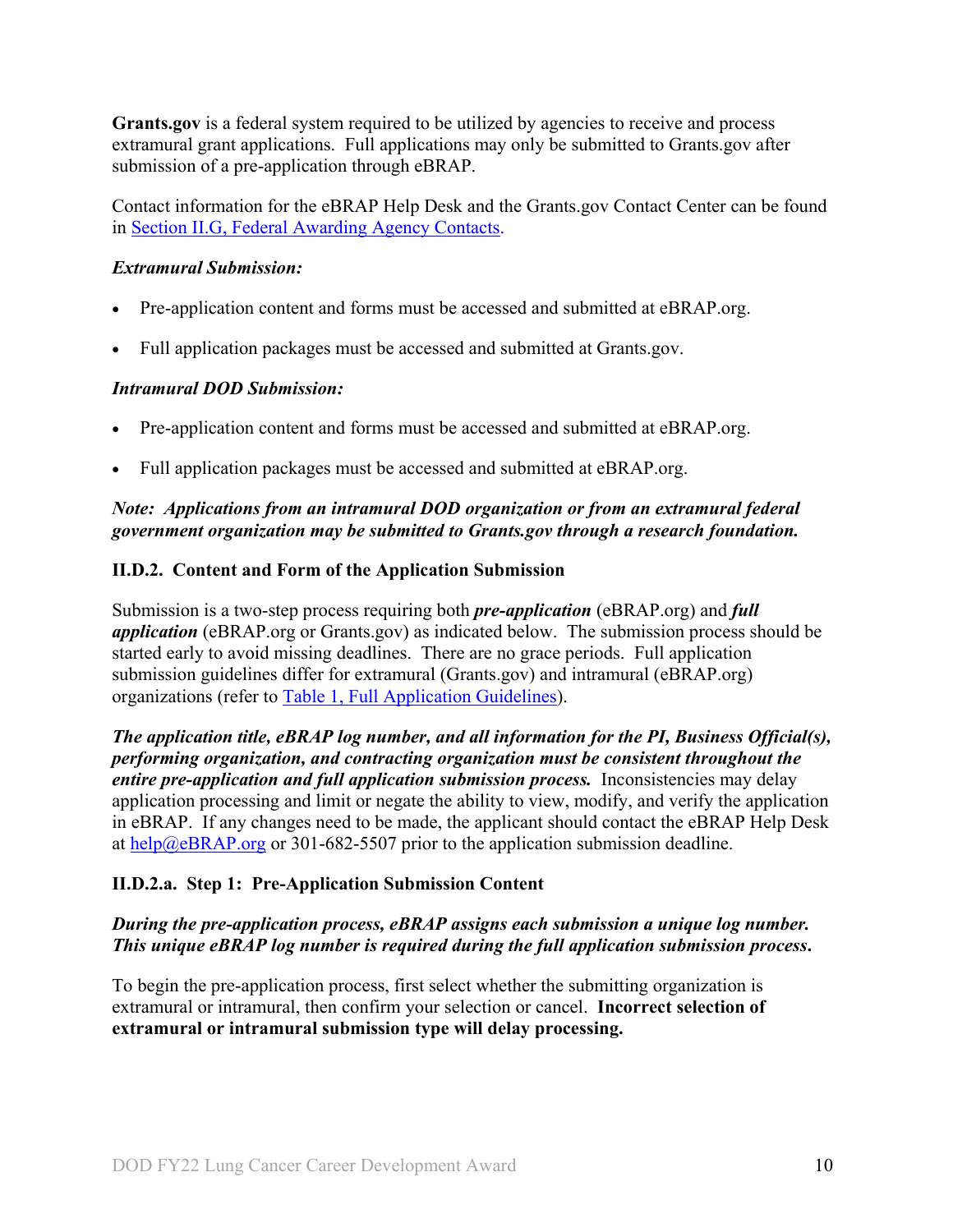If an error has been made in the selection of extramural versus intramural and the pre-application submission deadline has passed, the PI or Business Official must contact the eBRAP Help Desk at [help@eBRAP.org](mailto:help@eBRAP.org) or 301-682-5507 to request a change in designation.

All pre-application components must be submitted by the PI through eBRAP [\(https://eBRAP.org/\)](https://ebrap.org/).

The applicant organization and associated PI and Mentor identified in the pre-application should be the same as those intended for the subsequent application submission. If any changes are necessary after submission of the pre-application, the applicant must contact the eBRAP Help Desk at  $\frac{help@eBRAP.org}{0.098}$  or 301-682-5507.

PIs with an ORCID identifier should enter that information in the appropriate field in the "My Profile" tab in the "Account Information" section of eBRAP.

The pre-application consists of the following components, which are organized in eBRAP by separate tabs (refer to the General Application Instructions, Section II.B, for additional information on pre-application submission):

#### • **Tab 1 – Application Information**

Submission of application information includes assignment of primary and secondary research classification codes, which may be found at [https://ebrap.org/eBRAP/public/Program.htm.](https://ebrap.org/eBRAP/public/Program.htm) Applicants are strongly encouraged to review and confirm the codes prior to making their selection.

#### • **Tab 2 – Application Contacts**

Enter contact information for the PI. Enter the organization's Business Official responsible for sponsored program administration (the "person to be contacted on matters involving this application" in Block 5 of the Grants.gov SF424 Research & Related Form). The Business Official must be either selected from the eBRAP list or invited in order for the preapplication to be submitted.

Select the performing organization (site at which the PI will perform the proposed work) and the contracting organization (organization submitting on behalf of the PI, which corresponds to Block 5 on the Grants.gov SF424 Research & Related Form), and click on "Add Organizations to this Pre-application." The organization(s) must be either selected from the eBRAP drop-down list or invited in order for the pre-application to be submitted.

It is recommended that applicants identify an Alternate Submitter in the event that assistance with pre-application submission is needed.

#### • **Tab 3 – Collaborators and Key Personnel**

Enter the name, organization, and role of all collaborators and key personnel associated with the application.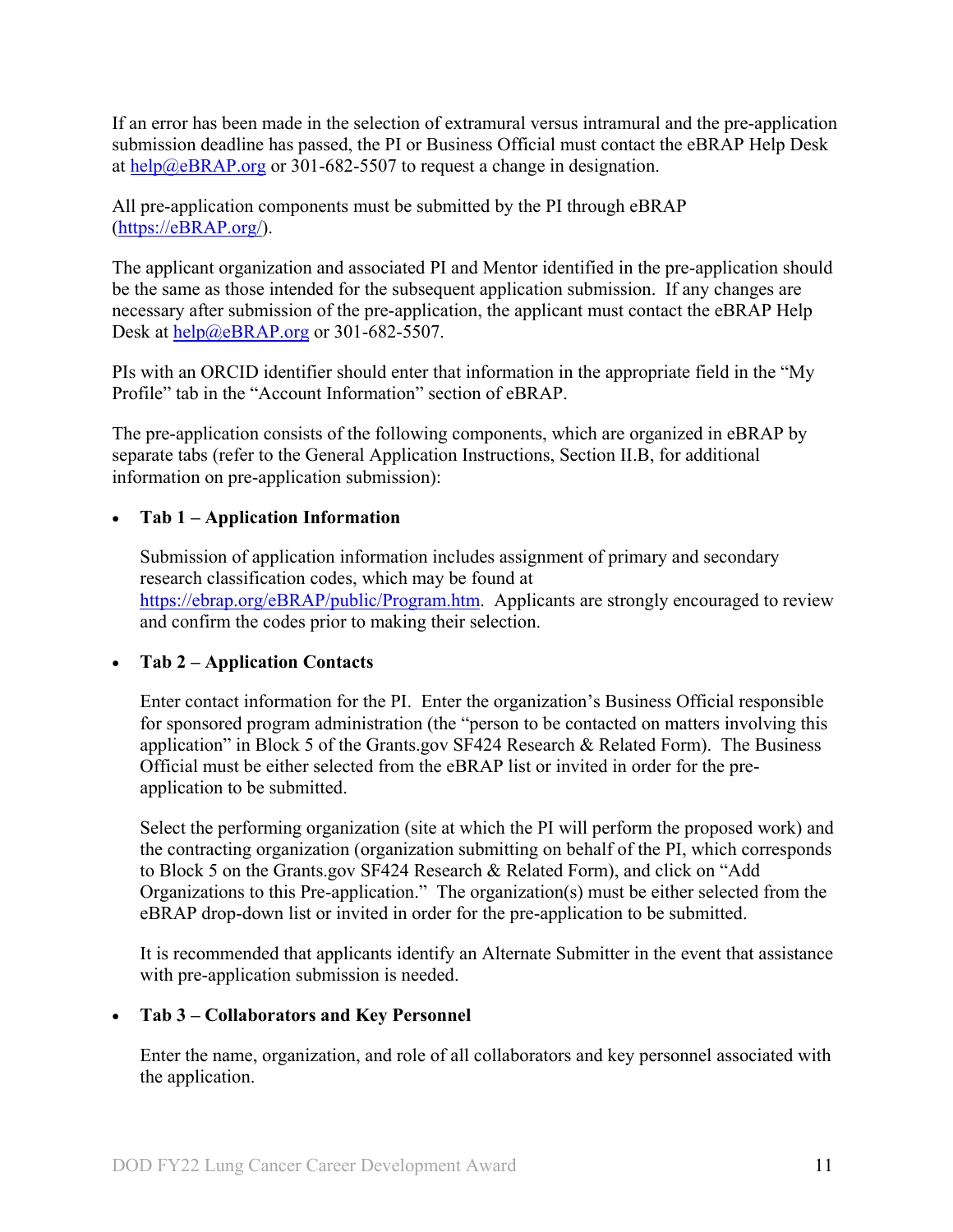[FY22 LCRP Programmatic Panel members](http://cdmrp.army.mil/lcrp/panels/panels22) should not be involved in any pre-application or application. For questions related to panel members and pre-applications or applications, refer to [Section II.H.2.c, Withdrawal,](#page-33-1) or contact the eBRAP Help Desk at [help@eBRAP.org](mailto:help@eBRAP.org) or 301-682-5507.

#### • **Tab 4 – Conflicts of Interest**

List all individuals other than collaborators and key personnel who may have a conflict of interest in the review of the application (including those with whom the PI has a personal or professional relationship).

#### • **Tab 5 – Pre-Application Files**

- **Pre-Application Relevance Questions:** Provide responses in the appropriate eBRAP data fields for the following three questions:
	- 1. Is the applicant currently affiliated with the military and/or VA? (Yes/No)
	- 2. Does the proposed research include collaborations with a current military and/or VA investigator/institution? (Yes/No)
	- 3. Does the proposed research include the use of military and/or VA resources (e.g., data, patient samples)? (Yes/No) If yes, specify the resource and how the resource will be accessed to conduct the proposed research. (500-character limit, including spaces)

**Letter of Intent (LOI) (one-page limit):** Provide a brief description of the research to be conducted. Include the FY22 LCRP Area(s) of Emphasis under which the application will be submitted. LOIs are used for program planning purposes only (e.g., reviewer recruitment) and will not be reviewed during either the peer or programmatic review sessions. An invitation to submit is *not* required.

#### • **Tab 6 – Submit Pre-Application**

This tab must be completed for the pre-application to be accepted and processed.

#### **II.D.2.b. Step 2: Full Application Submission Content**

#### *The CDMRP cannot make allowances/exceptions to its policies for submission problems encountered by the applicant organization using system-to-system interfaces with Grants.gov.*

Each application submission must include the completed full application package for this program announcement. The full application package is submitted by the Authorized Organizational Representative through Grants.gov [\(https://grants.gov/\)](https://www.grants.gov/) for extramural organizations or through eBRAP [\(https://ebrap.org/\)](https://ebrap.org/) for intramural organizations. See Table 1 below for more specific guidelines.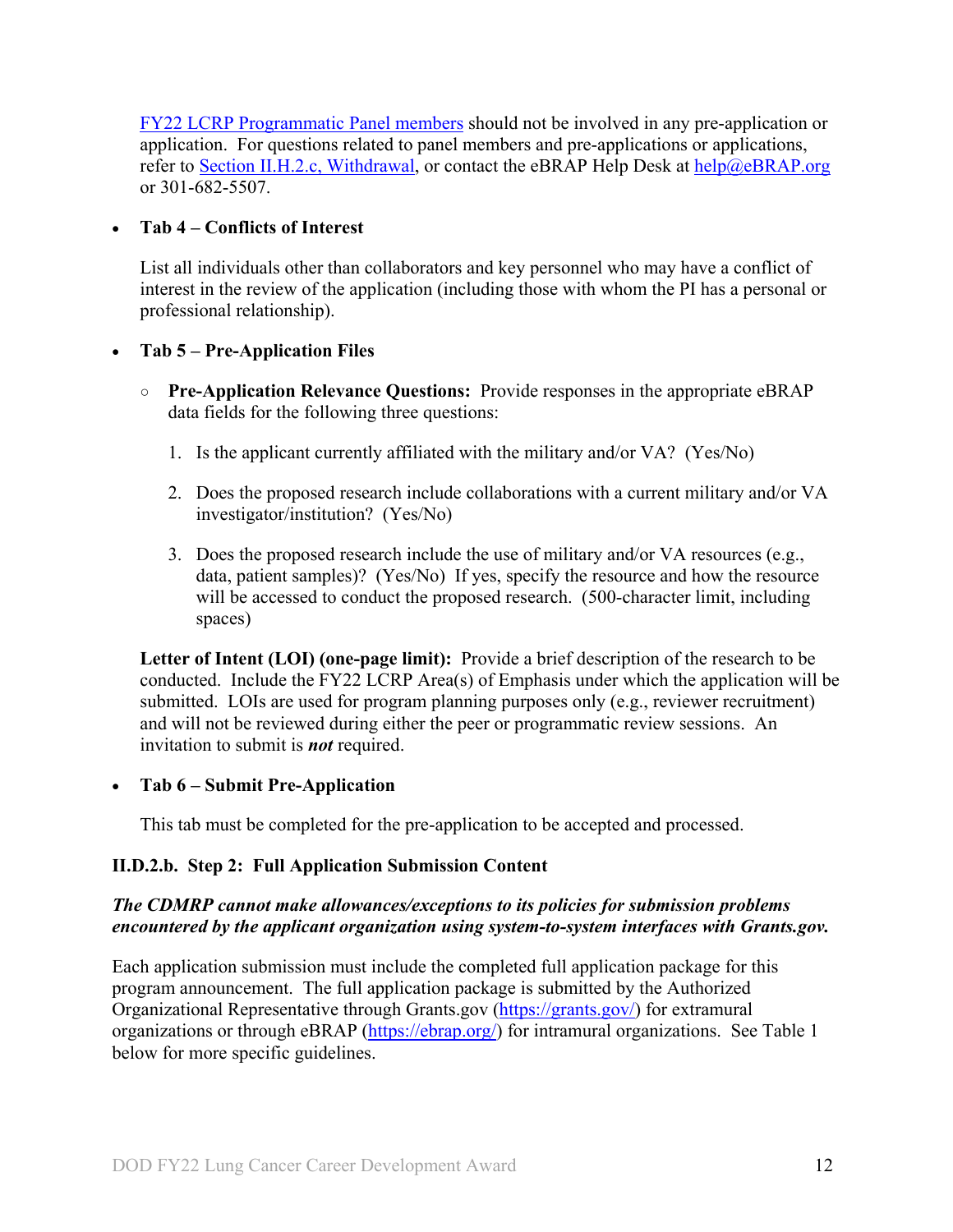#### **II.D.2.b.i. Full Application Guidelines**

Extramural organizations must submit full applications through Grants.gov. Applicants must create a Grants.gov Workspace for submission, which allows the application components to be completed online and routed through the applicant organization for review prior to submission. Applicants may choose to download and save individual PDF forms rather than filling out webforms in Workspace. A compatible version of Adobe Reader **must** be used to view, complete, and submit an application package consisting of PDF forms. If more than one person is entering text into an application package, the *same version* of Adobe Reader software should be used by each person. Check the version number of the Adobe software on each user's computer to make sure the versions match. Using different versions of Adobe Reader may cause submission and/or save errors – even if each version is individually compatible with Grants.gov. Refer to the General Application Instructions, Section III, and the "Apply For Grants" page of Grants.gov [\(https://www.grants.gov/web/grants/applicants/apply-for-grants.html\)](https://www.grants.gov/web/grants/applicants/apply-for-grants.html) for further information about the Grants.gov Workspace submission process. Submissions of extramural applications through eBRAP may be withdrawn.

#### <span id="page-12-0"></span>*Do not password protect any files of the application package, including the Project Narrative.*

| <b>Extramural Submissions</b>                                                                                                                                                                                                                                                                                                       | <b>Intramural DOD Submissions</b>                                                                                                                                                                                                                             |  |  |
|-------------------------------------------------------------------------------------------------------------------------------------------------------------------------------------------------------------------------------------------------------------------------------------------------------------------------------------|---------------------------------------------------------------------------------------------------------------------------------------------------------------------------------------------------------------------------------------------------------------|--|--|
| <b>Application Package Location</b>                                                                                                                                                                                                                                                                                                 |                                                                                                                                                                                                                                                               |  |  |
| Download application package components for<br>W81XWH-22-LCRP-CDA from Grants.gov<br>(https://grants.gov) and create a Grants.gov<br>Workspace. Workspace allows online completion<br>of the application components and routing of the<br>application package through the applicant<br>organization for review prior to submission. | Download application package components for<br>W81XWH-22-LCRP-CDA from eBRAP<br>(https://ebrap.org).                                                                                                                                                          |  |  |
| <b>Full Application Package Components</b>                                                                                                                                                                                                                                                                                          |                                                                                                                                                                                                                                                               |  |  |
| <b>SF424 Research &amp; Related Application for</b><br>Federal Assistance Form: Refer to the General<br>Application Instructions, Section III.A.1, for<br>detailed information.                                                                                                                                                     | Tab 1 – Summary: Provide a summary of the<br>application information.<br>Tab 2 - Application Contacts: This tab will be<br>pre-populated by eBRAP; add Authorized<br>Organizational Representative.                                                           |  |  |
| Descriptions of each required file can be found<br>under Full Application Submission Components:<br><b>Attachments</b><br>Research & Related Personal Data<br>Research & Related Senior/Key Person<br>Profile (Expanded)<br><b>Research &amp; Related Budget</b>                                                                    | Tab 3 – Full Application Files: Upload files<br>under each Application Component in eBRAP.<br>Descriptions of each required file can be found<br>under Full Application Submission Components:<br><b>Attachments</b><br><b>Key Personnel</b><br><b>Budget</b> |  |  |

#### **Table 1. Full Application Submission Guidelines**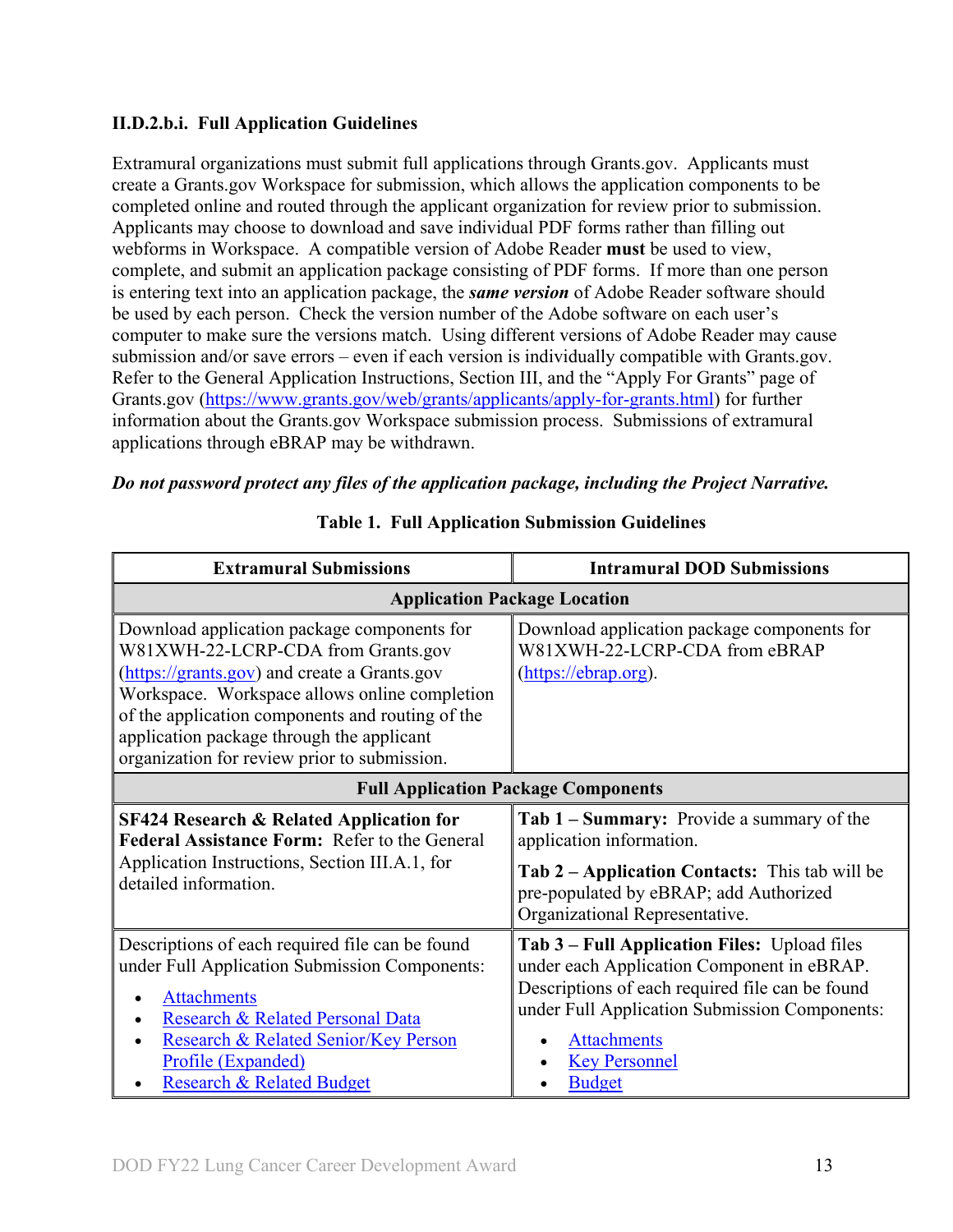| <b>Extramural Submissions</b>                                                                                                                                                                                                                                                                                                                                                                                                                                                                                                                                                                                                                                                                                                                                                                                                                                                                                                                                                                                                                                                         | <b>Intramural DOD Submissions</b>                                                                                                                                                                                                                                                                                                                                                                                                                                                                                                                                                                                   |
|---------------------------------------------------------------------------------------------------------------------------------------------------------------------------------------------------------------------------------------------------------------------------------------------------------------------------------------------------------------------------------------------------------------------------------------------------------------------------------------------------------------------------------------------------------------------------------------------------------------------------------------------------------------------------------------------------------------------------------------------------------------------------------------------------------------------------------------------------------------------------------------------------------------------------------------------------------------------------------------------------------------------------------------------------------------------------------------|---------------------------------------------------------------------------------------------------------------------------------------------------------------------------------------------------------------------------------------------------------------------------------------------------------------------------------------------------------------------------------------------------------------------------------------------------------------------------------------------------------------------------------------------------------------------------------------------------------------------|
| <b>Project/Performance Site Location(s) Form</b><br>Research & Related Subaward Budget<br><b>Attachment(s)</b> Form                                                                                                                                                                                                                                                                                                                                                                                                                                                                                                                                                                                                                                                                                                                                                                                                                                                                                                                                                                   | <b>Performance Sites</b><br>Tab 4 – Application and Budget Data: Review<br>and edit proposed project start date, proposed end<br>date, and budget data pre-populated from the<br>Budget Form.                                                                                                                                                                                                                                                                                                                                                                                                                       |
| <b>Application Package Submission</b>                                                                                                                                                                                                                                                                                                                                                                                                                                                                                                                                                                                                                                                                                                                                                                                                                                                                                                                                                                                                                                                 |                                                                                                                                                                                                                                                                                                                                                                                                                                                                                                                                                                                                                     |
| <b>Create a Grants.gov Workspace.</b><br>Add participants (investigators and Business<br>Officials) to Workspace, complete all required<br>forms, and check for errors before submission.<br><b>Submit a Grants.gov Workspace Package.</b><br>An application may be submitted through<br>Workspace by clicking the "Sign and Submit"<br>button on the "Manage Workspace" page, under<br>the "Forms" tab. Grants.gov recommends<br>submission of the application package at least<br>24-48 hours prior to the close date to allow time<br>to correct any potential technical issues that may<br>disrupt the application submission.<br><b>Note:</b> If either the Project Narrative or the budget<br>fails eBRAP validation or needs to be modified, an<br>updated Grants.gov application package must be<br>submitted via Grants.gov as a "Changed/Corrected<br>Application" with the previous Grants.gov<br>Tracking ID <i>prior to</i> the application submission<br>deadline. Do not password protect any files of the<br>application package, including the Project<br>Narrative. | Submit package components to eBRAP<br>(https://ebrap.org).<br>Tab 5 – Submit/Request Approval Full<br>Application: After all components are uploaded<br>and prior to the full application submission<br>deadline, enter your password in the space<br>provided next to "Enter Your Password Here" and<br>press the "Submit Full Application" button.<br>eBRAP will notify your Resource Manager/<br>Comptroller/Task Area Manager or equivalent<br>Business Official by email. Do not password<br>protect any files of the application package,<br>including the Project Narrative.                                 |
| <b>Application Verification Period</b>                                                                                                                                                                                                                                                                                                                                                                                                                                                                                                                                                                                                                                                                                                                                                                                                                                                                                                                                                                                                                                                |                                                                                                                                                                                                                                                                                                                                                                                                                                                                                                                                                                                                                     |
| The full application package submitted to<br>Grants.gov may be viewed and modified in eBRAP<br>until the end of the application verification period.<br>During the application verification period, the full<br>application package may be modified with the<br>exception of the Project Narrative and Research<br>& Related Budget Form.                                                                                                                                                                                                                                                                                                                                                                                                                                                                                                                                                                                                                                                                                                                                             | After eBRAP has processed the full application,<br>the organizational Resource Manager/Comptroller/<br>Task Area Manager or equivalent Business<br>Official and PI will receive email notification of<br>this status and will be able to view and modify<br>application components in eBRAP. During the<br>application verification period, the full application<br>package may be modified with the exception of<br>the Project Narrative and Research & Related<br><b>Budget Form.</b> Your Resource Manager/<br>Comptroller/Task Area Manager or equivalent<br>Business Official should log into eBRAP to review |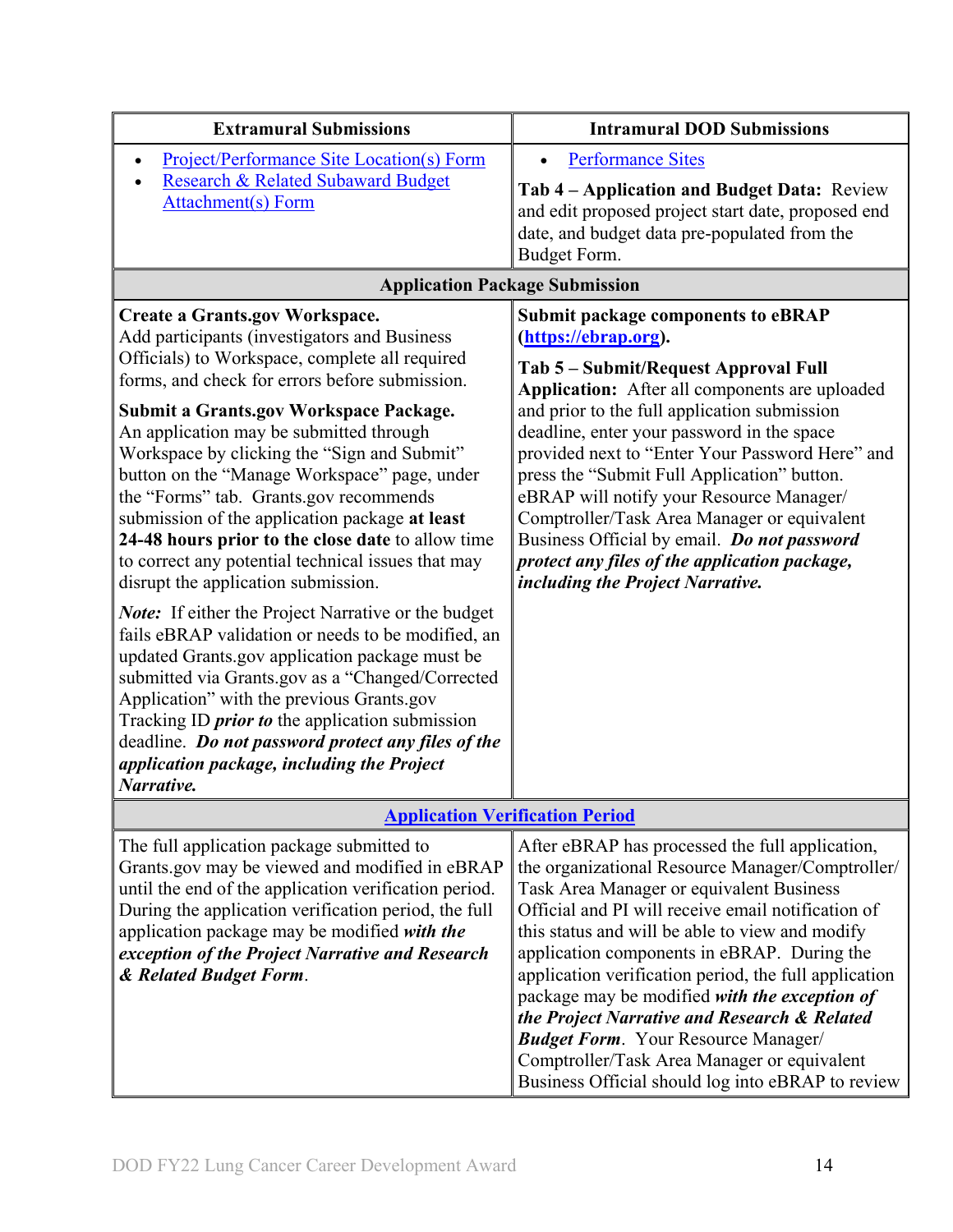| <b>Extramural Submissions</b>                                                                                                                                                                                                                                                                                                                                                                                     | <b>Intramural DOD Submissions</b>                                                                                      |  |
|-------------------------------------------------------------------------------------------------------------------------------------------------------------------------------------------------------------------------------------------------------------------------------------------------------------------------------------------------------------------------------------------------------------------|------------------------------------------------------------------------------------------------------------------------|--|
|                                                                                                                                                                                                                                                                                                                                                                                                                   | and to approve prior to the application verification<br>deadline.                                                      |  |
| <b>Further Information</b>                                                                                                                                                                                                                                                                                                                                                                                        |                                                                                                                        |  |
| <b>Tracking a Grants.gov Workspace Package.</b><br>After successfully submitting a Workspace<br>package, a Grants.gov Tracking Number is<br>automatically assigned to the package. The<br>number will be listed on the "Confirmation" page<br>that is generated after submission.<br>Refer to the General Application Instructions,<br>Section III, for further information regarding<br>Grants.gov requirements. | Refer to the General Application Instructions,<br>Section IV, for further information regarding<br>eBRAP requirements. |  |

The full application package must be submitted using the unique eBRAP log number to avoid delays in application processing.

#### <span id="page-14-0"></span>**II.D.2.b.ii. Full Application Submission Components**

#### • **Extramural Applications Only**

**SF424 Research & Related Application for Federal Assistance Form:** Refer to the General Application Instructions, Section III.A.1, for detailed information.

#### • **Extramural and Intramural Applications**

#### <span id="page-14-1"></span>**Attachments:**

#### *Each attachment to the full application components must be uploaded as an individual file in the format specified and in accordance with the formatting guidelines listed in the General Application Instructions, Appendix 4.*

For all attachments, ensure that the file names are consistent with the guidance. Attachments will be rejected if the file names are longer than 50 characters or have incorrect file names that contain characters other than the following: A-Z, a-z, 0-9, underscore, hyphen, space, and period. In addition, there are file size limits that may apply in some circumstances. Individual attachments may not exceed 20 megabytes (MB), and the file size for the entire full application package may not exceed 200 MB.

#### ○ **Attachment 1: Project Narrative (eight-page limit): Upload as**

**"ProjectNarrative.pdf".** The page limit of the Project Narrative applies to text and nontext elements (e.g., figures, tables, graphs, photographs, diagrams, chemical structures, drawings) used to describe the project. Inclusion of URLs (uniform resource locators) that provide additional information to expand the Project Narrative and could confer an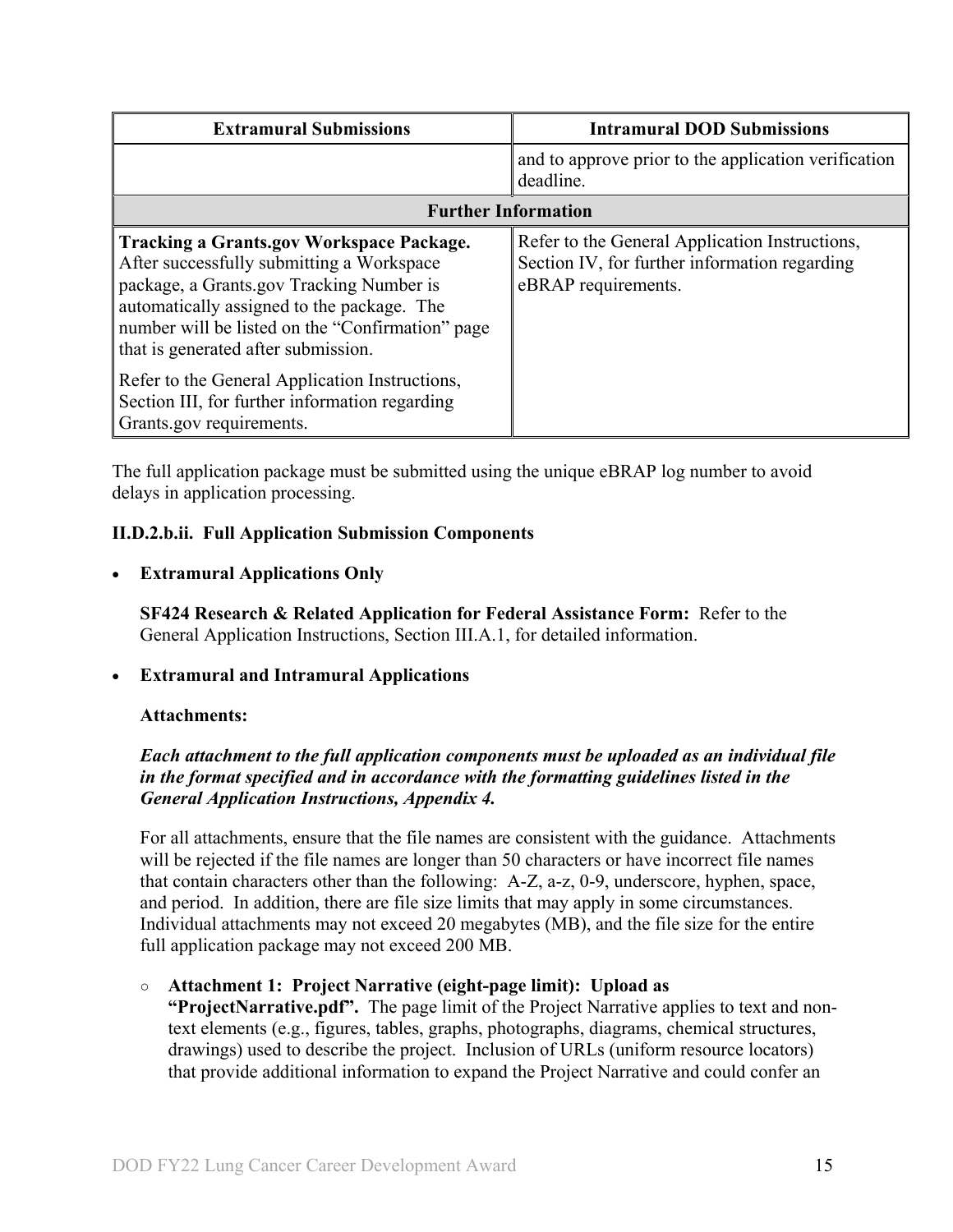unfair competitive advantage is prohibited and may result in administrative withdrawal of the application.

Describe the proposed project in detail using the outline below. *Preliminary data are not required. However, logical reasoning and a sound scientific rationale for the proposed research must be demonstrated.* 

- **Principal Investigator:** Describe the PI's potential for a career at the forefront of lung cancer research, including qualifications and achievements that make the PI an ideal candidate for this award. Describe the PI's career goals as a lung cancer researcher and/or clinician and how the proposed research experience will advance their career. Discuss the appropriateness of the level of effort of the PI for successful conduct of the proposed research.
- **Mentor:** Describe the qualifications of the Mentor, including record of research accomplishments, publications, patents, funding in lung cancer, committed resources, and available time to support the PI's career advancement needs. Describe the Mentor's track record for preparing early-career investigators for careers in lung cancer research and potential for successful mentorship and advancement of the PI's career in lung cancer research. If the Mentor and PI are located at different organizations, describe how appropriate direction and oversight will be accomplished.
- **Background:** Present the scientific rationale behind the proposed research; include relevant literature citations and preliminary data (if applicable) that led to the development of the proposed study. Any preliminary data provided should be from the laboratory of the PI, Mentor, or member(s) of the collaborating team.
- **Hypothesis or Objective:** State the hypothesis to be tested or the objective to be reached.
- **Specific Aims:** Concisely explain the project's specific aims. If this application is part of a larger study, present only tasks that this award would fund.
- **Research Strategy and Feasibility:** Describe the experimental design, methods, and analyses, including appropriate controls, in sufficient detail for evaluation. Address potential problem areas and present alternative methods and approaches. If animal studies are proposed, describe how they will be conducted in accordance with the ARRIVE guidelines [\(https://arriveguidelines.org/arrive-guidelines\)](https://arriveguidelines.org/arrive-guidelines). If human subjects or human biological samples will be used, include a detailed plan for the recruitment of subjects or the acquisition of samples. For clinical research, describe the strategy for the inclusion of women and minorities in the clinical research appropriate to the objectives of the study, including a description of the composition of the proposed study population in terms of sex/gender, race, and/or ethnicity, and an accompanying rationale for the selection of subjects. *This award cannot be used to conduct clinical trials.*
- **Data Collection and Statistical Analysis Plan:** Describe how data will be collected and analyzed in a manner that is consistent with the study objectives. Detail a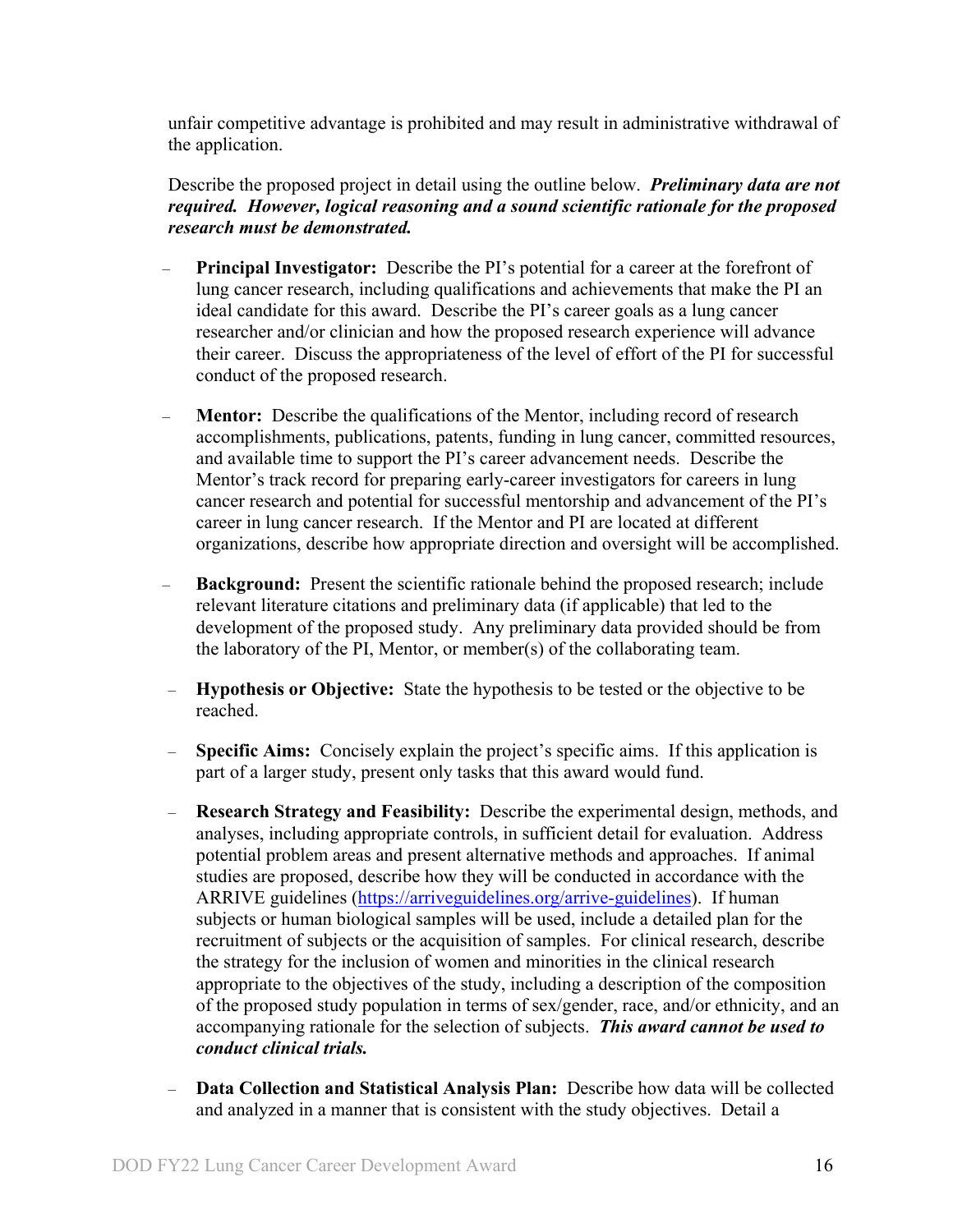statistical analysis plan for the resulting outcomes. If applicable, include a complete power analysis to demonstrate that the sample size is appropriate to meet the objectives of the study. Describe how data will be reported and how it will be assured that the documentation will support a regulatory filing with the U.S. Food and Drug Administration (FDA), if applicable.

○ **Attachment 2: Supporting Documentation: Combine and upload as a single file named "Support.pdf".** Start each document on a new page. If documents are scanned to PDF, the lowest resolution (100 to 150 dpi) should be used. The Supporting Documentation attachment should not include additional information such as figures, tables, graphs, photographs, diagrams, chemical structures, or drawings. These items should be included in the Project Narrative.

*There are no page limits for any of these components unless otherwise noted. Include only those components described below; inclusion of items not requested or viewed as an extension of the Project Narrative will result in the removal of those items or may result in administrative withdrawal of the application.*

- **References Cited:** List the references cited (including URLs, if available) in the Project Narrative using a standard reference format that includes the full citation (i.e., author[s], year published, title of reference, source of reference, volume, chapter, page numbers, and publisher, as appropriate). .
- **List of Abbreviations, Acronyms, and Symbols:** Provide a list of abbreviations, acronyms, and symbols.
- **Facilities, Existing Equipment, and Other Resources:** Describe the facilities and equipment available for performance of the proposed project and any additional facilities or equipment proposed for acquisition at no cost to the award. Indicate whether or not government-furnished facilities or equipment are proposed for use. If so, reference should be made to the original or present government award under which the facilities or equipment items are now accountable. There is no form for this information.
- **Publications and/or Patents:** Include a list of relevant publication URLs and/or patent abstracts. If articles are not publicly available, then copies of up to five published manuscripts may be included in Attachment 2. Extra items will not be reviewed.
- **Letters of Organizational Support:** Provide a letter (or letters, if applicable) signed by the Department Chair or appropriate organization official, confirming the laboratory space, equipment, *support for 40% or more protected time for lung cancer research projects by the PI*, and other resources available for the project. Letters of support not requested in the program announcement, such as those from members of Congress, do not impact application review or funding decisions.
- **Letters of Collaboration (if applicable):** Provide a signed letter from each collaborating individual or organization that demonstrates that the PI has the support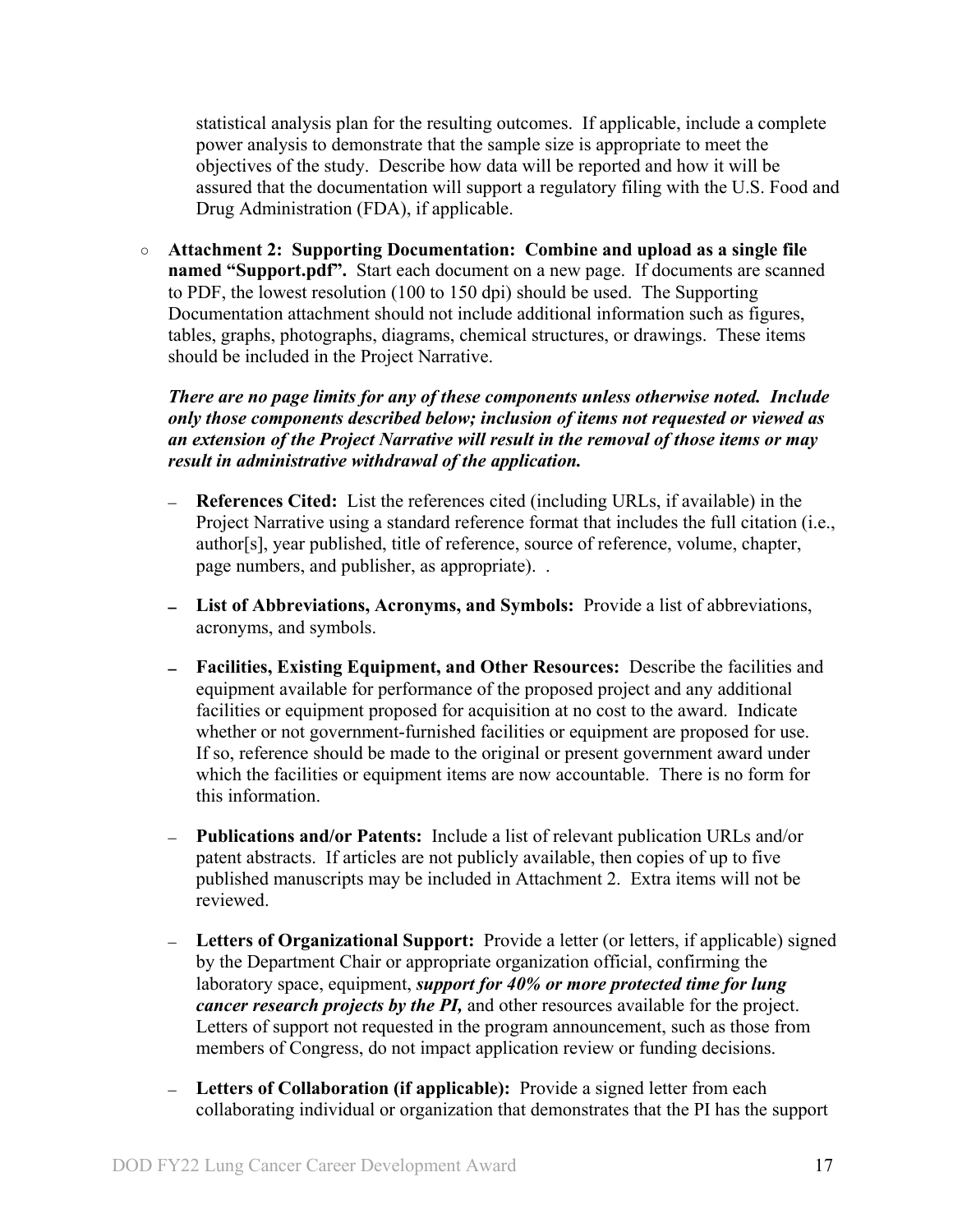or resources necessary for the proposed work. If an investigator at an intramural organization is named as a collaborator on an application submitted through an extramural organization, the application must include a letter from the collaborator's Commander or Commanding Officer at the intramural organization that authorizes the collaborator's involvement.

- Availability of and access to research resources (to include proprietary material for the purpose/duration of the proposed research), and/or
- Availability of and access to appropriate populations (and/or access to available samples/data or databases), if applicable
- **Intellectual Property:** Information can be found in the Code of Federal Regulations, Title 2, Part 200.315 (2 CFR 200.315), "Intangible Property."
	- **Intellectual and Material Property Plan (if applicable):** Provide a plan for resolving intellectual and material property issues among participating organizations.
	- **Commercialization Strategy (if applicable):** Describe the commercialization plan. The plan should include intellectual property, market size, financial analysis, strengths and weaknesses, barriers to the market, competitors, and management team. Discuss the significance of this development effort, when it can be anticipated, and the potential commercial use for the technology being developed.
- **Inclusion of Women and Minorities:** Provide an anticipated enrollment table(s) for the inclusion of women and minorities appropriate to the objectives of the study with the proposed enrollment distributed on the basis of sex/gender, race, and ethnicity. The Public Health Service (PHS) Inclusion Enrollment Report is a three-page fillable PDF form, which can be downloaded from eBRAP at [https://ebrap.org/eBRAP/public/Program.htm.](https://ebrap.org/eBRAP/public/Program.htm)
- **Data and Research Resources Sharing Plan:** Describe how data and resources generated during the performance of the project will be shared with the research community. Refer to the General Application Instructions, Appendix 2, Section K, for more information about the CDMRP expectations for making data and research resources publicly available.
- **Use of DOD Resources (if applicable):** Provide a letter of support signed by the lowest-ranking person with approval authority confirming access to active-duty military populations and/or DOD resources or databases.
- **Use of VA Resources (if applicable):** Provide a letter of support from the VA Facility Director(s) or individual designated by the VA Facility Director(s), such as the Associate Chief of Staff for Research and Development (ACOS/R&D) or Clinical Service Chief, confirming access to VA patients, resources, and/or VA research space. For VA PIs, if the VA non-profit corporation is not identified as the applicant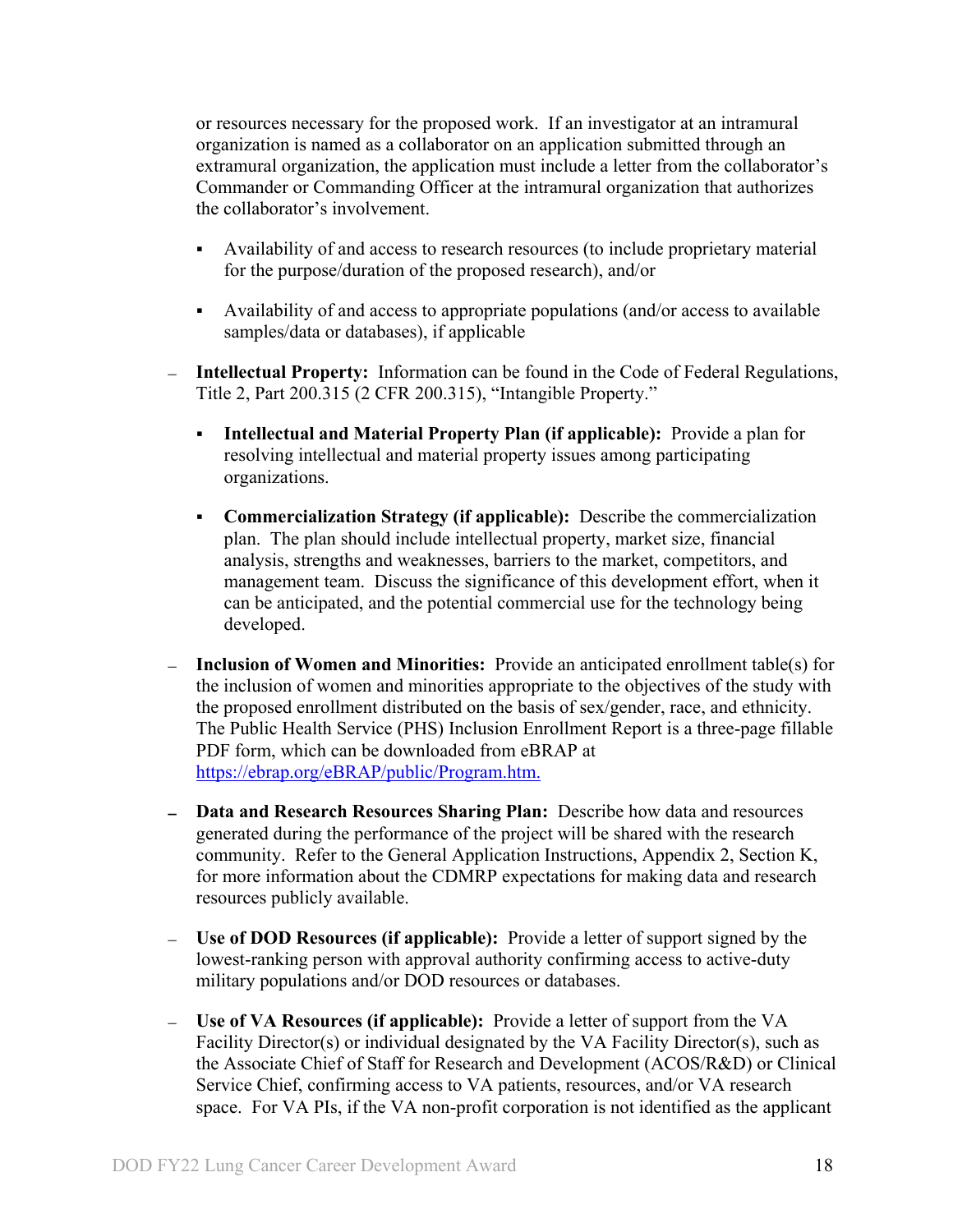institution for administering the funds, include a letter from the VA ACOS/R&D confirming this arrangement and identifying the institution that will administer the funds associated with the proposed research.

○ **Attachment 3: Technical Abstract (one-page limit): Upload as "TechAbs.pdf".** The technical abstract is used by all reviewers. Abstracts of all funded research projects will be posted publicly. *Do not include proprietary or confidential information.* Use only characters available on a standard QWERTY keyboard. Spell out all Greek letters, other non-English letters, and symbols. Graphics are not allowed.

Of particular importance, programmatic reviewers typically do not have access to the full application and therefore rely on the technical abstract for appropriate description of the project's key aspects. Therefore, clarity and completeness within the space limits of the technical abstract are highly important. Technical abstracts should be written using the outline below.

- **Personnel:** Describe the PI's career goals and their potential for a career at the forefront of lung cancer research. Describe the Mentor's background and experience in lung cancer research. Describe the degree to which the Mentor has planned interactions with the PI for the proposed work and will be involved in guidance, intellectual collaboration, and support of the PI.
- **Career Development:** Describe how the award will provide the PI with the opportunity to effectively advance an independent career in lung cancer research.
- **Background Research:**
	- Background: Present the scientific reasoning behind the proposed project.
	- Area(s) of Emphasis: State the FY22 LCRP Area(s) of Emphasis that will be addressed.
	- Objective/Hypothesis: State the objective to be reached/hypothesis to be tested. Provide evidence or scientific rationale that supports the objective/hypothesis.
	- Specific Aims: State the specific aims of this study.
	- Study Design: Briefly describe the study design, including appropriate controls.
	- Impact: Summarize the potential impact of the proposed project toward the goal of eradicating deaths and suffering from lung cancer.
	- Relevance to Military Health: Describe how the proposed project is relevant to military Service Members, Veterans, and their families.
- **Attachment 4: Lay Abstract (one-page limit): Upload as "LayAbs.pdf".** The lay abstract is used by all reviewers. Abstracts of all funded research projects will be posted publicly. *Do not include proprietary or confidential information*. *Do not duplicate the*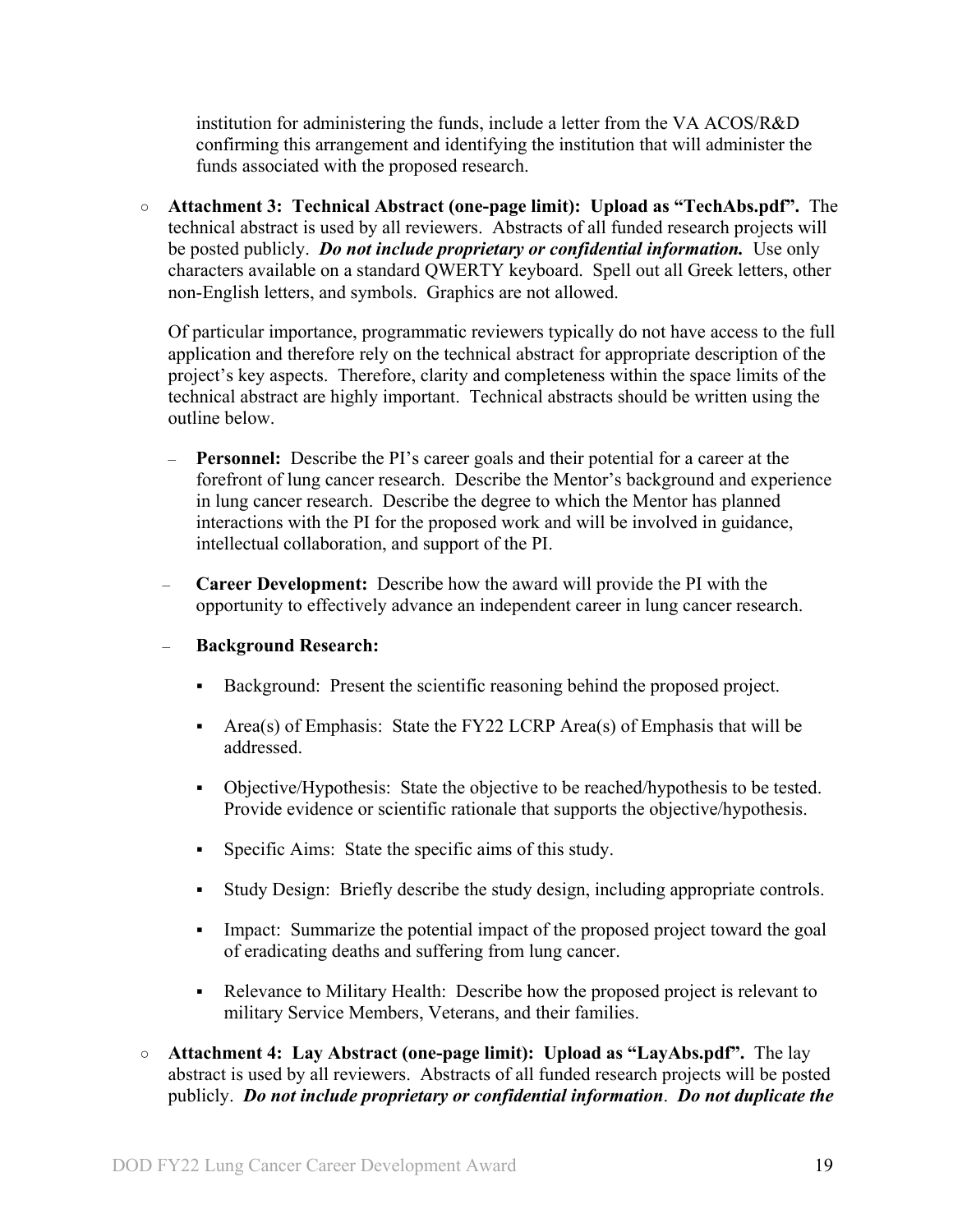*technical abstract.* Use only characters available on a standard QWERTY keyboard. Spell out all Greek letters, other non-English letters, and symbols. Graphics are not allowed.

The lay abstract is an important component of the application review process because it addresses issues of particular interest to the consumer community. Minimize the use of acronyms and abbreviations, where appropriate. Lay abstracts should be written using the outline below.

- Describe the scientific objective and rationale for the proposed project in a manner that will be readily understood by readers without a background in science or medicine.
	- State the FY22 LCRP Area(s) of Emphasis the project addresses.
	- Describe the PI's career goals in lung cancer research.
	- How will the award advance the PI's career in lung cancer research?
	- How do the proposed research project and Career Development Plan support the PI in attaining these goals?
- Describe the ultimate applicability of the research.
	- What types of patients will it help, and how will it help them?
	- What are the potential clinical applications, benefits, and risks? If the research is too basic for clinical applicability, describe the interim outcomes expected and their applicability to the field.
	- What is the projected time anticipated to achieve a clinically relevant outcome?
	- What are the likely contributions of this study to advancing the field of lung cancer research?
	- How is the project relevant to military Service Members, Veterans, and their families?
- **Attachment 5: Statement of Work (three-page limit): Upload as "SOW.pdf".** The suggested Statement of Work (SOW) format and examples specific to different types of research projects are available on the eBRAP "Funding Opportunities & Forms" web page [\(https://ebrap.org/eBRAP/public/Program.htm\)](https://ebrap.org/eBRAP/public/Program.htm). Recommended strategies for assembling the SOW can be found at [https://ebrap.org/eBRAP/public/Program.htm.](https://ebrap.org/eBRAP/public/Program.htm)

For the Career Development Award mechanism, refer to the "*Suggested SOW Strategy Generic Research*" document for guidance on preparing the SOW and use the blank SOW format titled "Suggested SOW Format". The SOW must be in PDF format prior to attaching.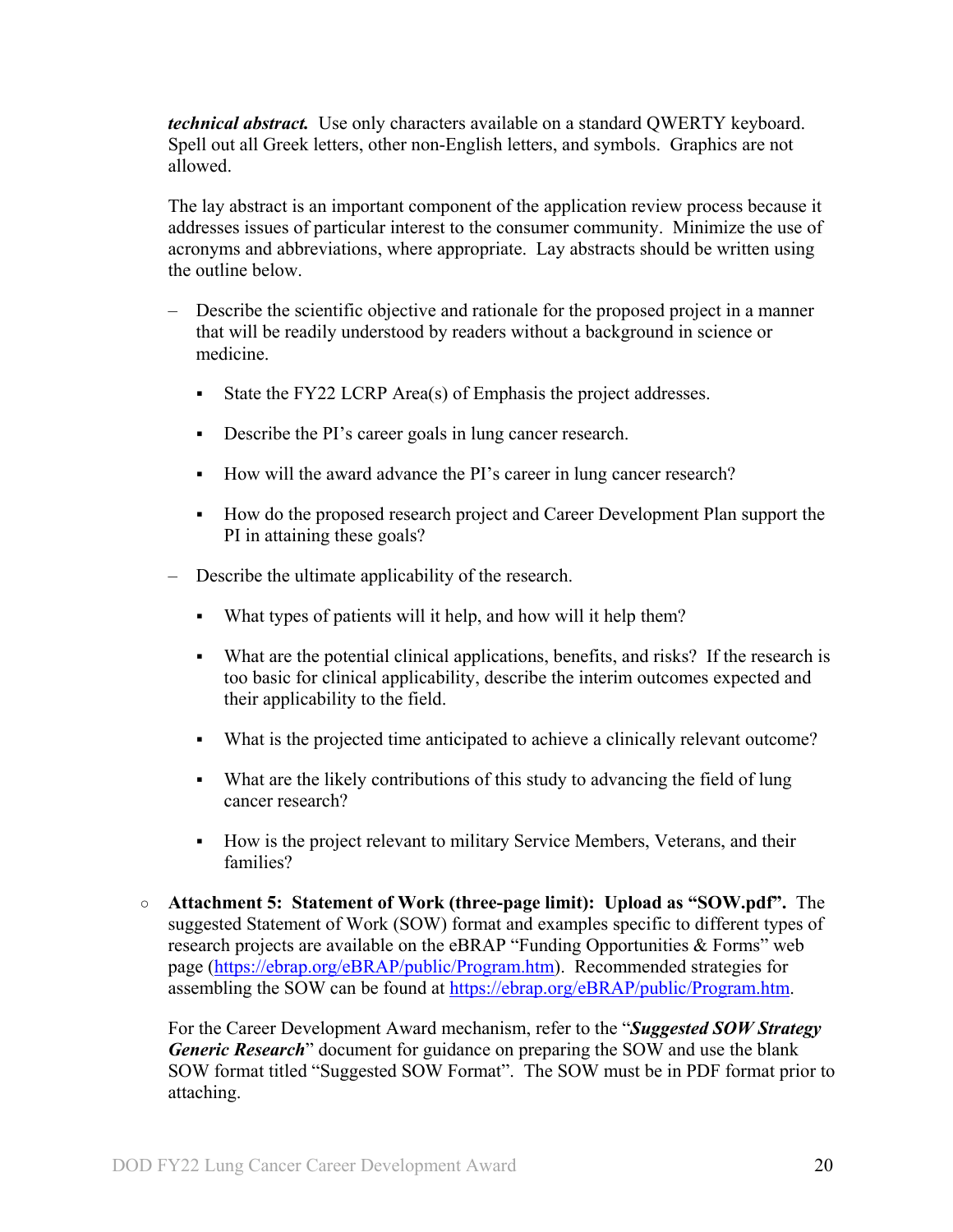The SOW should indicate a feasible plan and timeline to conduct the research. The SOW must include specific research milestones to be accomplished by the end of each year in the period of performance.

○ **Attachment 6: Impact Statement (one-page limit): Upload as "Impact.pdf".** Describe how the proposed research is relevant to at least one of the FY22 LCRP Areas of Emphasis in a way that is consistent with the program's goals. Articulate the project's impact to both lung cancer research and to lung cancer patient care, even if clinical impact is not an immediate outcome. Describe how the proposed project will lead to critical discoveries or major advancements and significantly accelerate progress toward eradicating deaths and suffering from lung cancer. *The Impact Statement should be written in plain language for lay persons.*

#### ○ **Attachment 7: Career Development Plan (one-page limit): Upload as "CareerDev.pdf".**

- Clearly describe and outline the individualized Career Development Plan.
- Highlight the unique features of this Career Development Plan as it pertains specifically to lung cancer research (workshops, seminars, etc.).
- Indicate specifically how the individualized Career Development Plan will provide the PI with an opportunity to advance their independent career in lung cancer research.
- Describe how the Career Development Plan is supported by the research environment and mentorship, including a description of ongoing lung cancer research at the institution. Include information on collaborations with other investigators.
- **Attachment 8: Letter from Mentor (two-page limit): Upload as "MentorLetter.pdf".** Provide a signed letter from the Mentor indicating recommendation, support, and planned interactions with the PI for the proposed work. Include information on the Mentor's record of preparing early-career investigators for careers in lung cancer research.
- **Attachment 9: Relevance to Military Health Statement (one-page limit): Upload as "MilRelevance.pdf".** *The Relevance to Military Health Statement will be evaluated by the FY22 LCRP Programmatic Panel during programmatic review only*. Identify how the proposed research will support mission readiness through filling a gap in cancer prevention, early detection/diagnosis, prognosis, treatment, quality of life and/or survivorship that may have a profound impact on the health and well-being of Service Members, their families, Veterans, or other beneficiaries. Articulate how the proposed research will advance the knowledge and understanding of cancer, patient care, and/or treatment options in the MHS for the benefit of active-duty Service Members, Veterans, and other military beneficiaries. Describe the anticipated short- and/or long-term outcomes of the proposed research and their potential impact on the basic health, welfare, and/or psychosocial wellness of active-duty Service Members, Veterans, and other military beneficiaries. If active-duty military, military families, and/or Veteran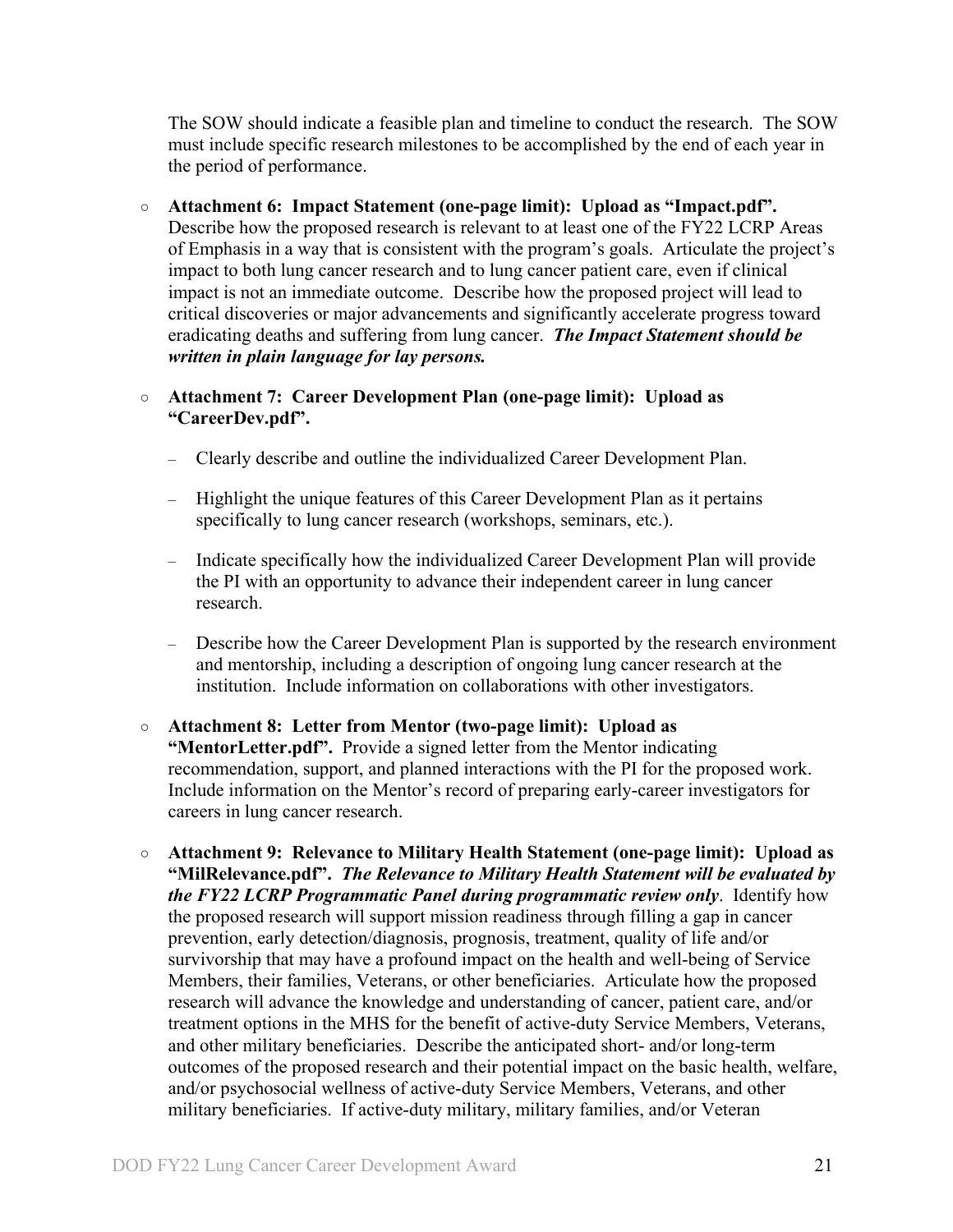population(s) will be used in the proposed research project, describe the population(s), the appropriateness of the population(s) for the proposed study, and the feasibility of using the population. If a non-military population will be used for the proposed research project, explain how the population simulates the targeted population (i.e., Armed Forces, their family members, and/or the Veteran population).

- **Attachment 10: Letter of Eligibility Statement (one-page limit): Upload as "Eligibility.pdf".** Provide a letter signed by the PI and the Department Chair, Dean, or equivalent official verifying that the eligibility requirements will be met by the application submission deadline. The letter should verify that the PI is an independent, early-career investigator within 5 years of their first faculty appointment (or equivalent), including the date the PI began their first faculty appointment (month/year); that the PI has not received a Career Development Award previously from any program within the CDMRP; and that the PI has not received more than \$300,000 in total direct costs for previous or concurrent lung cancer research as a PI of one or more federally or privately funded, non-mentored, peer-reviewed grants.
- **Attachment 11: Representations, if applicable (extramural submissions only): Upload as "RequiredReps.pdf".** All extramural applicants must complete and submit the Required Representations template available on eBRAP [\(https://ebrap.org/eBRAP/](https://ebrap.org/eBRAP/public/Program.htm) [public/Program.htm\)](https://ebrap.org/eBRAP/public/Program.htm). For more information, see the General Application Instructions, Appendix 5, Section B, Representations.
- <span id="page-21-1"></span>○ **Attachment 12: Suggested Collaborating DOD Military Facility Budget Format, if applicable: Upload as "MFBudget.pdf".** If a military facility (MHS facility, research laboratory, medical treatment facility, dental treatment facility, or a DOD activity embedded with a civilian medical center) will be a collaborator in performance of the project, complete a separate budget, using "Suggested Collaborating DOD Military Facility Budget Format", available for download on the eBRAP "Funding Opportunities & Forms" web page [https://ebrap.org/eBRAP/public/Program.htm\)](https://ebrap.org/eBRAP/public/Program.htm), including a budget justification, for each military facility as instructed. The costs per year should be included on the Grants.gov Research & Related Budget Form under subaward costs. Refer to the General Application Instructions, Section III.A.8, for detailed information.

#### • **Extramural and Intramural Applications**

To evaluate compliance with Title IX of the Education Amendments of 1972 (20 USC 1681[a] et seq.), the DOD is collecting certain demographic and career information to be able to assess the success rates of women who are proposed for key roles in applications in science, technology, engineering, and/or mathematics (STEM) disciplines. To enable this assessment, each application must include the following forms completed as indicated.

<span id="page-21-0"></span>**Research & Related Personal Data:** For extramural submissions (via Grants.gov), refer to the General Application Instructions, Section III.A.3, and for intramural submissions (via eBRAP), refer to the General Application Instructions, Section IV.A.2, for detailed information.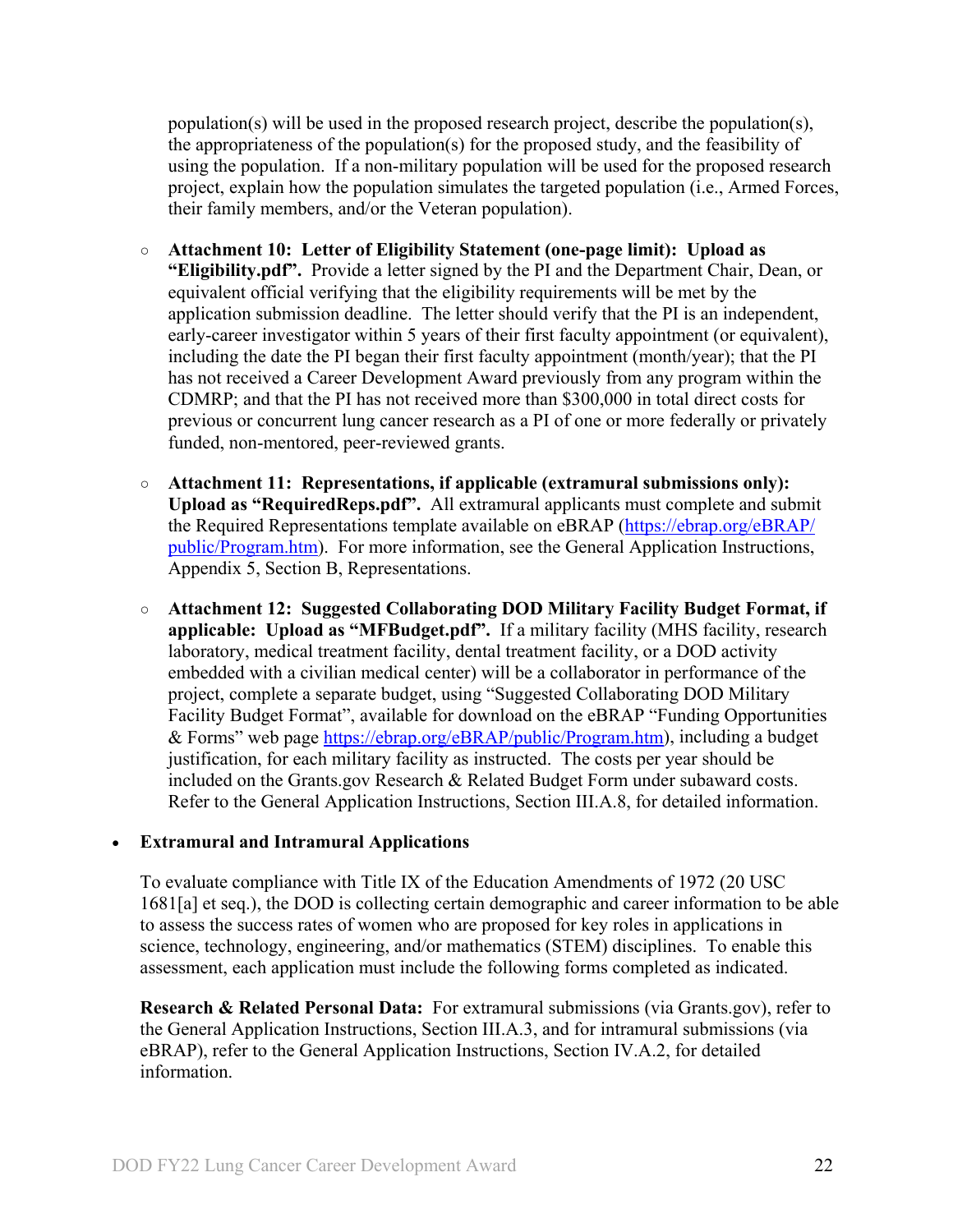<span id="page-22-0"></span>**Research & Related Senior/Key Person Profile (Expanded):** For extramural submissions (via Grants.gov), refer to the General Application Instructions, Section III.A.4, and for intramural submissions (via eBRAP), refer to the General Application Instructions, Section IV.A.3, for detailed information.

- PI Biographical Sketch (five-page limit): Upload as "Biosketch\_LastName.pdf". The suggested biographical sketch format is available on the "Funding Opportunities  $\&$ Forms" web page [\(https://ebrap.org/eBRAP/public/Program.htm\)](https://ebrap.org/eBRAP/public/Program.htm) in eBRAP. The National Institutes of Health Biographical Sketch may also be used. All biographical sketches should be submitted in uneditable PDF format.
	- Include examples of accomplishments such as products, patents, or licenses; presentations at international scientific meetings; and awards or other forms of acknowledgment for the PI's achievements.
	- Highlight any publications in high-impact journals.
- PI Previous/Current/Pending Support (no page limit): Upload as "Support\_LastName.pdf".
	- − For extramural submissions, refer to the General Application Instructions, Section III.A.4, for detailed information.
	- − For intramural submissions, refer to the General Application Instructions, Section IV.A.3, for detailed information.
- Key Personnel Biographical Sketches (five-page limit each): Upload as "Biosketch\_LastName.pdf".
	- Include Mentor's biographical sketch.
- Key Personnel Previous/Current/Pending Support (no page limit): Upload as "Support\_LastName.pdf".
	- Include Mentor's previous/current/pending support.
	- For extramural submissions, refer to the General Application Instructions, Section III.A.4, for detailed information.
	- For intramural submissions, refer to the General Application Instructions, Section IV.A.3, for detailed information.

<span id="page-22-1"></span>**Research & Related Budget:** For extramural submissions (via Grants.gov), refer to the General Application Instructions, Section III.A.5, and for intramural submissions (via eBRAP), refer to the General Application Instructions, Section IV.A.4, for detailed information.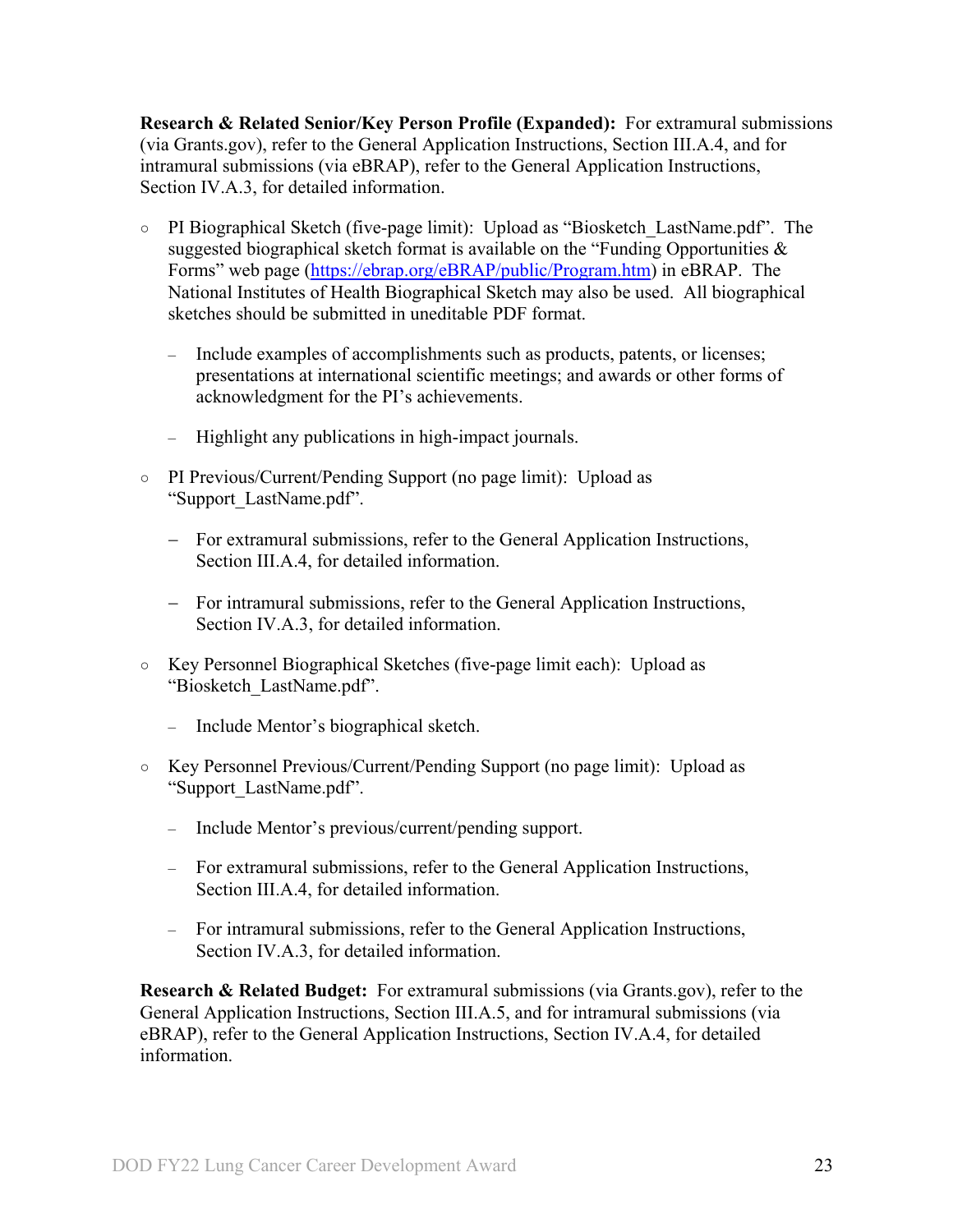**Budget Justification (no page limit): Upload as "BudgetJustification.pdf".** The budget justification for the entire period of performance must be uploaded to the Research & Related Budget after completion of the budget for Period 1.

<span id="page-23-1"></span>**Project/Performance Site Location(s) Form:** For extramural submissions (via Grants.gov), refer to the General Application Instructions, Section III.A.6, and for intramural submissions (via eBRAP), refer to the General Application Instructions, Section IV.A.5, for detailed information.

#### • **Extramural Applications Only**

<span id="page-23-2"></span>**Research & Related Subaward Budget Attachment(s) Form (if applicable):** Refer to the General Application Instructions, Section III.A.7, for detailed information.

- **Extramural Subaward:** Complete the Research & Related Subaward Budget Form through Grants.gov. (Refer to the General Application Instructions, Section III.A.7, for detailed information.) Verify subaward budget(s) and budget justification forms are present in eBRAP during the application verification period. If these components are missing, upload them to eBRAP before the end of the application verification period.
- **Intramural DOD Collaborator(s):** Complete the "Suggested Collaborating DOD Military Facility Budget Format" and upload to Grants.gov attachment form as [Attachment 12.](#page-21-1) (Refer to the General Application Instructions, Section IV.A.4, for detailed information.) Each Intramural DOD Collaborator should include costs per year on the Grants.gov Research & Related Budget Form under subaward costs.

#### <span id="page-23-0"></span>**II.D.3. Unique Entity Identifier (UEI) and System for Award Management (SAM)**

The applicant organization must be registered as an entity in SAM [\(https://www.sam.gov/SAM/\)](https://www.sam.gov/SAM/) and receive confirmation of an "Active" status before submitting an application through Grants.gov. As published in the Federal Register, July 10, 2019, [\(https://www.federalregister.gov/documents/2019/07/10/2019-14665/unique-entity-id-standard](https://www.federalregister.gov/documents/2019/07/10/2019-14665/unique-entity-id-standard-for-awards-management)[for-awards-management\)](https://www.federalregister.gov/documents/2019/07/10/2019-14665/unique-entity-id-standard-for-awards-management), the UEI for awards management generated through SAM will be used instead of the Data Universal Numbering System (DUNS) number as of April 2022. *All federal awards including, but not limited to, contracts, grants, and cooperative agreements will use the UEI.* USAMRDC will transition to use of the UEI beginning with FY22 announcements and utilize the latest SF424, which includes the UEI. The DUNS will no longer be accepted. Applicant organizations will not go to a third-party website to obtain an identifier. During the transition, your SAM registration will automatically be assigned a new UEI displayed in SAM. (For more information, visit the General Services Administration: [https://www.gsa.gov/about](https://www.gsa.gov/about-us/organization/federal-acquisition-service/office-of-systems-management/integrated-award-environment-iae/iae-information-kit/unique-entity-identifier-update)[us/organization/federal-acquisition-service/office-of-systems-management/integrated-award](https://www.gsa.gov/about-us/organization/federal-acquisition-service/office-of-systems-management/integrated-award-environment-iae/iae-information-kit/unique-entity-identifier-update)[environment-iae/iae-information-kit/unique-entity-identifier-update.](https://www.gsa.gov/about-us/organization/federal-acquisition-service/office-of-systems-management/integrated-award-environment-iae/iae-information-kit/unique-entity-identifier-update)) Current SAM.gov registrants are assigned their UEI and can view it within SAM.gov. *Authorized Organizational Representatives with existing eBRAP accounts should update their organizational profile to include the UEI prior to submission of the full application to Grant.gov (see Section II.D.4, Submission Dates and Times below).* Refer to the General Application Instructions, Section III, for further information regarding Grants.gov requirements.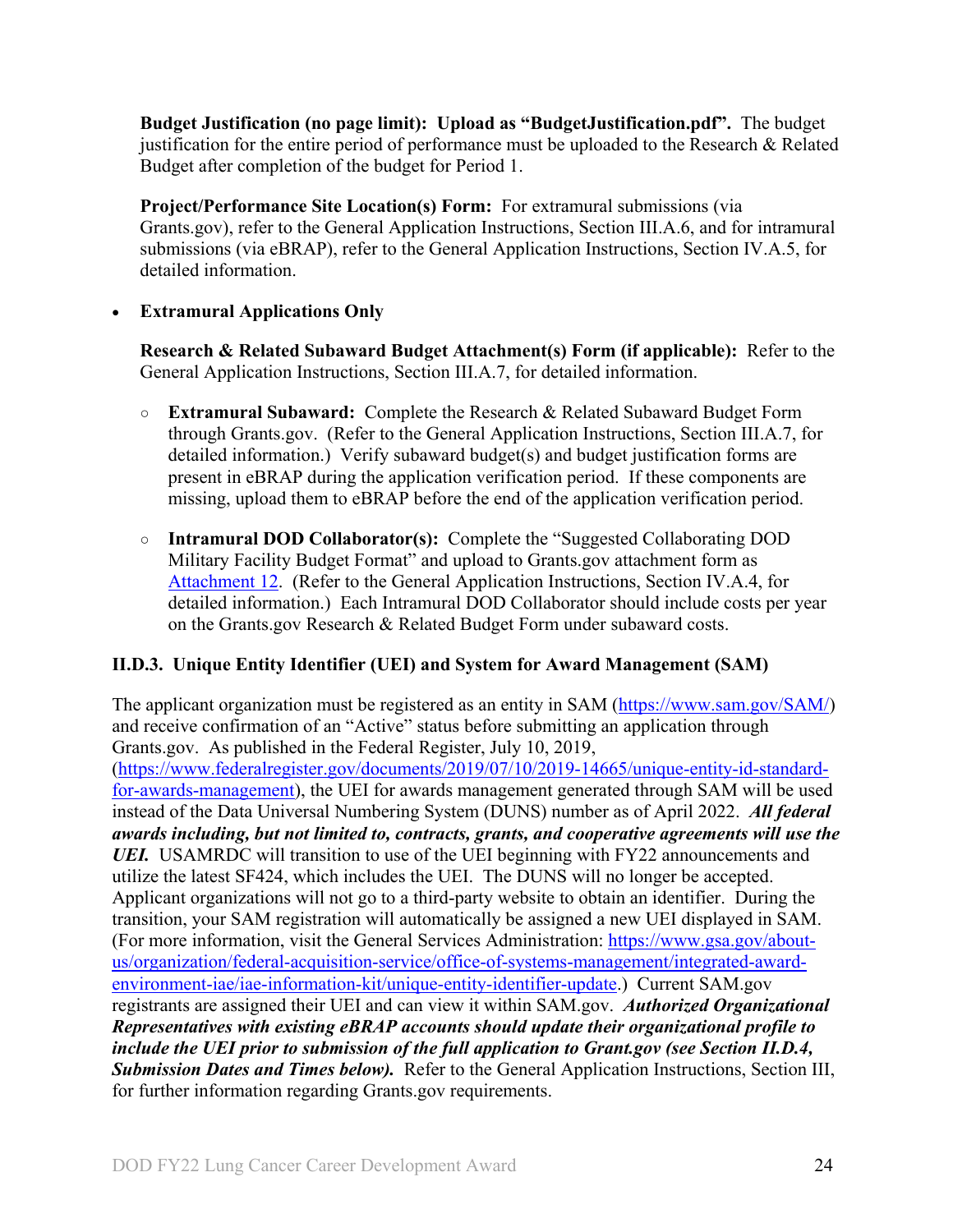#### <span id="page-24-0"></span>**II.D.4. Submission Dates and Times**

All submission dates and times are indicated in [Section I, Overview of the Funding Opportunity.](#page-0-1) Pre-application and application submissions are required. The pre-application and application submission process should be started early to avoid missing deadlines. There are no grace periods. Failure to meet either of these deadlines will result in submission rejection.

#### <span id="page-24-1"></span>**Applicant Verification of Full Application Submission in eBRAP**

*For Both Extramural and Intramural Applicants:* eBRAP allows an organization's representatives and PIs to view and modify the full application submissions associated with them. Following retrieval and processing of the full application, eBRAP will notify the organizational representatives and PI by email to log into eBRAP to review, modify, and verify the full application submission. eBRAP will validate full application files against the specific program announcement requirements, and discrepancies will be noted in an email to the PI and in the "Full Application Files" tab in eBRAP. eBRAP does not confirm the accuracy of file content. Application viewing, modification, and verification in eBRAP are strongly recommended, but not required. It is the applicant's responsibility to review all application components and ensure proper ordering as specified in the program announcement. *If either the Project Narrative or the budget fails eBRAP validation or needs to be modified, an updated full application package must be submitted prior to the application submission deadline. The Project Narrative and Research & Related Budget Form cannot be changed after the application submission deadline.* Other application components may be changed until the end of the [application verification period.](#page-0-0) Verify that subaward budget(s) and budget justification forms are present in eBRAP during the application verification period. If these components are missing, upload them to eBRAP before the end of the application verification period. After the end of the application verification period, the full application cannot be modified.

*Extramural Submission:* The full application package submitted to Grants.gov may be viewed and modified in eBRAP until the end of the application verification period. During the application verification period, the full application package, *with the exception of the Project Narrative and Budget Form,* may be modified.

*Intramural DOD Submission:* After eBRAP has processed the full application, the organizational Resource Manager/Comptroller/Task Area Manager or equivalent Business Official and PI will receive email notification of the status and will be able to view and modify application components in eBRAP. During the application verification period, the full application package, *with the exception of the Project Narrative and Budget Form*, may be modified. The Resource Manager/Comptroller/Task Area Manager or equivalent Business Official should log into eBRAP to review and to approve the application package prior to the application verification deadline.

*For All Submissions:* Verify that subaward budget(s) with budget justification are present in eBRAP during the application verification period. If these components are missing, upload them to eBRAP before the end of the application verification period.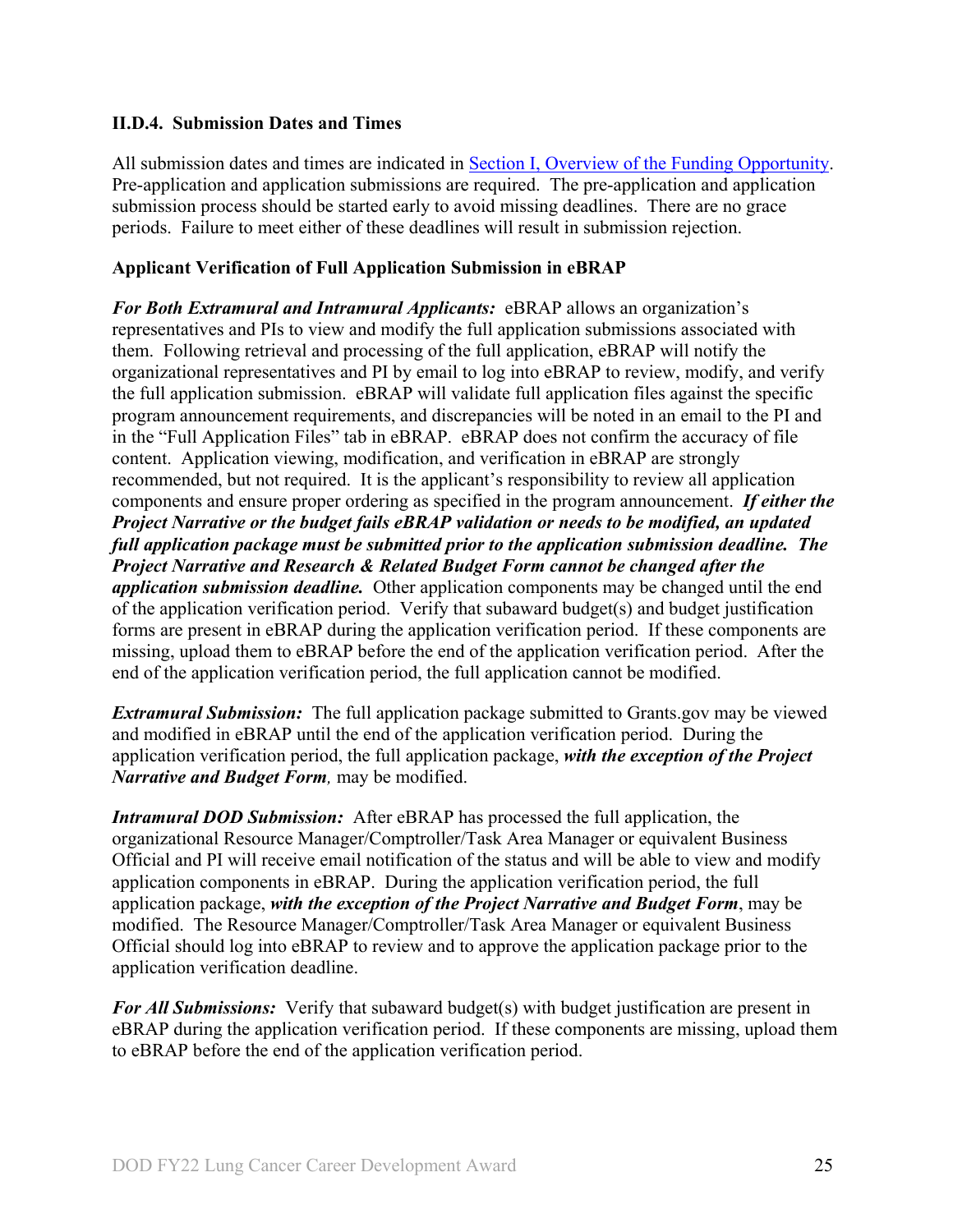#### <span id="page-25-0"></span>**II.D.5. Funding Restrictions**

The maximum period of performance is **2** years.

The anticipated direct costs budgeted for the entire period of performance will not exceed **\$250,000.** If indirect cost rates have been negotiated, indirect costs are to be budgeted in accordance with the organization's negotiated rate. No budget will be approved by the government exceeding **\$250,000** direct costs or using an indirect cost rate exceeding the organization's negotiated rate.

All direct and indirect costs of any subaward or contract must be included in the total direct costs of the primary award.

The applicant may request the entire maximum funding amount for a project that may have a period of performance less the maximum **2** years.

For this award mechanism, direct costs may be requested for (not all-inclusive):

- Travel in support of multidisciplinary collaborations.
- Costs for one investigator to travel to one scientific/technical meeting per year. The intent of travel costs to scientific/technical meetings is to present project information or disseminate project results and/or attend workshops as designated in the Career Development Plan of the FY22 LCRP Career Development Award.

Must not be requested for:

- Clinical trial costs
- Mentor salary

For extramural awards with an intragovernmental component, direct transfer of funds from an extramural award recipient to a DOD or other federal agency is not allowed except under very limited circumstances. Funding to intramural DOD and other federal agencies will be managed through a direct funds transfer. Intramural applicants are responsible for coordinating through their agency's procedures the use of contractual or assistance funding awards or other appropriate agreements to support extramural collaborators.

Refer to the General Application Instructions, Section III.A.5, for budget regulations and instructions for the Research & Related Budget. *For federal agencies or organizations collaborating with federal agencies, budget restrictions apply as are noted in the General Application Instructions, Section III.A.5***.**

#### <span id="page-25-1"></span>**II.D.6. Other Submission Requirements**

Refer to the General Application Instructions, Appendix 4, for detailed formatting guidelines.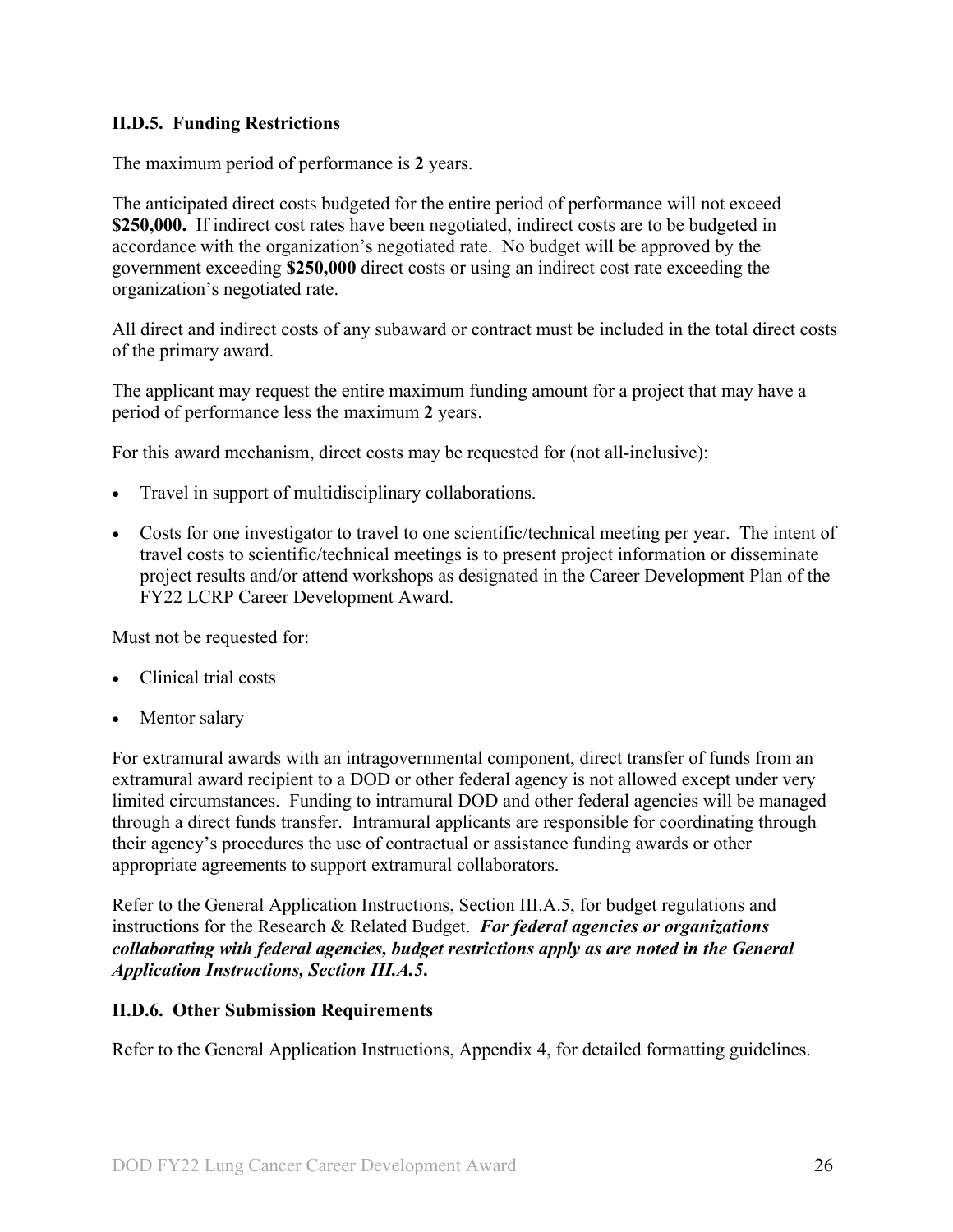### <span id="page-26-0"></span>**II.E. Application Review Information**

#### <span id="page-26-1"></span>**II.E.1. Criteria**

#### **II.E.1.a. Peer Review**

To determine technical merit, all applications will be evaluated according to the following **scored criteria**, which are of equal importance

#### • **Principal Investigator**

- $\circ$  How well the PI's potential for a career at the forefront of lung cancer research is supported by their qualifications and achievements.
- The degree to which the PI's career goals as a lung cancer researcher and/or clinician and the proposed research experience will advance their career.
- The degree to which the PI's level of effort is appropriate for the successful conduct of the proposed research.

#### • **Mentor**

- How well the Mentor's qualifications, record of research accomplishments, committed resources, and available time support the PI's career advancement needs.
- Whether the Mentor is an independent, established lung cancer researcher as demonstrated by publications, patents, and/or funding history.
- The degree to which the Mentor's track record in preparing early-career investigators for careers in lung cancer research indicates the potential for successful mentorship and advancement of the PI's career in lung cancer research.
- If the Mentor and PI are located at different organizations, how well will appropriate direction and oversight be accomplished.

#### • **Career Development Plan**

- How well the applicant has outlined a detailed, individualized Career Development Plan that will effectively advance the applicant's independent career as a lung cancer researcher.
- Whether the proposed plan (workshops, seminars, etc.) is appropriate and will prepare the PI for a successful independent career at the forefront of lung cancer research.
- The degree to which the Mentor has described planned interactions with the PI for the proposed work and will be involved in guidance, intellectual collaboration, and support of the PI.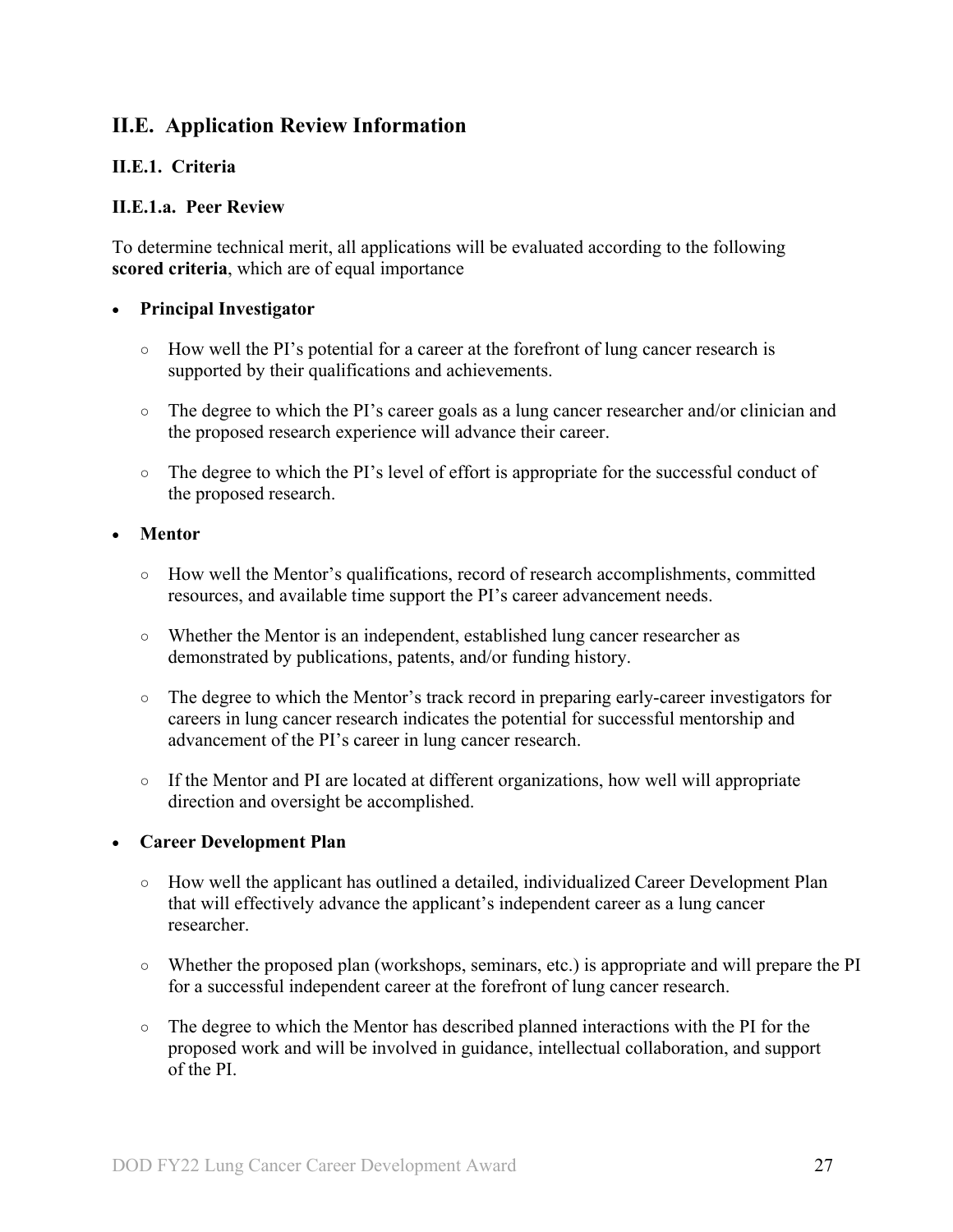#### • **Research Strategy and Feasibility**

- How well the scientific rationale supports the project and its feasibility as demonstrated by a critical review and analysis of the literature, relevant preliminary data (if applicable), and logical reasoning.
- How well the hypotheses or objectives, aims, experimental design, methods, and analyses (and if applicable, the data collection and statistical analysis plan, rationale for the statistical methodology, and power analysis) are developed.
- If applicable, whether data will be appropriately reported and documented to support a regulatory filing with the FDA.
- If animal studies are included, how well they are designed in accordance with the ARRIVE guidelines to achieve reproducible and rigorous results, including the choice of model and the endpoints/outcomes to be measured.
- $\circ$  If human subjects or human anatomical samples will be used, how well the plan for the recruitment of subjects or the acquisition of samples is justified and appropriate to accomplish the proposed work.
- If applicable, whether the strategy for the inclusion of women and minorities and distribution of proposed enrollment are appropriate for the proposed research.
- Whether the research project is appropriate for advancing the PI's career to the forefront of lung cancer research and/or patient care.
- Appropriateness of the levels of effort by the PI, Mentor, and other key personnel to ensure the successful conduct of the proposed research.
- How well the applicant acknowledges potential problems and addresses alternative approaches.

#### • **Impact**

- How well the proposed research addresses at least one of the FY22 LCRP Areas of Emphasis.
- To what extent the research will lead to critical discoveries or major advancements in lung cancer research and/or patient care, including the potential to accelerate progress toward eradicating deaths and suffering from lung cancer.

In addition, the following **unscored criteria** will also contribute to the overall evaluation of the application:

#### • **Environment**

○ To what degree the scientific environment is appropriate for the proposed research.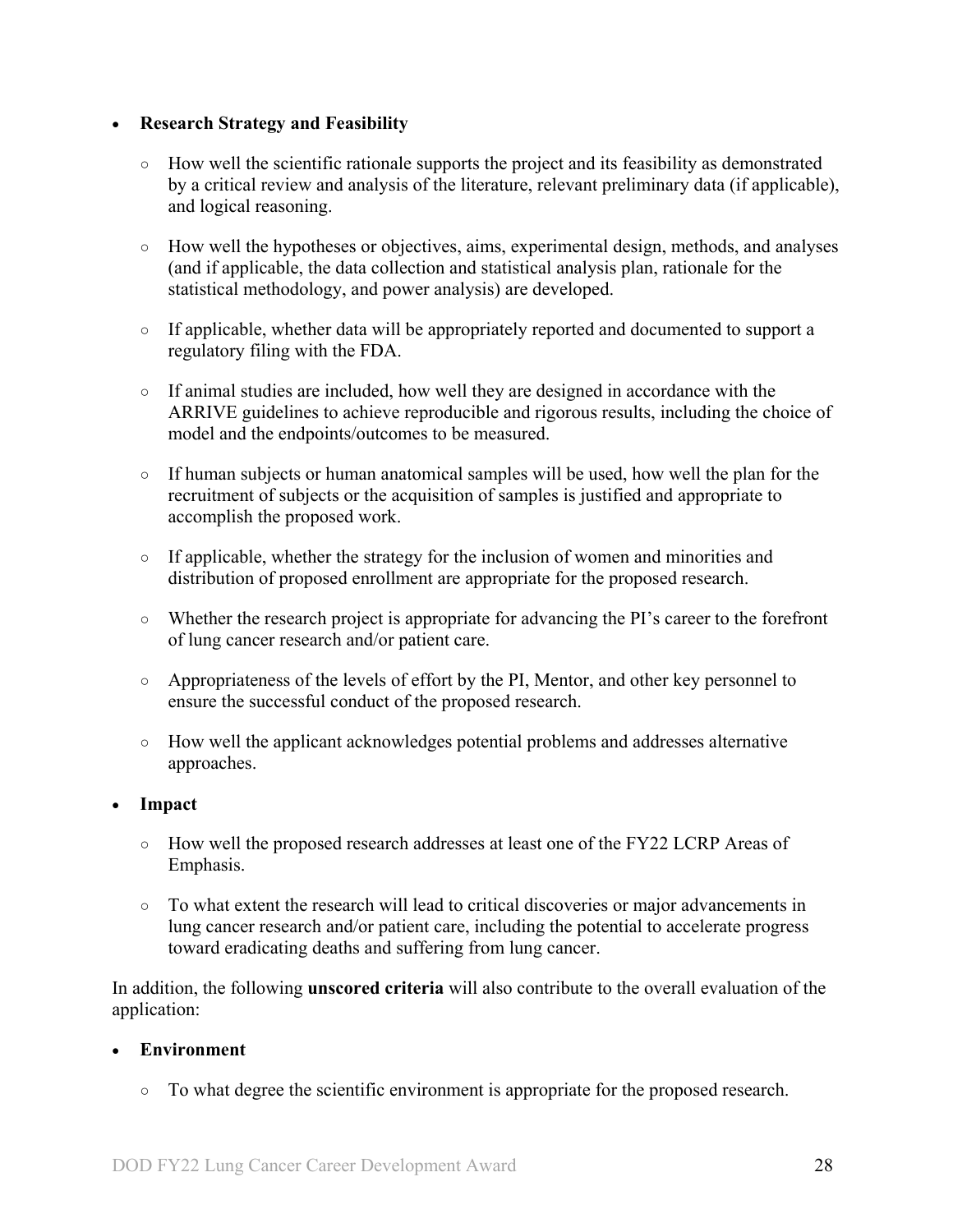- How well the research requirements are supported by the availability of and accessibility to facilities and resources (including collaborative arrangements).
- To what degree the quality and extent of organizational support are appropriate.
- Whether there is a clear organizational commitment to allow protection of at least 40% of the PI's time for lung cancer research.
- If applicable, to what degree the intellectual and material property plan is appropriate.

#### • **Budget**

- Whether the **direct** costs exceed the allowable direct costs as published in the program announcement.
- Whether the budget is appropriate for the proposed research.

#### • **Application Presentation**

 $\circ$  To what extent the writing, clarity, and presentation of the application components influence the review.

#### <span id="page-28-1"></span>**II.E.1.b. Programmatic Review**

To make funding recommendations and select the application(s) that, individually or collectively, will best achieve the program objectives, the following criteria are used by programmatic reviewers:

- Ratings and evaluations of the peer reviewers
- Relevance to the mission of the DHP and FY22 LCRP, as evidenced by the following:
	- Adherence to the intent of the award mechanism
	- Program portfolio composition
	- Relative impact and relevance to military health

#### <span id="page-28-0"></span>**II.E.2. Application Review and Selection Process**

All applications are evaluated by scientists, clinicians, and consumers in a two-tier review process. The first tier is **peer review**, the evaluation of applications against established criteria to determine technical merit, where each application is assessed for its own merit, independent of other applications. The second tier is **programmatic review**, a comparison-based process in which applications with high scientific and technical merit are further evaluated for programmatic relevance. Final recommendations for funding are made to the Commanding General, USAMRDC. *The highest-scoring applications from the first tier of review are not automatically recommended for funding. Funding recommendations depend on various factors as described in Section [II.E.1.b, Programmatic Review.](#page-28-1)* Additional information about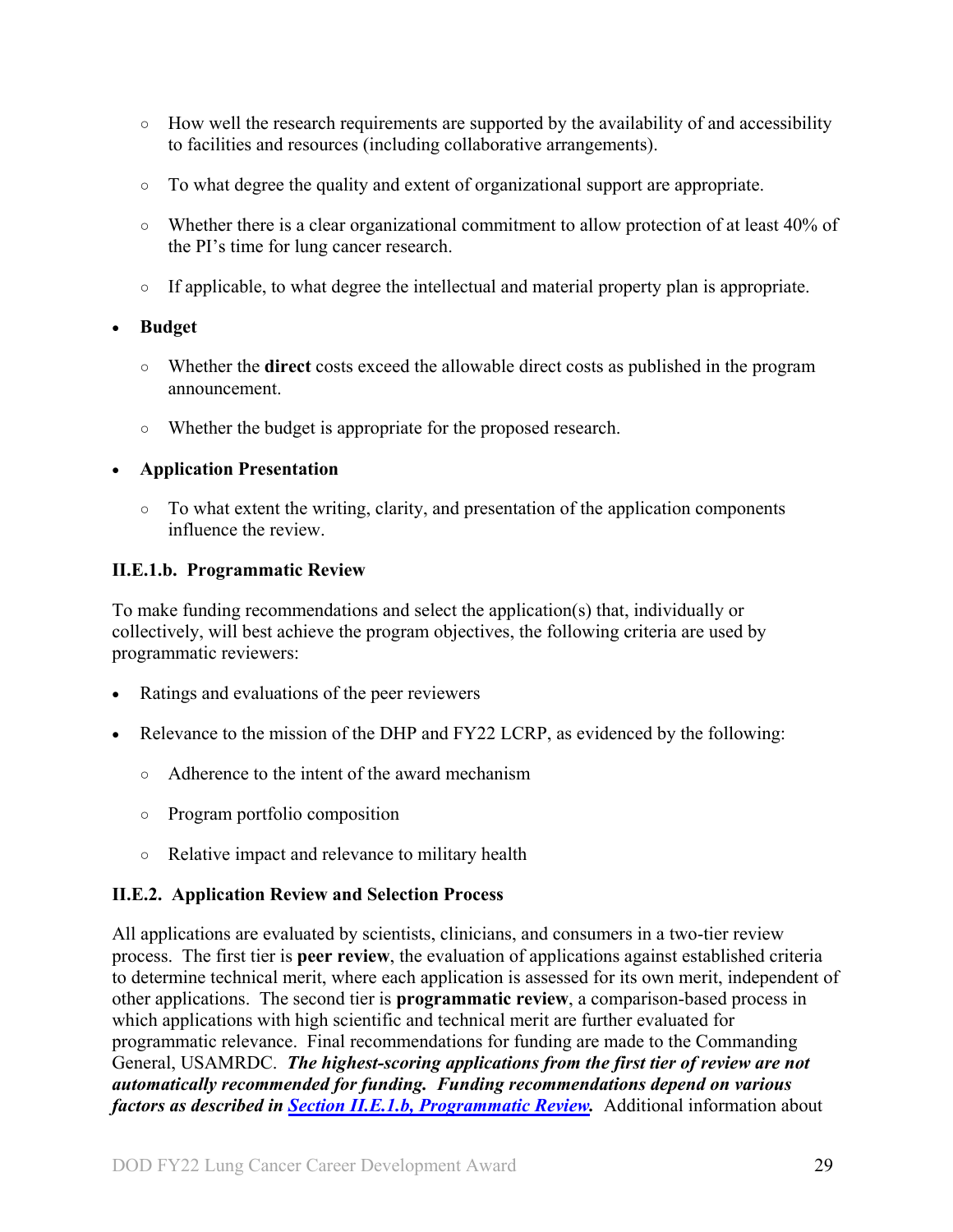the two-tier process used by the CDMRP can be found at [https://cdmrp.army.mil/about/2tier](https://cdmrp.army.mil/about/2tierRevProcess) [RevProcess.](https://cdmrp.army.mil/about/2tierRevProcess) An information paper describing the funding recommendations and review process for the award mechanisms for the LCRP will be provided to the PI and posted on the CDMRP website.

All CDMRP review processes are conducted confidentially to maintain the integrity of the meritbased selection process. Panel members sign a statement declaring that application and evaluation information will not be disclosed outside the panel. Violations of confidentiality can result in the dissolving of a panel(s) and other corrective actions. In addition, personnel at the applicant or collaborating organizations are prohibited from contacting persons involved in the review and approval process to gain protected evaluation information or to influence the evaluation process. Violations of these prohibitions will result in the administrative withdrawal of the organization's application. Violations by panel members or applicants that compromise the confidentiality of the review and approval process may also result in suspension or debarment from federal awards. Furthermore, the unauthorized disclosure of confidential information of one party to another third party is a crime in accordance with 18 USC 1905.

#### <span id="page-29-0"></span>**II.E.3. Integrity and Performance Information**

Prior to making an assistance agreement award where the federal share is expected to exceed the simplified acquisition threshold, as defined in 2 CFR 200.1, over the period of performance, the federal awarding agency is required to review and consider any information about the applicant that is available in the Federal Awardee Performance and Integrity Information System (FAPIIS).

An applicant organization may review FAPIIS, accessible through SAM, and submit comments to FAPIIS on any information about the organization that a federal awarding agency previously entered and is currently available in FAPIIS.

The federal awarding agency will consider any comments by the applicant, in addition to other information in the designated integrity and performance system, in making a judgment about the applicant's integrity, business ethics, and record of performance under federal awards when determining a recipient's qualification prior to award, according to the qualification standards of the Department of Defense Grant and Agreement Regulations (DoDGARs), Section 22.415.

#### <span id="page-29-1"></span>**II.E.4. Anticipated Announcement and Federal Award Dates**

All application review dates and times are indicated in [Section I, Overview of the Funding](#page-0-1)  [Opportunity.](#page-0-1)

Each PI and organization will receive email notification of posting of the funding recommendation in eBRAP. Each PI will receive a peer review summary statement on the strengths and weaknesses of the application.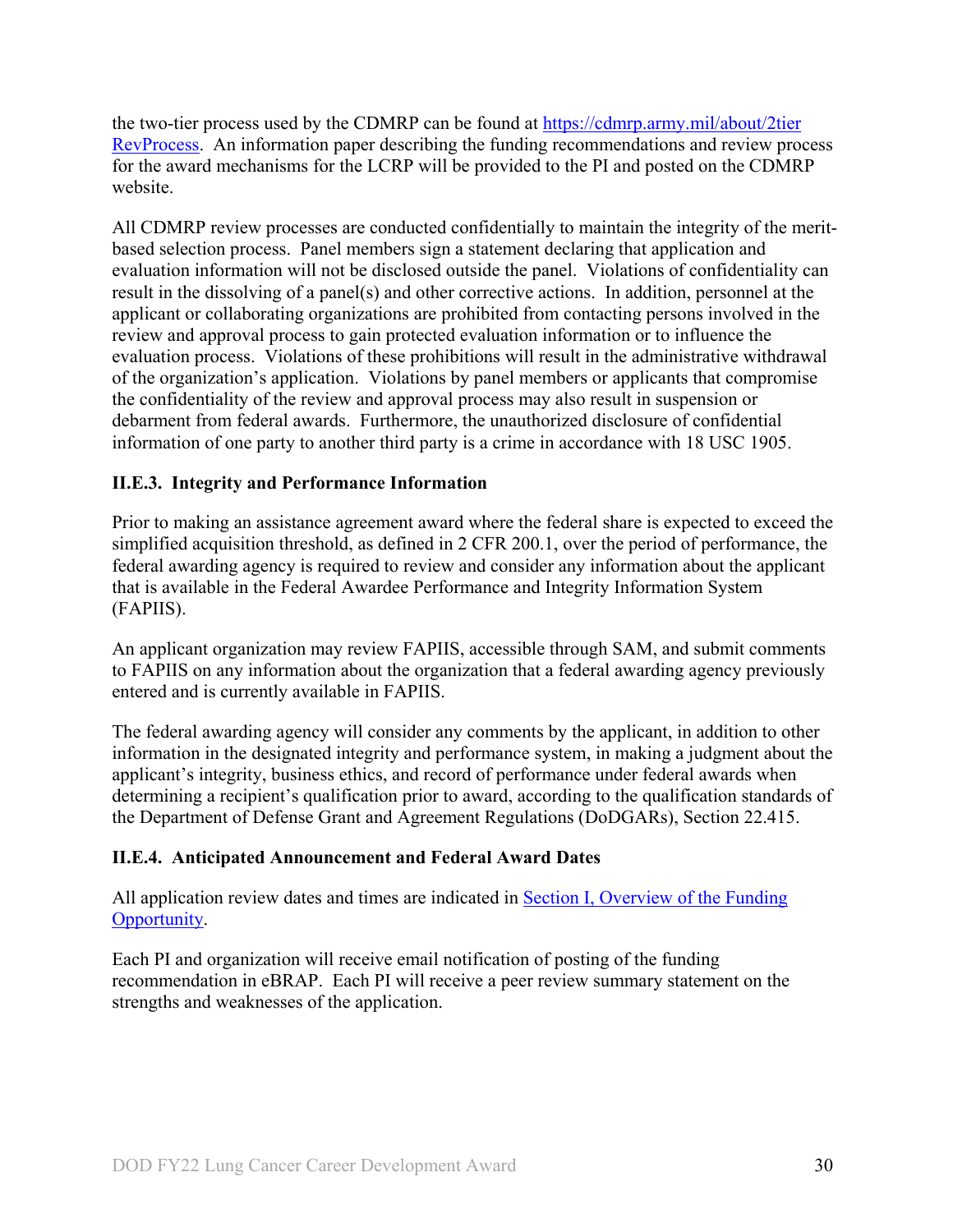### <span id="page-30-0"></span>**II.F. Federal Award Administration Information**

#### <span id="page-30-1"></span>**II.F.1. Federal Award Notices**

Awards supported with FY22 funds are anticipated to be made no later than September 30, 2023. Refer to the General Application Instructions, Appendix 2, for additional award administration information.

After email notification of application review results through eBRAP, and if selected for funding, a representative from the USAMRAA will contact the Business Official authorized to negotiate on behalf of the PI's organization.

**Pre-Award Costs:** An institution of higher education, hospital, or non-profit organization may, at its own risk and without the government's prior approval, incur obligations and expenditures to cover costs up to 90 days before the beginning date of the initial budget period of a new award. Refer to the General Application Instructions, Section III.A.5.

*Only an appointed USAMRAA Grants Officer may obligate the government to the expenditure of funds.* No commitment on the part of the government should be inferred from discussions with any other individual. **The award document signed by the Grants Officer is the official authorizing document.**

**Federal Government Organizations:**Funding made to federal government organizations (to include intramural DOD organizations) will be executed through the Military Interdepartmental Purchase Request (MIPR) or Funding Authorization Document (FAD) process. Transfer of funds is contingent upon appropriate safety and administrative approvals. Intramural applicants and collaborators are reminded to coordinate receipt and commitment of funds through their respective Resource Manager/Task Area Manager/Comptroller or equivalent Business Official.

#### **II.F.1.a. PI Changes and Award Transfers**

Changes in PI are not allowed, except under extenuating circumstances that will be evaluated on a case-by-case basis and at the discretion of the Grants Officer.

An organizational transfer of an award will not be allowed in the last year of the (original) period of performance or any extension thereof.

Refer to the General Application Instructions, Appendix 2, Section B, for general information on organization or PI changes.

#### <span id="page-30-2"></span>**II.F.2. Administrative and National Policy Requirements**

Applicable requirements in the DoDGARs found in 32 CFR, Chapter I, Subchapter C, and 2 CFR, Chapter XI, apply to grants and cooperative agreements resulting from this program announcement.

Refer to the General Application Instructions, Appendix 2, for general information regarding administrative requirements.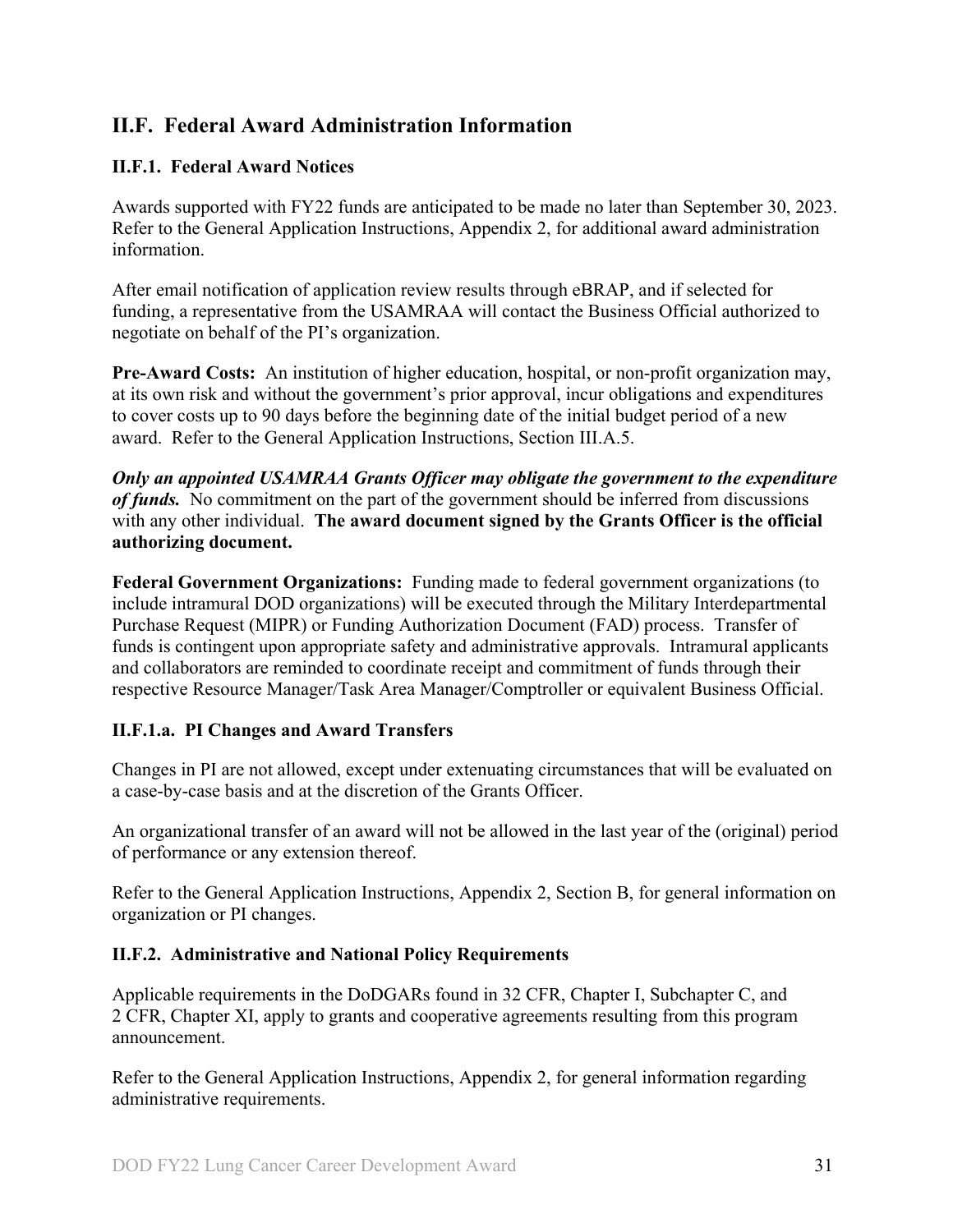Refer to the General Application Instructions, Appendix 5, for general information regarding national policy requirements.

Refer to full text of the latest DoD [R&D General Terms and Conditions;](https://www.onr.navy.mil/work-with-us/manage-your-award/manage-grant-award/grants-terms-conditions) the [USAMRAA](https://www.usamraa.army.mil/Pages/Resources.aspx)  [General Research Terms and Conditions with Institutions of Higher Education, Hospitals, and](https://www.usamraa.army.mil/Pages/Resources.aspx)  [Non-Profit Organizations: Addendum to the DoD](https://www.usamraa.army.mil/Pages/Resources.aspx) R&D General Terms and Conditions; and the [USAMRAA General Research Terms and Conditions with For-Profit Organizations,](https://www.usamraa.army.mil/Pages/Resources.aspx) for further information.

*New Requirement:* Certification Regarding Disclosure of Funding Sources. The proposing entity must comply with Section 223(a) of the William M. (Mac) Thornberry National Defense Authorization Act for Fiscal Year 2021, which requires that the PI, Partnering PIs (if applicable), and all key personnel:

- Certify that the current and pending support provided on the application is current, accurate, and complete;
- Agree to update such disclosure at the request of the agency prior to the award of support and at any subsequent time the agency determines appropriate during the term of the award; and
- Have been made aware of the requirements under Section  $223(a)(1)$  of this Act.

False, fictitious, or fraudulent statements or claims may result in criminal, civil, or administrative penalties (218 USC 1001).

#### <span id="page-31-0"></span>**II.F.3. Reporting**

Refer to the General Application Instructions, Appendix 2, Section A, for general information on reporting requirements. *If there are technical reporting requirement delinquencies for any existing USAMRAA-sponsored awards at the applicant organization, no new awards will be issued to the applicant organization until all delinquent reports have been submitted.*

Annual progress reports as well as a final progress report will be required.

The Award Terms and Conditions will specify if more frequent reporting is required.

Award Expiration Transition Plan: An Award Expiration Transition Plan must be submitted with the final progress report. Use the one-page template "Award Expiration Transition Plan," available on the eBRAP "Funding Opportunities & Forms" web page [\(https://ebrap.org/eBRAP/public/Program.htm\)](https://ebrap.org/eBRAP/public/Program.htm) under the "Progress Report Formats" section. The Award Expiration Transition Plan must outline if and how the research supported by this award will progress and must include source(s) of funding, either known or pending.

PHS Inclusion Enrollment Reporting Requirement *(only required for clinical research studies)*: Enrollment reporting on the basis of sex/gender, race, and/or ethnicity will be required with each annual and final progress report. The PHS Inclusion Enrollment Report is available on the "Funding Opportunities & Forms" web page [\(https://ebrap.org/eBRAP/public/Program.htm\)](https://ebrap.org/eBRAP/public/Program.htm) in eBRAP.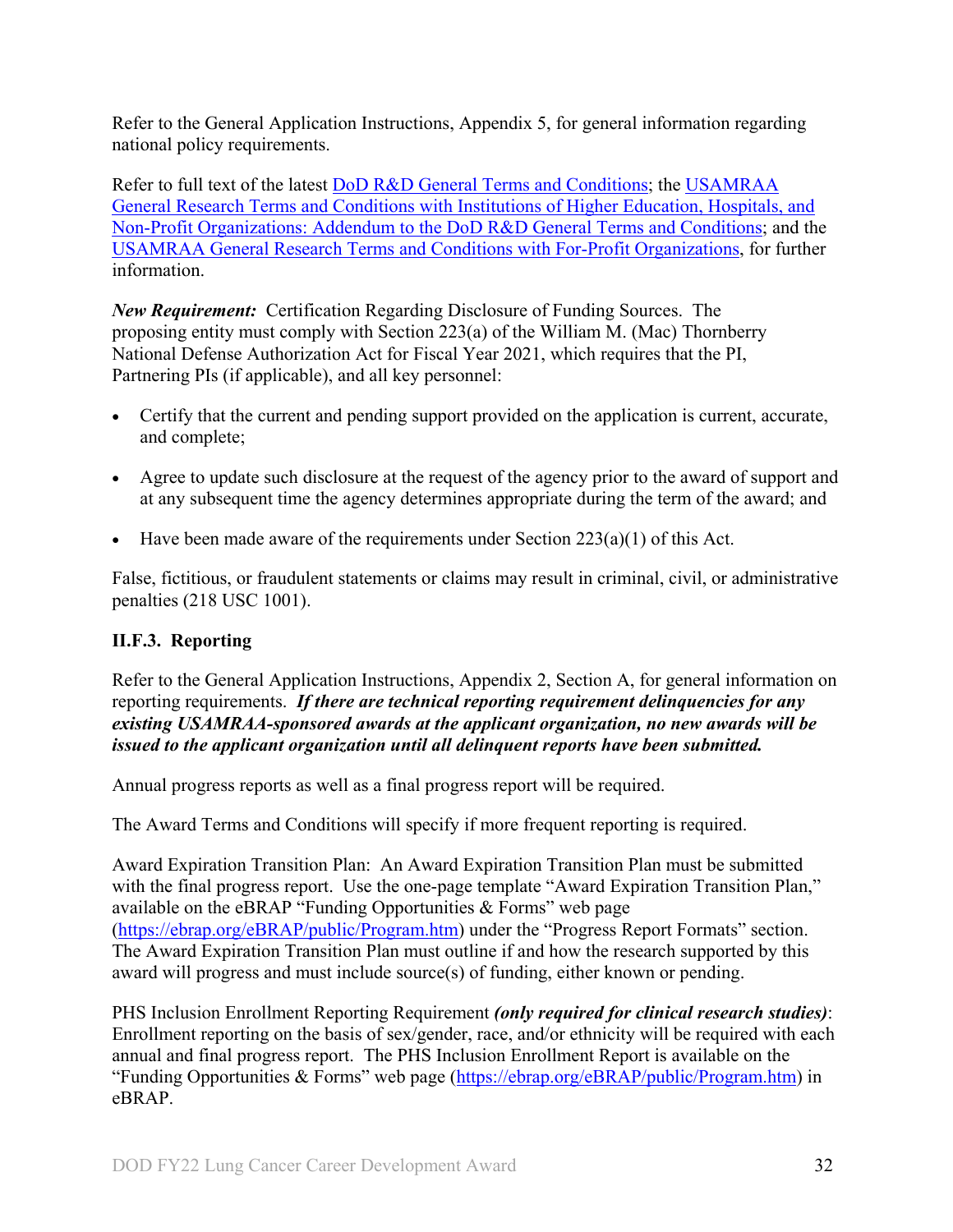Awards resulting from this program announcement may entail additional reporting requirements related to recipient integrity and performance matters. Recipient organizations that have federal contract, grant, and cooperative agreement awards with a cumulative total value greater than \$10M are required to provide information to FAPIIS about certain civil, criminal, and administrative proceedings that reached final disposition within the most recent 5-year period and that were connected with performance of a federal award. These recipients are required to disclose, semiannually, information about criminal, civil, and administrative proceedings as specified in the applicable Representations (see General Application Instructions, Appendix 5, Section B).

### <span id="page-32-0"></span>**II.G. Federal Awarding Agency Contacts**

#### <span id="page-32-1"></span>**II.G.1. eBRAP Help Desk**

Questions related to program announcement content or submission requirements as well as questions related to the pre-application or intramural application submission through eBRAP should be directed to the eBRAP Help Desk, which is available Monday through Friday from 8:00 a.m. to 5:00 p.m. ET. Response times may vary depending upon the volume of inquiries.

Phone: 301-682-5507

Email: [help@eBRAP.org](mailto:help@eBRAP.org)

#### <span id="page-32-2"></span>**II.G.2. Grants.gov Contact Center**

Questions related to extramural application submission through Grants.gov portal should be directed to the Grants.gov Contact Center, which is available 24 hours a day, 7 days a week (closed on U.S. federal holidays). Note that the eBRAP Help Desk is unable to provide technical assistance with Grants.gov submission.

Phone: 800-518-4726; International 1-606-545-5035

Email: [support@grants.gov](mailto:support@grants.gov)

Sign up on Grants.gov for "send me change notification emails" by following the link on the "Synopsis" page for the program announcement or by responding to the prompt provided by Grants.gov when first downloading the Grants.gov application package. If the Grants.gov application package is updated or changed, the original version of the application package may not be accepted by Grants.gov.

## <span id="page-32-3"></span>**II.H. Other Information**

#### <span id="page-32-4"></span>**II.H.1. Program Announcement and General Application Instructions Versions**

Questions related to this program announcement should refer to the program name, the program announcement name, and the program announcement version code 701a. The program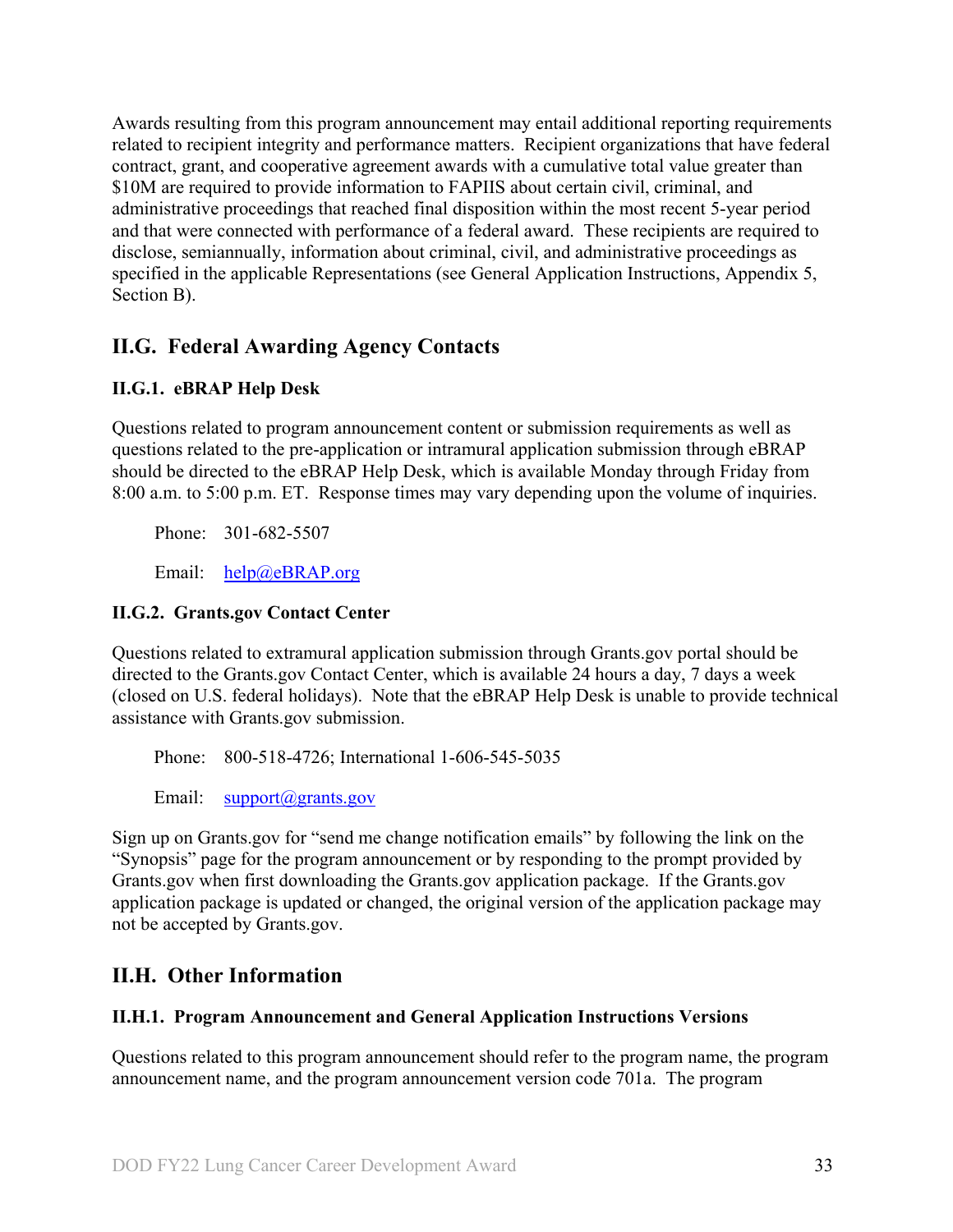announcement numeric version code will match the General Application Instructions version code 701.

#### <span id="page-33-0"></span>**II.H.2. Administrative Actions**

After receipt of applications, the following administrative actions may occur:

#### **II.H.2.a. Rejection**

The following will result in administrative rejection of the application:

- Pre-application was not submitted.
- Project Narrative exceeds page limit.
- **Project Narrative is missing.**
- Budget is missing.

#### **II.H.2.b. Modification**

- Pages exceeding the specific limits will be removed prior to review for all documents other than the Project Narrative.
- Documents not requested will be removed.

#### <span id="page-33-1"></span>**II.H.2.c. Withdrawal**

The following may result in administrative withdrawal of the application:

- An FY22 LCRP Programmatic Panel member is named as being involved in the research proposed or is found to have assisted in the pre-application or application processes including, but not limited to, concept design, application development, budget preparation, and the development of any supporting documentation. *A list of the FY22 LCRP Programmatic Panel members can be found at<https://cdmrp.army.mil/lcrp/panels/panels22>.*
- The application fails to conform to this program announcement description.
- Inclusion of URLs, with the exception of links in References Cited and Publication and/or Patent Abstract sections.
- Page size is larger than 8.5 inches x 11.0 inches (approximately 21.59 cm x 27.94 cm).
- To preserve the integrity of its peer and programmatic review processes, the CDMRP discourages inclusion of any employee of its review contractors having any role in the preparation, research or other duties for submitted applications. For FY22, the identities of the peer review contractor and the programmatic review contractor may be found at the CDMRP website [\(https://cdmrp.army.mil/about/2tierRevProcess\)](https://cdmrp.army.mil/about/2tierRevProcess). Applications that include names of personnel from either of these companies may be administratively withdrawn.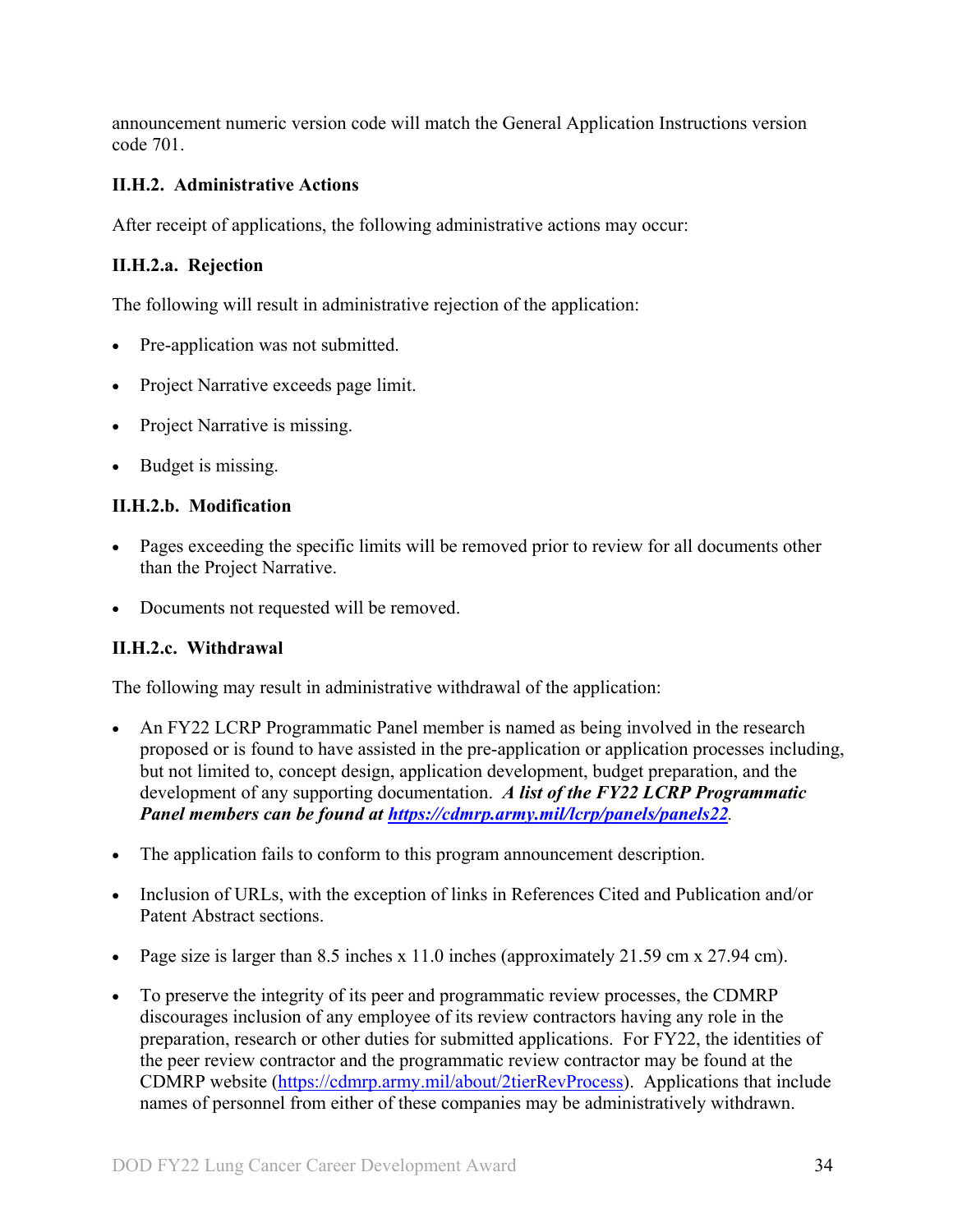- Personnel from applicant or collaborating organizations are found to have contacted persons involved in the review or approval process to gain protected evaluation information or to influence the evaluation process.
- Applications from extramural organizations, including non-DOD federal agencies, received through eBRAP may be withdrawn.
- Applications submitted by an intramural DOD organization may be withdrawn if the intramural organization cannot coordinate the use of contractual, assistance, or other appropriate agreements to provide funds to extramural collaborators.
- Submission of the same research project to different funding opportunities within the same program and fiscal year.
- A clinical trial is proposed.
- The PI does not meet the eligibility criteria.
- The Mentor does not meet the eligibility criteria.
- An application does not address at least one of the FY22 LCRP Areas of Emphasis.
- An application proposes only mesothelioma research.

#### **II.H.2.d. Withhold**

Applications that appear to involve research misconduct will be administratively withheld from further consideration pending organizational investigation. The organization will be required to provide the findings of the investigation to the USAMRAA Grants Officer for a determination of the final disposition of the application.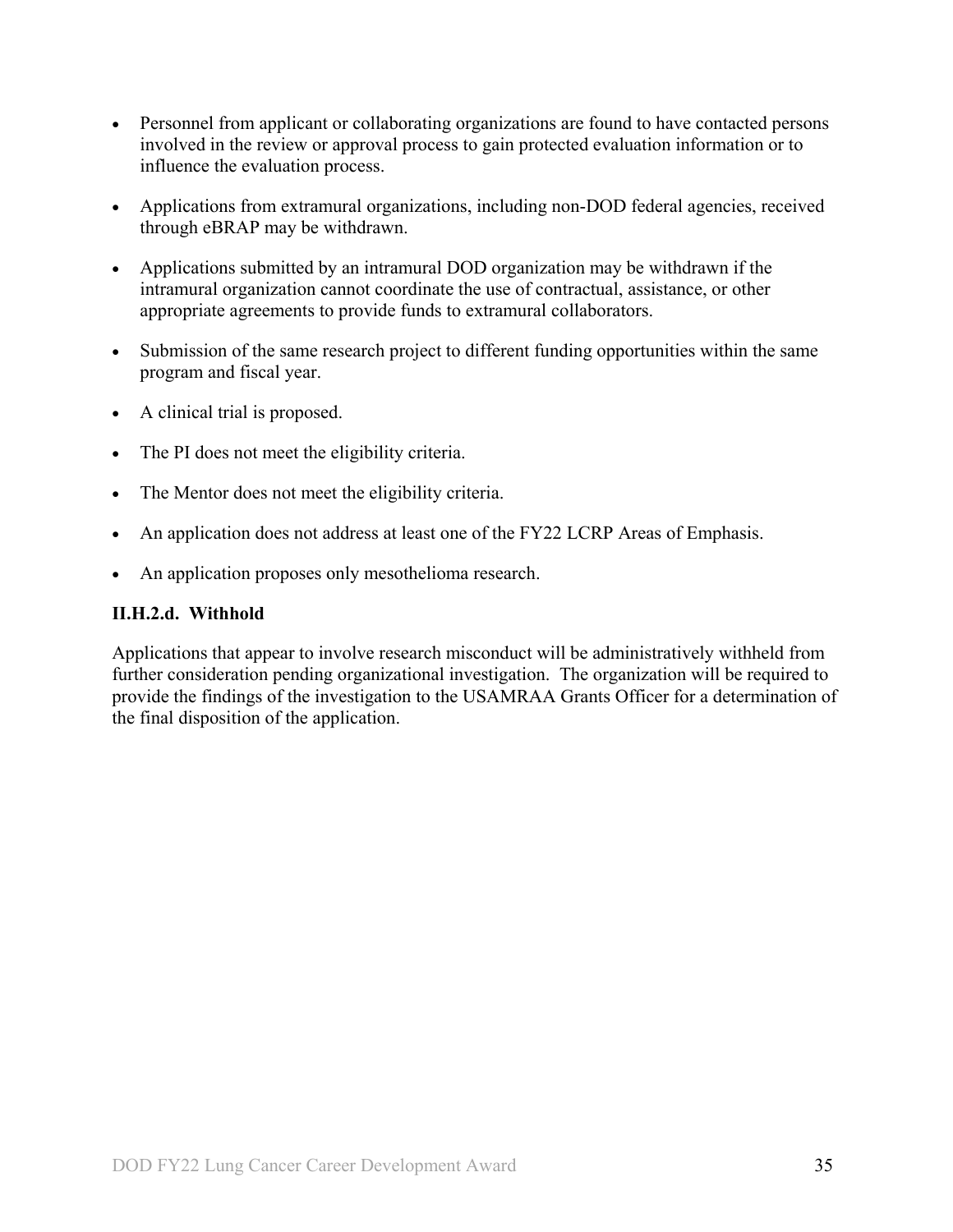# <span id="page-35-0"></span>**II.H.3. Application Submission Checklist**

| <b>Application Components</b>                                                                             | <b>Action</b>                                                                                                                                    | Completed |
|-----------------------------------------------------------------------------------------------------------|--------------------------------------------------------------------------------------------------------------------------------------------------|-----------|
| SF424 Research & Related<br><b>Application for Federal</b><br>Assistance (extramural<br>submissions only) | Complete form as instructed                                                                                                                      |           |
| Summary (Tab 1) and<br><b>Application Contacts (Tab 2)</b><br>(intramural submissions<br>only)            | Complete tabs as instructed                                                                                                                      |           |
|                                                                                                           | Project Narrative: Upload as Attachment 1<br>with file name "ProjectNarrative.pdf"<br>Supporting Documentation: Upload as                        |           |
|                                                                                                           | Attachment 2 with file name "Support.pdf"<br>Technical Abstract: Upload as Attachment 3<br>with file name "TechAbs.pdf"                          |           |
|                                                                                                           | Lay Abstract: Upload as Attachment 4 with<br>file name "LayAbs.pdf"                                                                              |           |
|                                                                                                           | Statement of Work: Upload as Attachment 5<br>with file name "SOW.pdf"                                                                            |           |
|                                                                                                           | Impact Statement: Upload as Attachment 6<br>with file name "Impact.pdf"                                                                          |           |
| Attachments                                                                                               | Career Development Plan: Upload as<br>Attachment 7 with file name "CareerDev.pdf"                                                                |           |
|                                                                                                           | Letter from Mentor: Upload as Attachment 8<br>with file name "MentorLetter.pdf"                                                                  |           |
|                                                                                                           | Relevance to Military Health Statement:<br>Upload as Attachment 9 with file name<br>"MilRelevance.pdf"                                           |           |
|                                                                                                           | Letter of Eligibility: Upload as Attachment 10<br>with file name "Eligibility.pdf"                                                               |           |
|                                                                                                           | Representations (extramural submissions<br>only): Upload as Attachment 11 with file<br>name "RequiredReps.pdf"                                   |           |
|                                                                                                           | <b>Suggested Collaborating DOD Military</b><br>Facility Budget Format: Upload as<br>Attachment 12 with file name<br>"MFBudget.pdf" if applicable |           |
| Research & Related Personal<br>Data                                                                       | Complete form as instructed                                                                                                                      |           |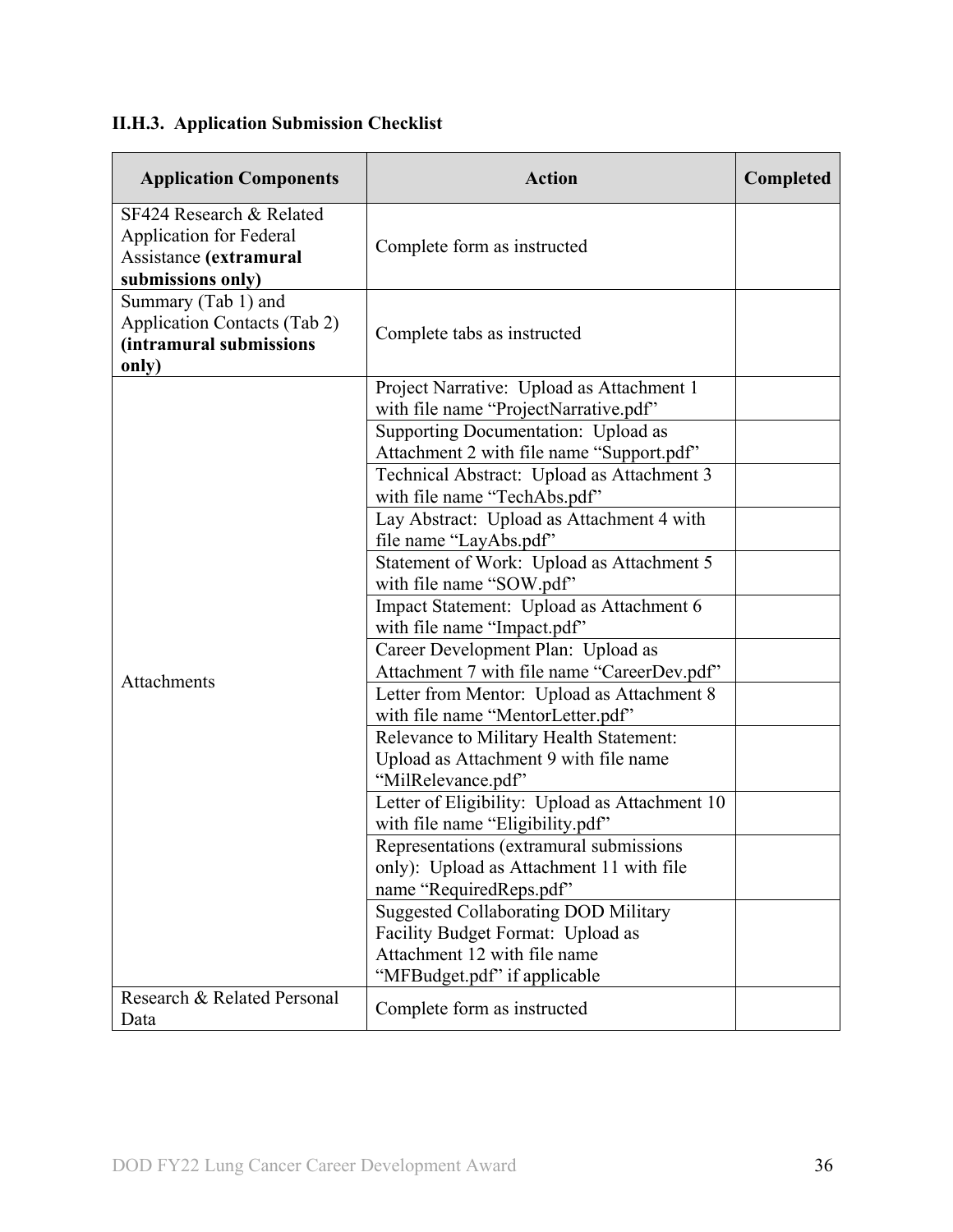| <b>Application Components</b>                                              | <b>Action</b>                                                                                                           | <b>Completed</b> |
|----------------------------------------------------------------------------|-------------------------------------------------------------------------------------------------------------------------|------------------|
|                                                                            | Attach PI Biographical Sketch<br>(Biosketch LastName.pdf) to the appropriate<br>field                                   |                  |
| Research & Related                                                         | Attach PI Previous/Current/Pending Support<br>(Support LastName.pdf) to the appropriate<br>field                        |                  |
| Senior/Key Person Profile<br>(Expanded)                                    | <b>Attach Biographical Sketch</b><br>(Biosketch LastName.pdf) for each senior/key<br>person to the appropriate field    |                  |
|                                                                            | <b>Attach Previous/Current/Pending</b><br>(Support LastName.pdf) for each senior/key<br>person to the appropriate field |                  |
| Research & Related Budget<br>(extramural submissions<br>only)              | Complete as instructed. Attach Budget<br>Justification (BudgetJustification.pdf) to the<br>appropriate field            |                  |
| Budget (intramural<br>submissions only)                                    | Suggested DOD Military Budget Format,<br>including justification                                                        |                  |
| Project/Performance Site<br>Location(s) Form                               | Complete form as instructed                                                                                             |                  |
| Research & Related Subaward<br>Budget Attachment(s) Form, if<br>applicable | Complete form as instructed                                                                                             |                  |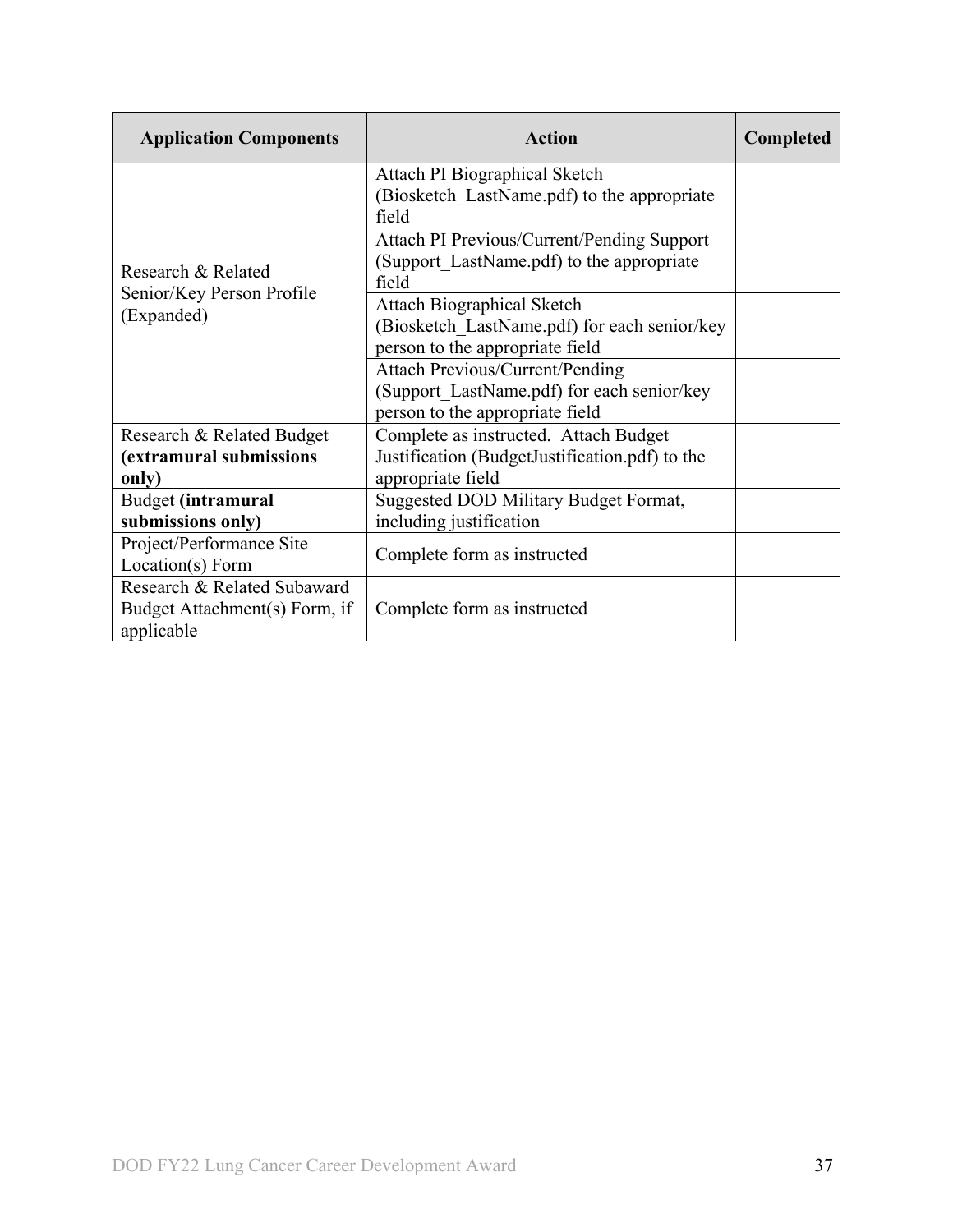### <span id="page-37-0"></span>**APPENDIX 1: ACRONYM LIST**

| ACOS/R&D       | Associate Chief of Staff for Research and Development        |
|----------------|--------------------------------------------------------------|
| <b>ACURO</b>   | Animal Care and Use Review Office                            |
| <b>ARRIVE</b>  | Animal Research: Reporting In Vivo Experiments               |
| <b>CDMRP</b>   | <b>Congressionally Directed Medical Research Programs</b>    |
| <b>CFR</b>     | Code of Federal Regulations                                  |
| <b>CHTN</b>    | Cooperative Human Tissue Network                             |
| <b>DHP</b>     | Defense Health Program                                       |
| <b>DOD</b>     | Department of Defense                                        |
| <b>DoDGARs</b> | Department of Defense Grant and Agreement Regulations        |
| <b>DUNS</b>    | Data Universal Numbering System                              |
| eBRAP          | Electronic Biomedical Research Application Portal            |
| EC             | <b>Ethics Committee</b>                                      |
| ET             | <b>Eastern Time</b>                                          |
| FAD            | <b>Funding Authorization Document</b>                        |
| <b>FAPIIS</b>  | Federal Awardee Performance and Integrity Information System |
| <b>FDA</b>     | U.S. Food and Drug Administration                            |
| <b>FY</b>      | <b>Fiscal Year</b>                                           |
| <b>HRPO</b>    | Human Research Protection Office                             |
| <b>IACUC</b>   | Institutional Animal Care and Use Committee                  |
| <b>IRB</b>     | <b>Institutional Review Board</b>                            |
| <b>LCRP</b>    | Lung Cancer Research Program                                 |
| <b>LCBRN</b>   | Lung Cancer Biospecimen Resource Network                     |
| LOI            | Letter of Intent                                             |
| M              | Million                                                      |
| <b>MHS</b>     | Military Health System                                       |
| <b>MIPR</b>    | Military Interdepartmental Purchase Request                  |
| <b>ORCID</b>   | Open Researcher and Contributor ID, Inc.                     |
| <b>ORP</b>     | <b>Office of Research Protections</b>                        |
| <b>PHS</b>     | <b>Public Health Service</b>                                 |
| PI             | Principal Investigator                                       |
| <b>SAM</b>     | <b>System for Award Management</b>                           |
| <b>SOW</b>     | <b>Statement of Work</b>                                     |
| <b>STEM</b>    | Science, Technology, Engineering, and/or Mathematics         |
| <b>UEI</b>     | Unique Entity Identifier                                     |
| <b>URL</b>     | <b>Uniform Resource Locator</b>                              |
| <b>USAMRAA</b> | U.S. Army Medical Research Acquisition Activity              |